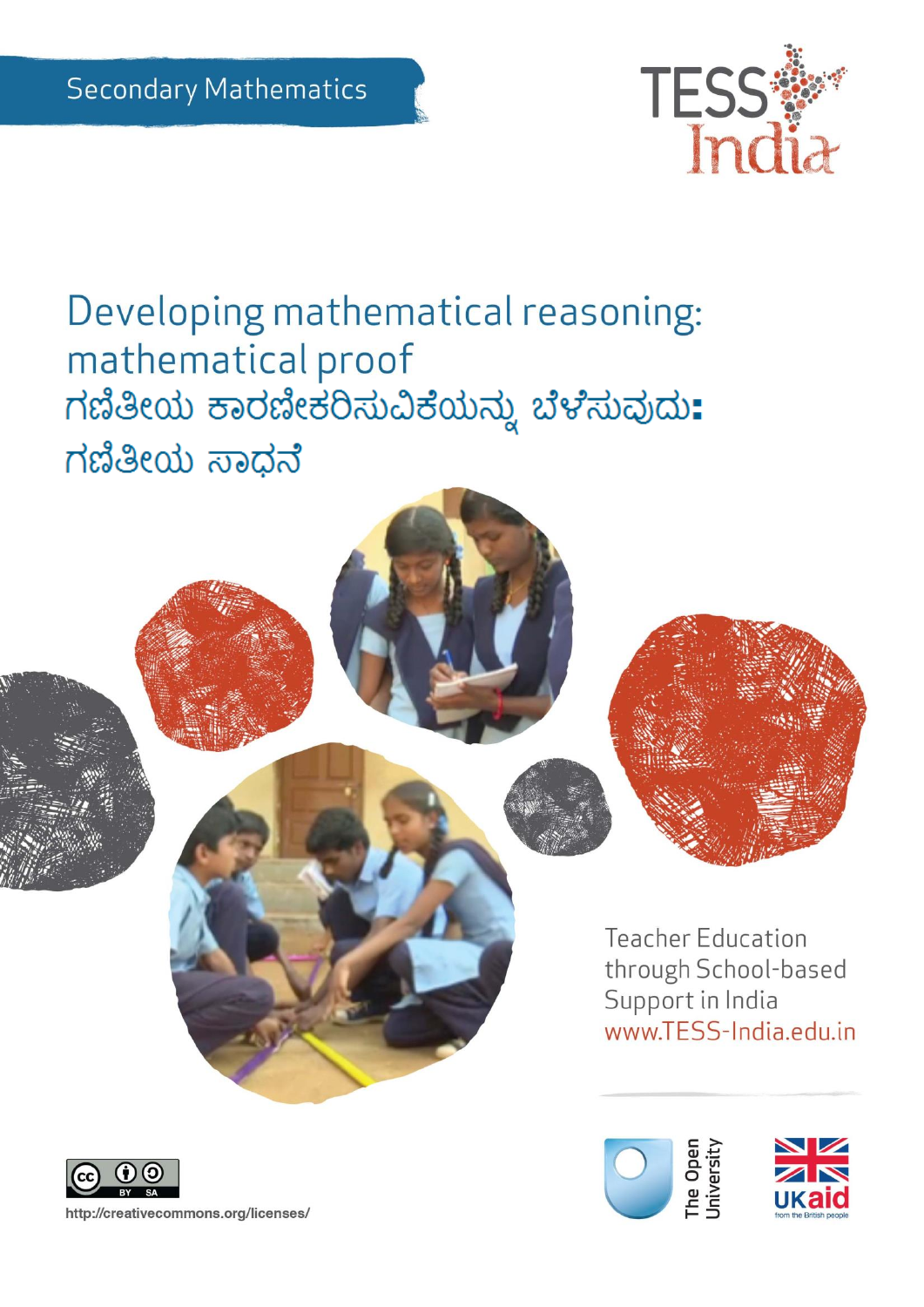ಭಾರತದಲ್ಲಿನ ಪ್ರಾಥಮಿಕ ಮತ್ತು ಪ್ರೌಢಶಾಲಾ ಶಿಕ್ಷಕರ ತರಗತಿಯ ಪದ್ಧತಿಗಳನ್ನು ಉತ್ತಮಪಡಿಸಲು TESS-ಭಾರತ (ಶಾಲಾ ಆಧಾರಿತ ಬೆಂಬಲದೊಂದಿಗೆ ಶಿಕ್ಷಕರ ಶಿಕ್ಷಣ)ವು ಗುರಿಯನ್ನು ಹೊಂದಿದೆ. ಇದು ಮುಕ್ತ ಶೈಕ್ಷಣಿಕ ಸಂಪನ್ಮೂಲಗಳ (OER) ಮೂಲಕ ವಿದ್ಯಾರ್ಥಿ ಕೇಂದ್ರಿತ ಮತ್ತು ವಿದ್ಯಾರ್ಥಿಗಳ ಪಾಲ್ಗೊಳ್ಳುವಿಕೆಯ ವಿಧಾನಗಳನ್ನು ಬೆಳೆಸಿಕೊಳ್ಳಲು ಶಿಕ್ಷಕರಿಗೆ ಬೆಂಬಲ ನೀಡುವ ಉದ್ದೇಶವನ್ನು ಹೊಂದಿದೆ. ಶಿಕ್ಷಕರಿಗೆ ಶಾಲಾ ಪಠ್ಯಪುಸ್ತಕದ ಜೊತೆಗೆ TESS-ಭಾರತ OERಗಳು ಒಂದು ಒಡನಾಡಿಯನ್ನು ಒದಗಿಸುತ್ತವೆ. ಶಿಕ್ಷಕರು ಅವರ ವಿದ್ಯಾರ್ಥಿಗಳೊಂದಿಗೆ ತರಗತಿಯಲ್ಲಿ ಪ್ರಯತ್ನಿಸಲು ಚಟುವಟಿಕೆಗಳನ್ನು ಒದಗಿಸುತ್ತವೆ, ಇದರ ಜೊತೆಗೆ ಬೇರೆ ಶಿಕ್ಷಕರು ಅವರ ವಿದ್ಯಾರ್ಥಿಗಳೊಂದಿಗೆ ತರಗತಿಯಲ್ಲಿ ಪ್ರಯತ್ನಿಸಲು ಚಟುವಟಿಕೆಗಳನ್ನು ಒದಗಿಸುತ್ತವೆ, ಇದರ ಜೊತೆಗೆ ಬೇರೆ ಶಿಕ್ಷಕರು ಒಂದು ವಿಷಯವನ್ನು ಹೇಗೆ ಬೋಧಿಸಿದರು ಎಂಬುದನ್ನು ಪ್ರಕರಣ ಅಧ್ಯಯನಗಳ ಮೂಲಕ ಮತ್ತು ಅವರು ತಮ್ಮ ಪಾಠಯೋಜನೆಗಳು ತಯಾರಿಸಲು ಹಾಗೂ ವಿಷಯ ಜ್ಞಾನವನ್ನು ಬೆಳೆಸಿಕೊಳ್ಳಲು ಸಂಪನ್ಮೂಲಗಳ ಸಂಪರ್ಕದೊಂದಿಗೆ ಹೇಗೆ ಬೆಂಬಲ ಪಡೆದರು ಎಂಬುದನ್ನು ತೋರಿಸುತದೆ.

ಭಾರತದ ಪಠ್ಯಕ್ರಮ ಮತ್ತು ಸಂದರ್ಭಗಳನ್ನು ಸಂಭೋದಿಸಲು ಭಾರತೀಯ ಮತ್ತು ಅಂತರರಾಷ್ಟ್ರೀಯ ಲೇಖಕರ ಸಹಯೋಗದೊಂದಿಗೆ TESSಭಾರತ OERಗಳನ್ನು ರಚೆಸಲಾಗಿದೆ. ಅವುಗಳು ಅಂತರ್ ಜಾಲ ಮತ್ತು ಮುದ್ರಣದ ಮೂಲಕವೂ ಲಭ್ಯವಿದೆ (<u><http://www.tess-india.edu.in/>)</u>. TESS-ಭಾರತ ಯೋಜಿತ ಕಾರ್ಯದಲ್ಲಿ ಪಾಲ್ಗೊಳ್ಳುತ್ತಿರುವ ಪ್ರತಿಯೊಂದು ಭಾರತದ ರಾಜ್ಯಕ್ಕೆ ಸೂಕ್ತವಾಗುವಂತೆ OERಗಳು ಅನೇಕ ಭಾಷಾಂತರಗಳಲ್ಲಿ ಲಭ್ಯವಿದೆ. ಸ್ಥಳೀಯ ಅಗತ್ಯತೆಗಳು ಮತ್ತು ಸಂದರ್ಭಗಳನ್ನು ಪೂರ್ರೈಸಲು ಬಳಕೆದಾರರನ್ನು OERಗಳನ್ನು ಹೊಂದಿಸಿಕೊಳ್ಳಲು (adapt) ಮತ್ತು ಸ್ಥಳೀಕರಿಸಲು (localize) ಆಹ್ಯಾನಿಸಲಾಗಿದೆ.

TESS-ಭಾರತವು United Kingdom (UK) ಯ ಮುಕ್ತ ವಿಶ್ವವಿದ್ಯಾಲಯದಿಂದ ಹಣಕಾಸು ನೆರವನ್ನು ಪಡೆದಿದೆ.

ವಿಡಿಯೋ ಸಂಪನ್ಮೂಲಗಳು

ಈ ಘಟಕದಲ್ಲಿನ ಕೆಲವು ಚಟುವಟಿಕೆಗಳು ನಮ್ಮ ಚಿಹ್ನೆಯೊಂದಿಗೆ ಜೊತೆಗೂಡಿಸಲ್ಪಟ್ಟಿವೆ. ನಿರ್ದಿಷ್ಟ ಬೋಧನಾಶಾಸ್ತ್ರದ ವಿಷಯ ಪ್ರಸ್ತಾಪಗಳಿಗಾಗಿ *TESS-ಭಾರತ* ವಿಡಿಯೋ ಸಂಪನ್ಮೂಲಗಳನ್ನು ನೀವು ವೀಕ್ಷಿಸುವುದರಿಂದ ನಿಮಗೆ ಉಪಯುಕ್ತವೆಂದು ಕಂಡುಕೊಳ್ಳಲು ಅದು ಸೂಚಿಸುತ್ತದೆ.

ಭಾರತದಲ್ಲಿನ ತರಗತಿಗಳ ವಿವಿಧ ಸಂದರ್ಭಗಳ ವ್ಯಾಪಿಯನ್ನು ಒಳಗೊಂಡ ಪ್ರಮುಖ ಬೋಧನಾಶಾಸ್ತ್ರದ ತಂತ್ರಗಳನ್ನು *TESS-ಭಾರತ* ವಿಡಿಯೋ ಸಂಪನ್ಮೂಲಗಳು ದೃಷ್ಟಾಂತಗಳ ಮೂಲಕ ಸ್ಪಷ್ಟೀಕರಿಸುತ್ತವೆ. ನಿಮ್ಮನ್ನು ಅಂತಹ ಸಮರೂಪದ ಅಭ್ಯಾಸಗಳೊಂದಿಗೆ ಪ್ರಯೋಗ ಮಾಡಲು ಅವುಗಳು ಸ್ಸೂರ್ತಿದಾಯಕವಾಗುತ್ತವೆಂದು ಆಶಿಸುತ್ತೇವೆ. ಪಠ್ಯಪುಸ್ತಕ ಆಧಾರಿತ ಘಟಕಗಳ ಮೇಲೆ ಕೆಲಸ ಮಾಡುವಾಗ ನಿಮ್ಮ ಅನುಭವಗಳನ್ನು ಅವುಗಳು ವೃದ್ಧಿಸುತ್ತವೆ ಮತ್ತು ಪೂರಕವಾಗಿ ಬೆಂಬಲ ನೀಡಲು ನಿರ್ಧರಿಸಲ್ಪಟ್ಟಿವೆ. ಆದರೆ, ಅವನ್ನು ಪಡೆಯಲು ನೀವು ಅಸಮರ್ಥರಾದರೆ ನಿಮ್ಮ ಅನುಭವಗಳಿಗೆ ಸಂಪೂರ್ಣವಾಗುವುದಿಲ್ಲ.

*TESS-ಭಾರತ*' ವಿಡಿಯೋ ಸಂಪನ್ಮೂಲಗಳನ್ನು ನೀವು ಅಂತರ್ ಜಾಲದ (online) ಮೂಲಕ ನೋಡಬಹುದು ಅಥವಾ *TESS-ಭಾರತ*' ವೆಬ್ ನ್ಶೆಟ್(website) ನಿಂದ ಪಡೆಯಬಹುದು (downloaded),*(http://www.tess-india.edu.in/). ಪರ್ಯಾಯವಾಗಿ, ಈ ವಿಡಿಯೋಗಳನ್ನು ನೀವು* ಸಿಡಿ ಅಥವಾ ಮೆಮೊರಿ ಕಾರ್ಡ್ (memory card)ಗಳ ಮೂಲಕವೂ ಪಡೆಯಬಹುದು.

*Version 2.0 SM02v1*

*Except for third party materials and otherwise stated, this content is made available under a Creative Commons Attribution-ShareAlike licence:<http://creativecommons.org/licenses/by-sa/3.0/>*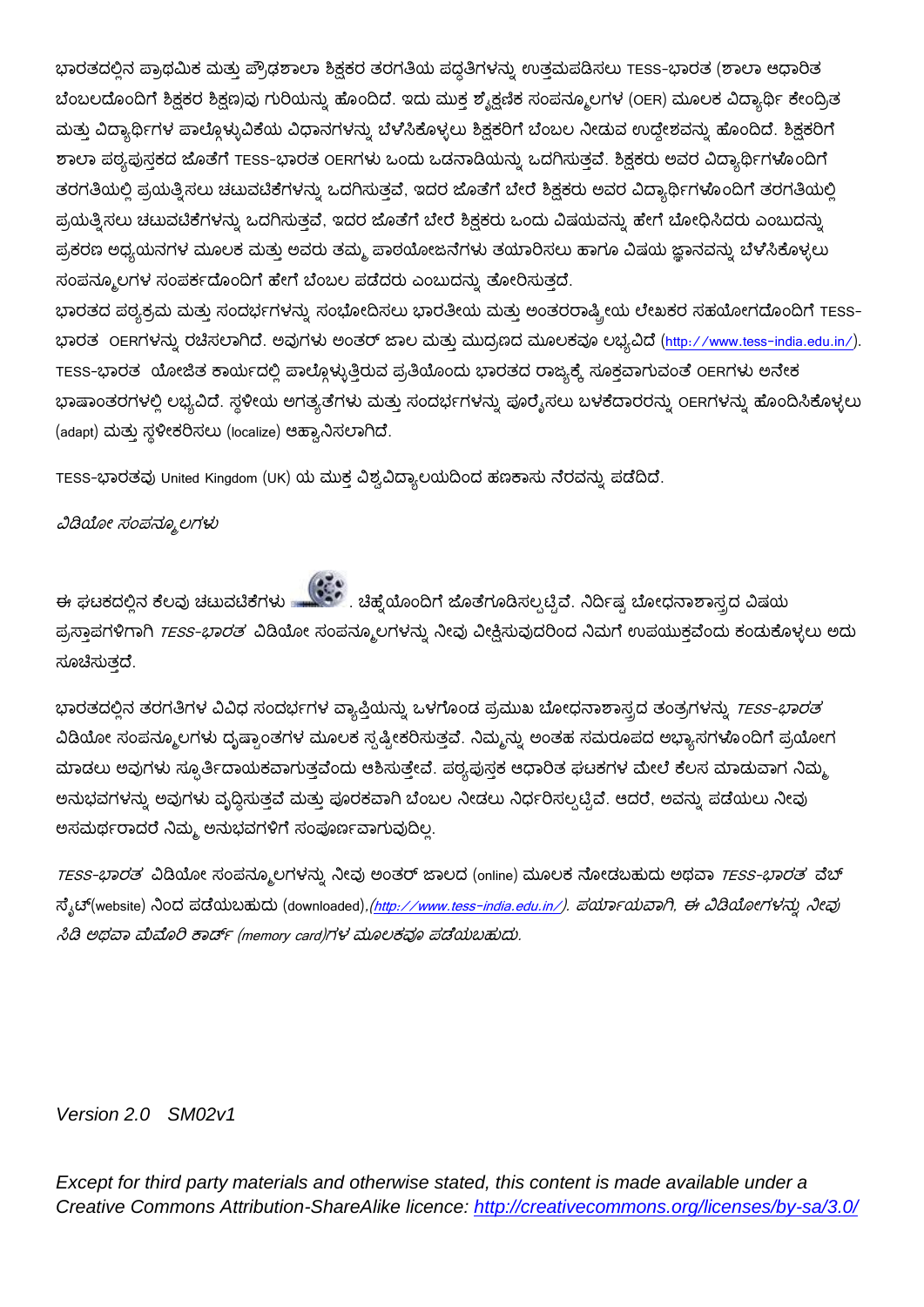# ಈ ಘಟಕ ಯಾವುದರ ಬಗ್ಗೆ?

ಸಾಮಾನ್ಯವಾಗಿ ಗಣಿತೀಯ ಸಾಧನೆಗಳನ್ನು ಗಣಿತದ ಮೂಲೆಗಲ್ಲುಗಳಾಗಿ ಪರಿಗಣಿಸಲ್ಪಡುತ್ತದೆ. ಉಹೆಗಳನ್ನು ಬೆಳೆಸುವುದು ಮತ್ತು ಅವು ಎಲ್ಲಾ ಪ್ರಕರಣಗಳಿಗೂ, ಕೆಲವು ಪ್ರಕರಣಗಳಿಗೆ ಅಥವಾ ಯಾವುದಕ್ಕೂ ಸತ್ಯಾಂಶವನ್ನು ಹೊಂದಿದೆಯೋ ಅಥವಾ ಇಲ್ಲವೋ ಎಂಬುದರ ಮೇಲೆ ಗಣಿತಜ್ಞರು ಸಾಕಷ್ಟು ಸಮಯ ಕಳೆದು ಕೆಲಸ ಮಾಡುತ್ತಾರೆ. ಸಾಧನೆಗಳು ಮತ್ತು ಸಮರ್ಥನೆಗಳು ತೀವ್ರವಾಗಿರಬೇಕು ಮತ್ತು ಗಣಿತೀಯ ಸತ್ಯಾಂಶಗಳು ಮತ್ತು ಲಕ್ಷಣಗಳ ಮೇಲೆ ಆಧಾರಿತವಾಗಿರಬೇಕು. ಗಣಿತದ ಜ್ಞಾನ ಮತ್ತು ತಿಳುವಳಿಕೆಯನ್ನು ಈ ಸಾಧಿಸುವ ಪ್ರಕ್ರಿಯೆಯಲ್ಲಿ ಪರೀಕ್ಷೆಮಾಡಲಾಗುತ್ತದೆ ಮತ್ತು ವಿಸ್ತಾರಗೊಳಿಸಲಾಗುತ್ತದೆ, ಹಾಗೂ ಗಣಿತದ ವಿಚಾರಗಳು ಮತ್ತು ಪರಿಕಲ್ಪನೆಗಳ ನಡುವೆ ಸಂಪರ್ಕವನ್ನು ಕಲ್ಪಿಸಲಾಗುತ್ತದೆ.

ವಿದ್ಯಾರ್ಥಿಗಳಲ್ಲಿ ಗಣಿತದ ಬಗ್ಗೆ ತಿಳುವಳಿಕೆ ಬೆಳೆಸಲು, ನಿಜವಾದ ಗಣಿತಜ್ಞರು ಕೈಗೊಳ್ಳುವ ಚಟುವಟಿಕೆಗಳಲ್ಲಿ ಅವರನ್ನು ತೊಡಗಿಸಿಕೊಳ್ಳುವಂತ ಮಾಡಲು, ಈ ಸಾಧಿಸುವ ಕಾರ್ಯ ತರಗತಿಗಳಲ್ಲಿ ಮಾಡಬಹುದಾದ ಉತ್ತಮ ಚಟಿವಟಿಕೆ ಆಗುತ್ತದೆ. ಆದರೆ, ಸಾಮಾನ್ಯವಾಗಿ ಗಣಿತ ತರಗತಿಗಳಲ್ಲಿ, ವಿದ್ಯಾರ್ಥಿಗಳು ಸಾಧನೆಗಳನ್ನು ಬರೀ ಕಂಠಪಾಠ ಮಾಡಿ ಕಲಿತು ಸ್ಮರಣೆಯಲ್ಲಿಟ್ಟುಕೊಳ್ಳಬೇಕೆಂದು ಪರಿಗಣಿಸುತ್ತಾರೆ. ಗಣಿತವನ್ನು ಸತ್ಯಾಂಶಗಳು ಮತ್ತು ವಿಧಾನಗಳನ್ನು ಕಂಠಪಾಠದ ಮೂಲಕ ಕಲಿಯಬೇಕೆಂಬುದಕ್ಕೆ ಈ ಪದ್ಧತಿ ಒತ್ತುಕೊಡುತ್ತದೆ, ಆದರೆ ಸಾಧನೆಯ ಪರಿಕಲ್ಪನೆಯ ಉದ್ದೇಶವನ್ನು ಸಾಮಾನ್ಯವಾಗಿ ಸ್ಪಷ್ಟಪಡಿಸುವುದಿಲ್ಲ.

ಈ ಘಟಕದಲ್ಲಿ ನೀವು ವಿದ್ಯಾರ್ಥಿಗಳಿಗೆ ಗಣಿತದ ಸಾಧನೆಗಳು ಮತ್ತು ಅವುಗಳನ್ನು ಬಳಸಿ ಗಣಿತದಲ್ಲಿ ಆಳವಾದ ತಿಳುವಳಿಕೆಯನ್ನು ಹೇಗೆ ಬೆಳೆಸಬಹುದೆಂಬುದರ ಬಗ್ಗೆ ಆಲೋಚಿಸುವಿರಿ. ವಿದ್ಯಾರ್ಥಿಗಳು ಅವರ ಕಾರಣೀಕರಿಸುವಿಕೆಯಲ್ಲಿ ಶಾಬ್ಧಿಕವಾಗಿ ನಿರರ್ಗಳತೆಯನ್ನು ಪಡೆಯಲು ಮತ್ತು ಚರ್ಚೆಗಳ ಮೂಲಕ ಪರಿಣಾಮಕಾರಿಯಾಗಿ ಹೇಗೆ ಕಲಿಯಬಹುದೆಂದು ಸಹಾಯ ಮಾಡಲು ನೀವು ಕಲಿಯುತ್ತೀರಿ.

# ಈ ಘಟಕದಲ್ಲಿ ನೀವು ಏನನ್ನು ಕಲಿಯಬಹುದು?

- ವಿದ್ಯಾರ್ಥಿಗಳು ಅವರ ಗಣಿತೀಯ ಆಲೋಚನಾ ಪ್ರಕ್ರಿಯೆಗಳನ್ನು ವಿವರಿಸಲು ಮತ್ತು ಸಂವಹನ ಮಾಡಲು ಹೇಗೆ ಸಮರ್ಥರನ್ನಾಗಿಸುವುದು?
- ವಿದ್ಯಾರ್ಥಿಗಳು ಮಾತನಾಡುವಿಕೆಯ ಮೂಲಕ ಕಲಿಯಲು ಹೇಗೆ ಅನುಕೂಲಿಸುವುದು?
- ಸಾಧಿಸುವಿಕೆಯನ್ನು ಬೋಧಿಸುವಾಗ ಗಳಿಕೆಯ ವಿವಿಧ ಹಂತಗಳನ್ನು ತಲುಪುವುದರ ಬಗ್ಗೆ ಕೆಲವು ಸಲಹೆಗಳು.

ಸಂಪನ್ಮೂಲ 1ರಲ್ಲಿ ಕೊಡಲಾಗಿರುವ NCF (2005) ಮತ್ತು NCFTE (2009)ರ ಬೋಧನಾ ಅಗತ್ಯತೆಗಳಿಗೆ ಈ ಘಟಕವು ಸಂಬಂಧ ಕಲ್ಪಿಸುತ್ತದೆ.

# 1 ಶಾಲೆಗಳಲ್ಲಿ ಗಣಿತೀಯ ಸಾಧನೆಗಳನ್ನು ಏಕೆ ಬೋಧಿಸಬೇಕು?

ಗಣಿತೀಯ ಸಾಧನೆಗಳು ಶಾಲಾ ಪಠ್ಯಕ್ರಮದ ಒಂದು ಭಾಗವಾಗಬೇಕೇ ಎಂಬುದರ ಬಗ್ಗೆ ಪ್ರಪಂಚಾದ್ಯಂತ ಅನೇಕ ಚರ್ಚೆಗಳಾಗಿವೆ. ಸಾಮಾನ್ಯವಾಗಿ ಸಾಧನೆಗಳನ್ನು ಬೋಧಿಸಲು ಶಿಕ್ಷಕರು ಶ್ರಮಪಡುತ್ತಾರೆ ಮತ್ತು ಅವನ್ನು ಕಲಿಯಲು ವಿದ್ಯಾರ್ಥಿಗಳು ಒದ್ದಾಡುತ್ತಾರೆ. ಸಾಧನೆಗಳನ್ನು ಮಾಡುವಾಗ ವಿದ್ಯಾರ್ಥಿಗಳು ಯಾವ ಗಣಿತದ ಕಲಿಕೆಯನ್ನು ಪಡೆಯುತ್ತಾರೆ ಎಂಬುದರ ಬಗ್ಗೆಯೂ ಯಾವಾಗಲೂ ಸ್ಪಷ್ಟ ನಿಲುವನ್ನು ಹೊಂದಿಲ್ಲ. ಕೆಲವು ದೇಶಗಳಲ್ಲಿ ಗಣಿತೀಯ ಸಾಧನೆಗಳನ್ನು ಬೋಧಿಸುವುದನ್ನು ಸಂಪೂರ್ಣವಾಗಿ ಕ್ಶೆಬಿಟ್ಟಿದ್ದಾರೆ, ಆದರೆ ಕೆಲವರು ಇದನ್ನು ಗಣಿತದಲ್ಲಿ ಕಾರಣೀಕರಿಸುವ ಪ್ರಕ್ರಿಯೆಯಾಗಿ ಪರಿಗಣಿಸಿದ್ದಾರೆ. ಭಾರತದಲ್ಲಿ, ಶಾಲಾಪಠ್ಯಕ್ರಮದಲ್ಲಿ ಗಣಿತೀಯ ಸಾಧನೆಗಳು ಇನ್ನೂ ಪ್ರಚಲಿತವಾಗಿವೆ, ಹಾಗೂ IX ಮತ್ತು X ನೆಯ ತರಗತಿಯ ಅನೇಕ ಘಟಕಗಳು ಗಣಿತೀಯ ಸಾಧನೆಗಳನ್ನು ಒಳಗೊಂಡಿವೆ.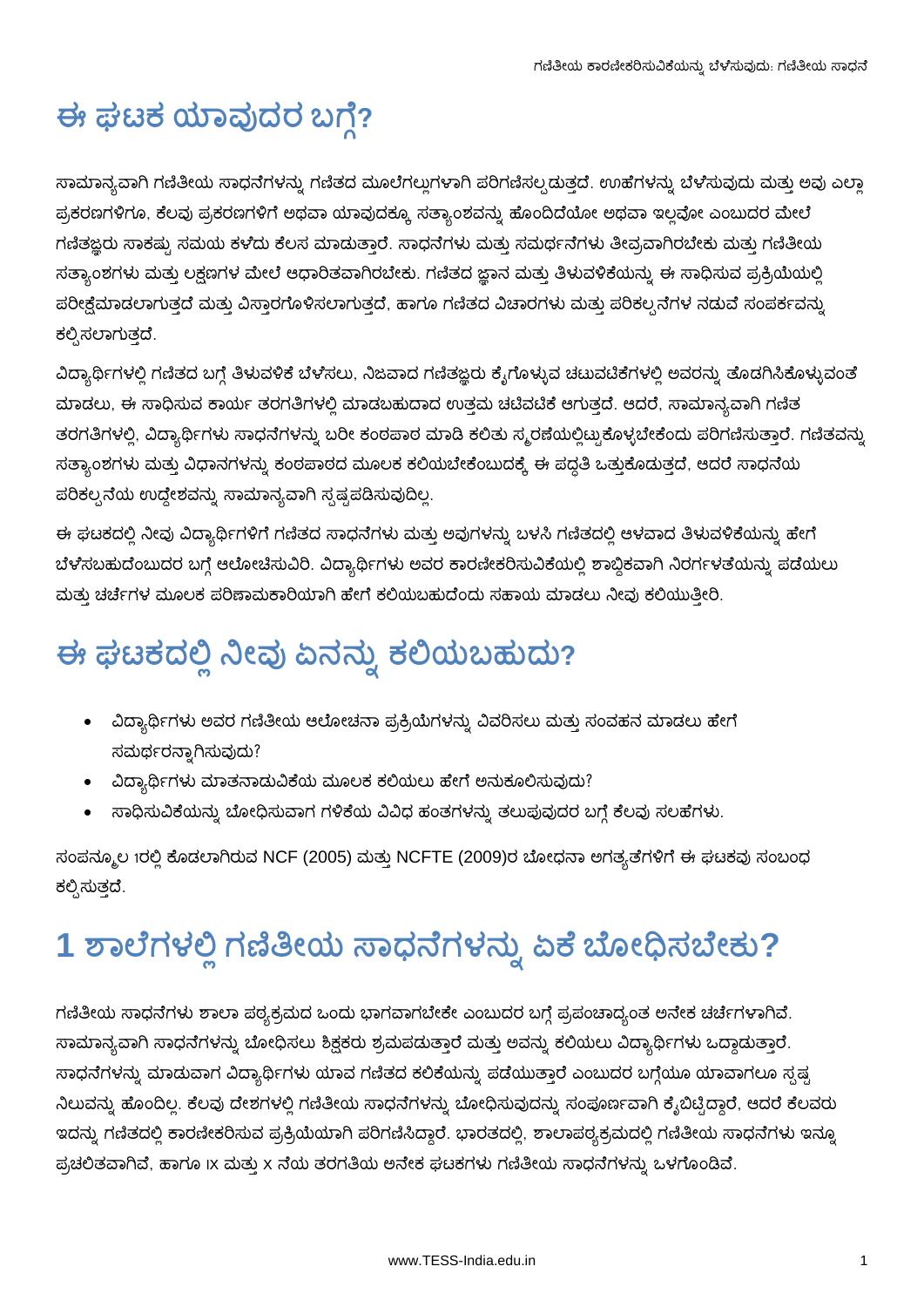ಶಾಲೆಗಳಲ್ಲಿ ವಿದ್ಯಾರ್ಥಿಗಳು ಗಣಿತೀಯ ಸಾಧನೆಗಳ ಮೇಲೆ ಕಾರ್ಯನಿರ್ವಹಿಸುವುದರಿಂದ ಗಣಿತೀಯ ಆಲೋಚನೆಗಳನ್ನು ಕಲಿಯುವುದರ ಮೇಲೆ ಅನೇಕ ಧನಾತ್ಮಕ ಪ್ರಭಾವಗಳಿವೆ. ಗಣಿತೀಯ ಸಾಧನೆಗಳ ಮೇಲೆ ಕಾರ್ಯ ನಿರ್ವಹಿಸುವುದರಿಂದ ಗಣಿತದ ಕಲಿಕೆಗೆ ಅನೇಕ ವ್ಯೆವಿಧ್ಯಮಯ ಅವಕಾಶಗಳು ಸಿಗುತ್ತವೆ ಎಂಬುದನ್ನು ಸಂಶೋಧನೆಗಳು ದೃಢಪಡಿಸಿವೆ.

ಇದನ್ನು ಹನ್ನಾ [Hanna (2000)] ರವರು ಕೆಳಗಿನ ರೀತಿಯಲ್ಲಿ ಸಾರಾಂಶೀಕರಿಸಿದ್ದಾರೆ:

- ಒಂದು ಹೇಳಿಕೆಯ ಸತ್ಯವನ್ನು ತಾಳೆ ನೋಡುವುದು.
- ಅದು ಸತ್ಯ ಏಕೆ ಎಂಬುದರ ಬಗ್ಗೆ ಒಳನೋಟ ಒದಗಿಸಲು ವಿವರಿಸುವುದು.
- ಸ್ವಯಂಸಿದ್ದಗಳು, ಪರಿಕಲ್ಪನೆಗಳು ಮತ್ತು ಪ್ರಮೇಯಗಳ ನಿಗಮನ ಪದ್ಧತಿಯಾಗಿ ವಿವಿಧ ಫಲಿತಾಂಶಗಳನ್ನು ವ್ಯವಸ್ಥೆಗೊಳಿಸುವುದರ ಮೂಲಕ ಕ್ರಮಬದ್ಧತೆಗೊಳಿಸುವುದು.
- ಹೊಸ ಫಲಿತಾಂಶಗಳ ಅನ್ವೇಷಣೆ ಅಥವಾ ಅವಿಷ್ಕಾರ.
- ಗಣಿತದ ಜ್ಞಾನವನ್ನು ರವಾನಿಸಲು ಮಾಡಲು ಸಂವಹನ ಮಾಡುವುದು.
- ಪ್ರಾಯೋಗಿಕ ಸಿದ್ಧಾಂತವನ್ನು (empirical theory) ರಚೆಸುವುದು.
- ಒಂದು ವ್ಯಾಖ್ಯಾನದ ಅರ್ಥವನ್ನು ಅನ್ವೇಷಣೆ ಮಾಡುವುದು ಅಥವಾ ಒಂದು ಸ್ವೀಕರಿಸಿದ ಲಕ್ಷಣದ ಪರಿಣಾಮವನ್ನು ಪತ್ತೆಹಚ್ಚುವುದು.
- ಚೆನ್ನಾಗಿ ಗೊತ್ತಿರುವ ವಿಷಯಾಂಶಗಳನ್ನು ಹೊಸ ಚೌಕಟ್ಟಿನಲ್ಲಿ ಆಳವಡಿಸಿಕೊಳ್ಳುವುದು ಮತ್ತು ಅದನ್ನು ಹೊಸ ದೃಷ್ಟಿಕೋನದಲ್ಲಿ ನೋದುವುದು.

ಗಣಿತೀಯ ಸಾಧನೆಗಳ ಪ್ರಕ್ರಿಯೆಗಳನ್ನು ಒಂದು ಸಾಧನವಾಗಿ ಬಳಸಿ ಹೇಗೆ ವಿದ್ಯಾರ್ಥಿಗಳಲ್ಲಿ ಗಣಿತದ ತಿಳುವಳಿಕೆಯನ್ನು ಬೆಳೆಸಬಹುದು ಮತ್ತು ಮೇಲೆ ತಿಳಿಸಿರುವ ಕಲಿಕಾ ಅವಕಾಶಗಳನ್ನು ಅದಕ್ಕೋಸ್ಕರ ಹೇಗೆ ಬಳಸಬಹುದೆಂಬುದರ ಬಗ್ಗೆ ಈ ಘಟಕವು ಅನ್ವೇಷಣೆ ಮಾಡುತ್ತದೆ ಮತ್ತು ಸಲಹೆಗಳನ್ನು ಕೊಡುತ್ತದೆ.

#### ನಿಲ್ಲಿ... ಆಲೋಚಿಸಿ

ಶಾಲಾ ಪಠ್ಯಕ್ರಮದಲ್ಲಿರುವ ಗಣಿತೀಯ ಸಾಧನೆಗಳ ಬಗ್ಗೆ ನಿಮ್ಮ ಆಲೋಚನೆಗಳು ಮತ್ತು ಅಭಿಪ್ರಾಯಗಳಾವುವು? ಅವು ಪಠ್ಯಕ್ರಮದಲ್ಲಿ ಇರಬೇಕೇ?

ಸಂಶೋಧಕರು ಸಲಹೆ ಮಾಡಿರುವ ಕಲಿಕಾ ಚಟುವಟಿಕೆಗಳ ಪಟ್ಟಿಯನ್ನು ನೀವು ಒಪ್ಪುತ್ತೀರಾ? ಅವುಗಳಲ್ಲಿ ಯಾವುದನ್ನು ನೀವು ಬಹಳ ಮುಖ್ಯವಾದುದೆಂದು ಪರಿಗಣಿಸುತ್ತೀರಾ? ಈ ರೀತಿಯ ಗಣಿತ ಕಲಿಕೆಯು ಪ್ರಸ್ತುತ ನಿಮ್ಮ ತರಗತಿಗಳಲ್ಲಿ ಆಗುತ್ತಿದೆಯೇ? ಆಗುವುದಾದರೆ, ಅದನ್ನು ಹೇಗೆ ಮಾಡುವಿರಿ? ಆಗುವುದಿಲ್ಲವಾದರೆ, ಪ್ರಸ್ತುತ ಅಭ್ಯಾಸಗಳಲ್ಲಿ ನೀವು ಯಾವುದನ್ನು ಬದಲಾಯಿಸಲು ಇಚ್ಛೆ ಪಡುವಿರಿ ಎಂಬುದರ ಬಗ್ಗೆ ನಿಮಗೆ ಯಾವುದಾದರೂ ವಿಚಾರಗಳಿವೆಯೇ?

### 2 ಅದು ಸಾಧನೆಯೇ?

ಗಣಿತದ ಸಾಧನೆಗಳು ಬೇರೆ ವಿಷಯಗಳಾದ ವಿಜ್ಞಾನ ಮತ್ತು ಕಾನೂನಿನ ಸಾಧನೆಗಳಿಗಿಂತ ಭಿನ್ನವಾಗಿವೆ. ಏಕೆಂದರೆ, ಗಣಿತೀಯ ಸಾಧನೆಗಳು ಪ್ರಾಯೋಗಿಕ ಸಾಕ್ಷಾ ಧಾರಗಳ ಮೇಲೆ ಆಧರಿಸಿರುವುದಿಲ್ಲ. ಗಣಿತದ ಸಾಧನೆಗಳಲ್ಲಿ ತರ್ಕ ಅಥವಾ ವಾದದ ಪ್ರತೀ ಹಂತವೂ ಗೊತ್ತಿರುವ ಮತ್ತು ವಿವಾದವಿಲ್ಲದ ಸತ್ಯಾಂಶಗಳನ್ನು ಆಧರಿಸಿರುತ್ತವೆ. ಇದರ ಅರ್ಥ ಏನೆಂದರೆ, ಸುಮ್ಮನೆ ಕೆಲವು ಘಟನೆಗಳನ್ನು ವೀಕ್ಷಣೆ ಮಾಡಿ "ಇದು ಯಾವಾಗಲೂ ಸತ್ಯ" ಎಂದು ಹೇಳಿಕೆಯನ್ನು ನಿರೂಪಣೆ ಮಾಡಲಾಗುವುದಿಲ್ಲ. ಗಣಿತದಲ್ಲಿ ಸಾಧನೆಗಳ ಎಲ್ಲಾ ಸಮರ್ಥನೆಗಳನ್ನು ಸ್ವೀಕೃತವಾಗಿರುವ ಅಥವಾ ನಿರೂಪಣೆಯಾಗಿರುವ ಹೇಳಿಕೆಗಳು ಮತ್ತು ತರ್ಕದ ನಿಯಮಗಳ ಆಧಾರದ ಮೇಲೆ ಮಾಡಬೇಕಾಗಿದೆ.

ಕಲಿಯಲು ಮತ್ತು ಹೊಸ ಕಲಿಕೆಯನ್ನು ಅರ್ಥಪೂರ್ಣಗೊಳಿಸಲು, ವಿದ್ಯಾರ್ಥಿಗಳು ಈಗಾಗಲೇ ಹೊಂದಿರುವ ಜ್ಞಾನ ಮತ್ತು ಅನುಭವಗಳ ಆಧಾರದ ಮೇಲೆ ಅದನ್ನು ಬೆಳೆಸಿಕೊಳ್ಳುವ ಸಾಮರ್ಥ್ಯವನ್ನು ಹೊಂದಿರುವ ಅವಶ್ಯಕತೆಯಿದೆ. ಆದರೆ, ಔಪಚಾರಿಕ ಗಣಿತೀಯ ಸಾಧನೆಗಳ ಕಡೆಗೆ ನೇರ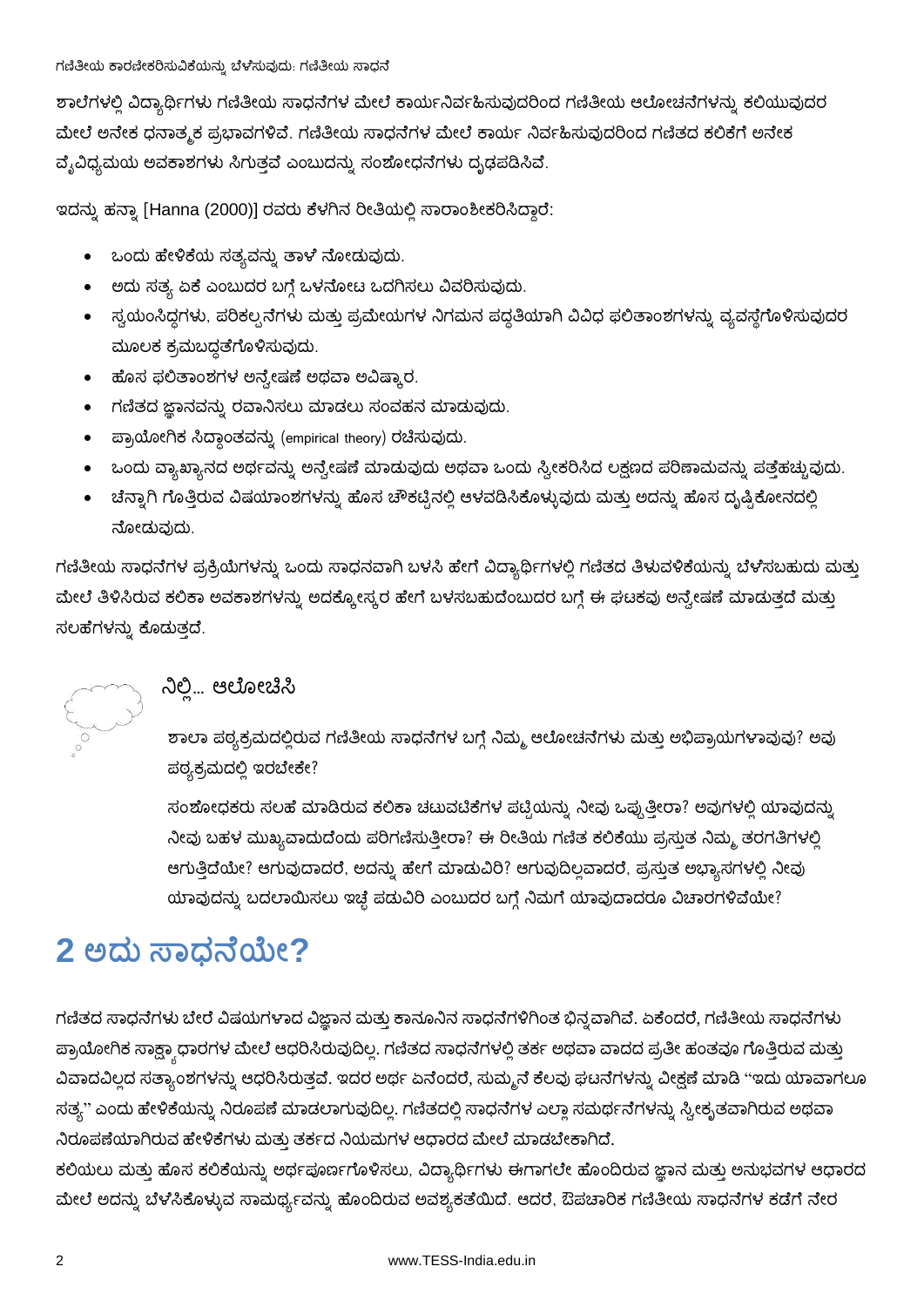ಸಾಗುವುದು ಸ್ವಲ್ಪ ಕಠಿಣವಿದೆ. ಗಣಿತೀಯ ಸಾಧನೆಗಳ ಮುಖ್ಯ ಅಂಶಗಳನ್ನು ಪತ್ತೆಹಚ್ಚಲು ಮತ್ತು ಬೆಳಸಿಕೊಳ್ಳಲು ವಿದ್ಯಾರ್ಥಿಗಳಿಗೆ ಸಹಾಯ ಮಾಡಲು ಅನುಕೂಲವಾಗುವಂತೆ ಕೆಲವು ವಿಧಾನಗಳನ್ನು ಈ ಘಟಕವು ಸಲಹೆಗಳ ರೂಪದಲ್ಲಿ ಒದಗಿಸುತ್ತದೆ. ಅವುಗಳಲ್ಲಿ ಕೆಲವು ಯಾವುವೆಂದರೆ:

- ಗಣಿತೀಯ ಸಾಧನೆಗಳು ಪ್ರಾಯೋಗಿಕ ಸಾಕ್ಷ್ಯಾಧಾರಗಳ ಮೇಲೆ ರಚಿತವಾಗಿಲ್ಲ ಎಂಬ ವಾದ.
- ಗಣಿತೀಯ ಲಕ್ಷಣಗಳನ್ನು ತಿಳಿದುಕೊಳ್ಳುವುದು ಮತ್ತು ಸ್ಮರಿಸಿಕೊಳ್ಳುವುದು.
- ಪರಿಣಾಮಕಾರಿಯಾದ ತಾರ್ಕಿಕವಾದದ ತಂತ್ರಗಳನ್ನು ಬೆಳೆಸುವುದು.
- ಈಗಾಗಲೇ ಏನನ್ನು ತಿಳಿದಿದ್ದಾರೋ ಅದರ ಮೇಲೆ ರಚೆಸುವುದು.

ಗಣಿತೀಯ ಕಾರಣೀಕರಿಸುವಿಕೆಯನ್ನು ಯಾವಾಗ "ಸಾಧನೆ" ಎಂದು ಪರಿಗಣಿಸಬೇಕೆಂಬುದನ್ನು ತಿಳಿದುಕೊಳ್ಳುವುದು ಕೆಲವು ಬಾರಿ ಕಷ್ಟವಾಗುತ್ತದೆ. ಇದಕ್ಕೆ ಸಂಬಂಧಿಸಿದಂತೆ ಒಂದು ಉದಾಹರಣೆಯನ್ನು ಕೆಳಗೆ ಕೊಟ್ಟಿರುವ ಸನ್ನಿವೇಶದಲ್ಲಿ ವಿವರಿಸಲಾಗಿದೆ. ಈ ಸನ್ನಿವೇಶದಲ್ಲಿ ಶ್ರೀಮತಿ.ಕಪೂರ್ ರವರು ತಮ್ಮ ವಿದ್ಯಾರ್ಥಿಗಳನ್ನು "ಒಂದು ತ್ರಿಭುಜದ ಮೂರು ಕೋನಗಳ ಮೊತ್ತ 180°" ಎಂಬ ಹೇಳಿಕೆಯನ್ನು ಹೇಗೆ ಸಾಧಿಸುವರೆಂದು ಕೇಳುತಾರೆ.

# ಪ್ರಕರಣ ಅಧ್ಯಯನ 1: ಒಂದು ತ್ರಿಭುಜದ ಮೂರು ಕೋನಗಳ ಮೊತ್ತ 180° ಎಂದು ಸಾಧಿಸಿರೆಂದು ವಿದ್ಯಾರ್ಥಿಗಳಿಗೆ ಶ್ರೀಮತಿ. ಕಪೂರ್ರವರು ಹೇಳುತ್ತಾರೆ.

ಶಿಕ್ಷಕಿ: ತ್ರಿಭುಜದ ಮೂರು ಒಳಕೋನಗಳ ಮೊತ್ತ ಎಷ್ಟಾಗುತ್ತದೆ?

 $180^\circ$ . ವಿದ್ಯಾರ್ಥಿ:

ಶಿಕ್ಷಕಿ: ನೀನು ಖಚಿತವಾಗಿ ಹೇಳುತಿದ್ದೀಯಾ?

ವಿದ್ಯಾರ್ಥಿ: ಹೌದು, ಖಂಡಿತವಾಗಿ.

#### ಶಿಕ್ಷಕಿ: ಇದು ಹೀಗೆ ಎಂದು ನಿನಗೆ ಹೇಗೆ ಗೊತಾಯಿತು?

ಏಕೆಂದರೆ ... ನೀವು ನಮಗೆ ಹೇಳಿದ್ದೀರಿ ಮತ್ತು ಪುಸ್ತಕದಲ್ಲೂ ಹಾಗೇ ಹೇಳಿದೆ. ವಿದ್ಯಾರ್ಥಿ:

ಸರಿ! ಒಂದು ತ್ರಿಭುಜದ ಮೂರು ಕೋನಗಳ ಮೊತ್ತ 180°ಎಂದು ಗಣಿತೀಯವಾಗಿ ಹೇಗೆ ಸಾಧಿಸುವಿರೆಂದು ಈಗ ಕೆಲವು ಶಿಕ್ಷಕಿ: ಕ್ಷಣಗಳು ಎಚ್ಚರಿಕೆಯಿಂದ ಆಲೋಚಿಸಿ. ಇದು ಗಣಿತೀಯ ಸಾಧನೆಯಾದ್ದರಿಂದ, ನಿಮ್ಮ ಕಾರಣೀಕರಿಸುವಿಕೆ ತೀವ್ರವಾಗಿರಬೇಕು ಮತ್ತು ಮನವರಿಕೆ ಮಾಡುವಂತಿರಬೇಕು. ಇದನ್ನು ನೀವು ಹೇಗೆ ಮಾಡುವಿರಿ? ಎಂಬುದನ್ನು ನೀವು ಒಬ್ಬ ಗಣಿತಜ್ಞನಾಗಿ ಉುಹಿಸಿಕೊಂಡು ಭಾರತದ ಪ್ರಧಾನ ಮಂತ್ರಿಗೆ ಹೇಗೆ ಒಪ್ಪಿಸಲು ಪ್ರಯತ್ನಿಸುವಿರಿ? ನಿಮಗೆ ಈಗಾಗಲೇ ತ್ರಿಭುಜಗಳು ಮತ್ತು ಗಣಿತೀಯ ಸಾಧನೆಗಳ ಬಗ್ಗೆ ಏನು ತಿಳಿದಿದೆಯೆಂದು ಆಲೋಚಿಸಿ. ಮೊದಲು ನಿಮ್ಮ ಜೊತೆಗಾರರೊಂದಿಗೆ ನಿಮ್ಮ ವಿಚಾರಗಳನ್ನು ಚರ್ಚಿಸಿ. ಇದನ್ನು ಮಾಡಲು ನಾನು ನಿಮಗೆ ಐದು ನಿಮಿಷ ಕೊಡುತ್ತೇನೆ. [ಐದು ನಿಮಿಷಗಳ ನಂತರ.]

> ತ್ರಿಭುಜದ ಒಳಕೋನಗಳ ಮೊತ್ತ ಯಾವಾಗಲೂ 180° ಆಗಿರುತ್ತದೆ ಎಂದು ಪ್ರಧಾನಮಂತ್ರಿಗೆ ಒಪ್ಪಿಸಲು ನೀವು ಏನನ್ನು ಹೇಳುತೀರಾ?

ನಾವು ಏನನ್ನು ಹೇಳುತ್ತೇವೆಂದರೆ, "ತ್ರಿಭುಜದ ಮೂರು ಒಳಕೋನಗಳನ್ನು ಅಳತೆ ಮಾಡಿ ಅವುಗಳನ್ನು ಕೂಡಿದಾಗ ವಿದ್ಯಾರ್ಥಿ 1: ಯಾವಾಗಲೂ ಅದು 180°ಆಗಿರುತ್ತದೆ. ಇದನ್ನು ಎಷ್ಟು ತ್ರಿಭುಜಗಳಿಗಾದರೂ, ಯಾವುದೇ ವಿಧದ ತ್ರಿಭುಜಕ್ಕಾದರೂ ನೀವು ಮಾಡಬಹುದು".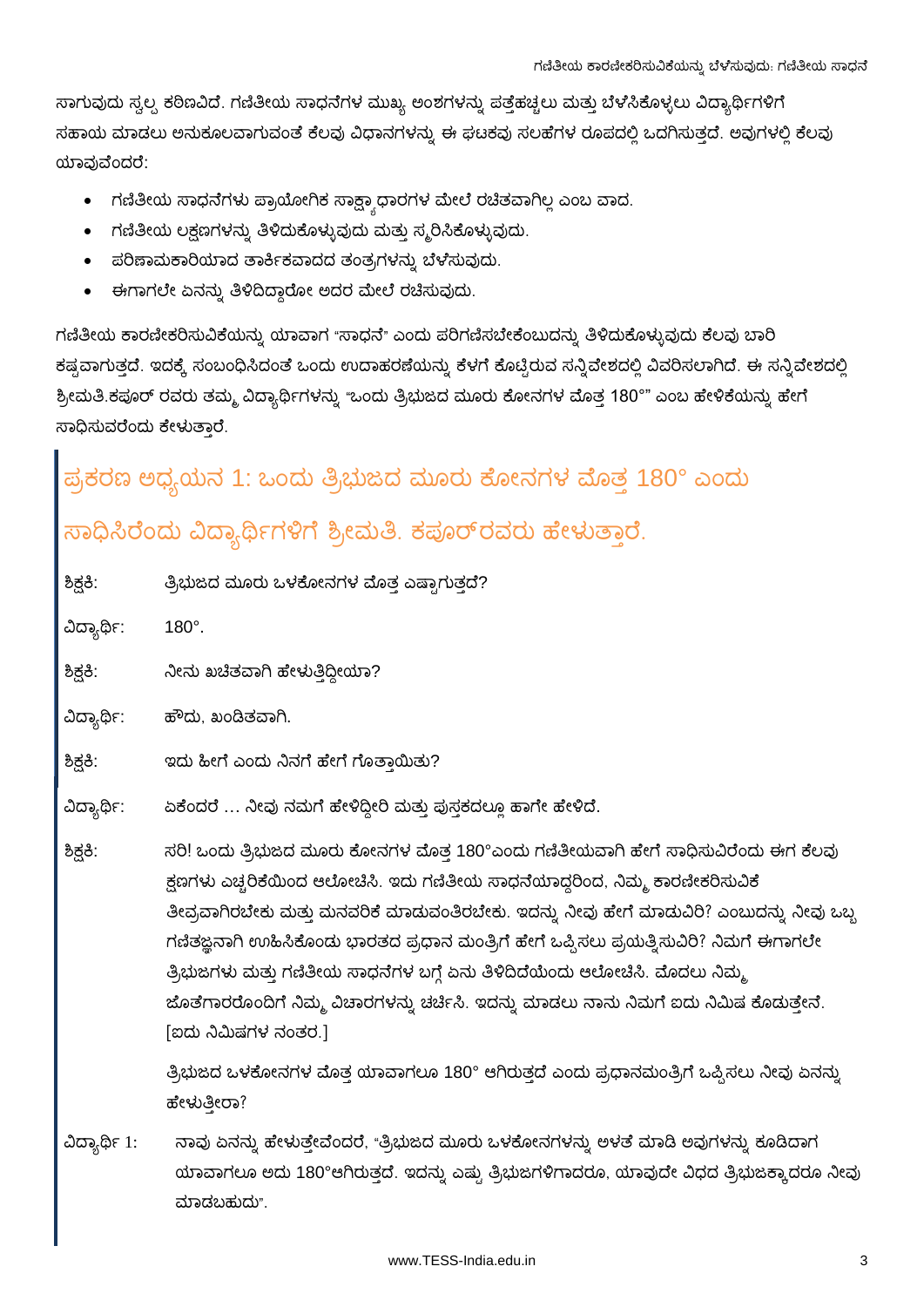- ವಿದ್ಯಾರ್ಥಿ 2: ನಾವು ಹೀಗೆ ಹೇಳುತ್ತೇವೆ. "ಒಂದು ಹಾಳೆಯ ಮೇಲೆ ಒಂದು ತ್ರಿಭುಜವನ್ನು ಬರೆಯಿರಿ. ತ್ರಿಭುಜದ ಮೂರು ಮೂಲೆಗಳನ್ನು ಕತ್ತರಿಸಿ ಮತ್ತು ಅವುಗಳನ್ನು ಒಂದರ ಪಕ್ಕ ಒಂದನ್ನು ಜೋಡಿಸಿ. ಅವುಗಳು ಯಾವಾಗಲೂ ಒಂದು ಸರಳರೇಖೆಯ ಮೇಲೆ ಹೊಂದಿಕೊಳ್ಳುತ್ತವೆ. ಒಂದು ಸರಳರೇಖೆಯ ಮೇಲಿನ ಕೋನಗಳ ಮೊತ್ತ 180°ಎಂದು ನಮಗೆ ತಿಳಿದಿರುವುದರಿಂದ, ತ್ರಿಭುಜದ ಮೂರು ಒಳಕೋನಗಳ ಮೊತ್ತವೂ 180°ಗೆ ಸಮವಾಗಿರುತ್ತದೆ ಎಂದು ಸಾಧಿಸಬಹುದು.
- ಶಿಕ್ಷಕಿ :

ವಿದ್ಯಾರ್ಥಿಗಳೇ, ಮೇಲೆ ಚರ್ಚಿಸಿದ ವಿಚಾರಗಳಿಂದ ನೀವು ಏನು ಆಲೋಚಿಸುತ್ತಿರುವಿರಿ? ಅವು ಗಣಿತೀಯ ಸಾಧನೆಗಳೆಂದು ನಿಮಗೆ ಮನವರಿಕೆಯಾಗಿದೆಯೇ? ಪ್ರಧಾನ ಮಂತ್ರಿಗಳಿಗೂ ನೀವು ಮನವರಿಕೆ ಮಾಡಬಹುದೇ? ಅವರಿಗೆ ಮಾಡಬೇಕಾ?



#### ನಿಲ್ಲಿ... ಆಲೋಚಿಸಿ

ಈ ವಿಚಾರಗಳು ಎಷ್ಟರಮಟ್ಟಿಗೆ ಗಣಿತೀಯ ಸಾಧನೆಗಳಾಗಿವೆ ಎಂಬುದರ ಬಗ್ಗೆ ಆಲೋಚಿಸಿ. ಸಾಧನೆಗಳನ್ನು ಕೊಡುವ ಇನ್ನೂ ಬೇರೆ ವಿಧಾನಗಳಿವೆಯೇ? ಈ ಸಾಧನೆಗಳ ಬಗ್ಗೆ ಹೇಗೆ ಸವಾಲೆಸೆಯಬಹುದು?

### 3 ಗಣಿತದ ಲಕ್ಷಣಗಳನ್ನು ಮತ್ತು ಸತ್ಯಾಂಶಗಳನ್ನು ತಿಳಿದುಕೊಳ್ಳುವುದು

ಶ್ರೀಮತಿ. ಕಪೂರ್ ರವರ ತರಗತಿಯ ವಿದ್ಯಾರ್ಥಿಗಳು ಗಣಿತೀಯ ಸಾಧನೆಗಳನ್ನು ಹೇಗೆ ಸೃಷ್ಟಿಸಬಹುದೆಂಬುದರ ಬಗ್ಗೆ ಉದಾಹರಣೆಗಳನ್ನು ಕೊಟ್ಟರು. ಆದರೆ, ಅವುಗಳಲ್ಲಿ ಯಾವುದನ್ನೂ ಗಣಿತೀಯ ಸಾಧನೆಗಳಾಗಿ ಪರಿಗಣಿಸಲು ಸಾಧ್ಯವಿಲ್ಲ. ಏಕೆಂದರೆ, ಅಲ್ಲಿ ಬಳಸಿದ ವಾದಗಳನ್ನು ಸ್ವೀಕೃತವಾಧ ಅಥವಾ ನಿರೂಪಿಸಲ್ಪಟ್ಟ ಹೇಳಿಕೆಗಳ ಆಧಾರದ ಮೇಲೆ ಮಾಡಿರಲಿಲ್ಲ. ಒಂದು ಸರಳರೇಖೆಯ ಮೇಲಿನ ಕೋನಗಳ ಮೊತ್ತ 180°ಆಗಿರುತ್ತದೆ ಎಂಬ ಸತ್ಯಾಂಶವನ್ನು ಆಧರಿಸಿ ಎರಡನೆಯ ಸಲಹೆಯನ್ನು ಕೊಟ್ಟಿದೆಯಾದರೂ, ಮೂರು ಕೋನಗಳು ಯಾವಾಗಲೂ ಒಂದು ಸರಳ ರೇಖೆಯ ಮೇಲೆ ಹೊಂದುತ್ತವೆಂಬುದು ಒಂದು ಸಾಧನೆಯಲ್ಲ. "ಅದು ಹಾಗೆಯೇ ಆಗಬಹುದು" ಎಂದು ವಿದ್ಯಾರ್ಥಿಗಳು ವಾದ ಮಾಡಬಹುದು, ಆದರೆ, ಅಂತಹ ಸಮರ್ಥನೆಯು ಪ್ರಾಯೋಗಿಕ ಸಾಕ್ಷ್ಯಾಧಾರಗಳ ಮೇಲೆ ಆಧರಿಸಿದೆಯೇ ಹೊರತು, ಅದು ಒಂದು ತ್ರಿಭುಜದ ಕೋನಗಳ ಲಕ್ಷಣಗಳನ್ನು ಆಧರಿಸಿಲ್ಲ.

ಪ್ರಸ್ತುತ ಸಾಧಿಸಿರುವ ಪ್ರಮೇಯಗಳು ಮತ್ತು ಸ್ವಯಂಸಿದ್ಧಗಳನ್ನು ಬಳಸಿ ಬೇರೆ ಪ್ರಮೇಯಗಳನ್ನು ಸಾಧಿಸಬೇಕು. ಆದರೆ, ಮೊದಲು ಈ ಕೆಲವು ವಿಚಾರಗಳನ್ನು ನೀವು ತಿಳಿದಿರಬೇಕು. ಹಾಗೂ ತದನಂತರ ಅವುಗಳನ್ನು ಆಧರಿಸಿ ಸಾಧನೆಗಳನ್ನು ನಿರ್ಮಿಸಲು ಪ್ರಾರಂಭಿಸಬೇಕು! ಕೆಲವನ್ನು ನೀವು ತಿಳಿದುಕೊಂಡಿರುವುದಾದರೆ, ಇನ್ನು ಅನೇಕ ಇತರ ವಿಚಾರಗಳನ್ನು ನೀವು ಸಾಧಿಸಬಹುದು ಮತ್ತು ನಿಮ್ಮದೇ ಅನುಪ್ರಮೇಯಗಳನ್ನು ಬೆಳೆಸಿಕೊಳ್ಳಬಹುದು.

ಶಾಲಾ ಗಣಿತದಲ್ಲಿ ಬಳಸಬಹುದಾದ ಕೆಲವು ನಿರೂಪಿಸಲ್ಪಟ್ಟ ಮತ್ತು ಸ್ವೀಕೃತವಾದ ಹೇಳಿಕೆಗಳನ್ನು ಚಟುವಟಿಕೆ 1ರಲ್ಲಿ ಪಟ್ಟಿ ಮಾಡಿದೆ. ಅದರಲ್ಲಿ ಕೆಲವು ಸಾಂಪ್ರದಾಯಿಕ ರೇಖಾಗಣಿತದಿಂದ ಪಡೆದವು ಮತ್ತು ಮೇಲಿನ ಸಾಧನೆಯಲ್ಲಿ ಉಪಯುಕ್ತವಾದವು. ಪ್ರಮೇಯಗಳು ಬರೀ ರೇಖಾಗಣಿತದಲ್ಲಿಯೇ ಅಲ್ಲ. ಆದರೆ ಗಣಿತದ ಇತರ ಬೇರೆ ಕ್ಷೇತ್ರಗಳಲ್ಲೂ ಕಾಣುತ್ತವೆ ಎಂಬುದನ್ನು ಮೇಲಿನ ಉದಾಹರಣೆಗಳು ಸೃಷ್ಟಪಡಿಸುತ್ತವೆ. ಆದ್ದರಿಂದ ನಿಮ್ಮ ವಿದ್ಯಾರ್ಥಿಗಳು ಮಾಡಬೇಕಾದ ಕಾರ್ಯವೇನೆಂದರೆ ಈ ಪಟ್ಟಿಗೆ ಇನ್ನೂ ಹೆಚ್ಚು ಸೇರಿಸುವುದು, ತಮ್ಮ ಉುಹಾಶಕ್ತಿ ಮತ್ತು ನಿಗಮನ ಪದ್ಧತಿಯಲ್ಲಿ ವಾದ ಮಾಡುವ ಕೌಶಲಗಳನ್ನು ಬಳಸಿ ಕೊಟ್ಟಿರುವ ಹೇಳಿಕೆಯನ್ನು ಅನುಸರಿಸುವ ಇನ್ನೂ ಕೆಲವು ಹೇಳಿಕೆಗಳನ್ನು ತಾವೇ ಸ್ವತಃ ಬರೆಯುವುದು. ಇಂತಹ ಆಲೋಚನೆಯನ್ನು ಪ್ರಚೋದಿಸಲು ಬಳಸಬಹುದಾದ ಒಂದು ಉತ್ತಮ ವಾಕ್ಯ ಯಾವುದೆಂದರೆ. "ನನಗೆ ಯಾವುದಾದರೂ ತಿಳಿದಿದೆಯೆಂದರೆ, ಇನ್ನೂ ಯಾವುದೋ ನನಗೆ ತಿಳಿದಿದೆ". ಇದನ್ನು ಮಾಡುವುದರಿಂದ, ವಿದ್ಯಾರ್ಥಿಗಳು ಗಣಿತದ ವಿವಿಧ ಪರಿಕಲ್ಪನೆಗಳ ನಡುವೆ ಸಂಪರ್ಕ ಕಲ್ಪಿಸುತ್ತಾರೆ ಮತ್ತು ನಿಗಮನ ವಾದದ ಕೌಶಲಗಳನ್ನು ಅಭ್ಯಾಸ ಮಾಡಲು ಪ್ರಾರಂಭಿಸುತ್ತಾರೆ.

ಈ ಘಟಕದಲ್ಲಿರುವ ಚಟುವಟಿಕೆಗಳನ್ನು ನಿಮ್ಮ ವಿದ್ಯಾರ್ಥಿಗಳೊಂದಿಗೆ ಬಳಸಲು ಪ್ರಯತ್ನಿಸುವ ಮೊದಲು, ನೀವೇ ಸ್ವತಃ ಚಟುವಟಿಕೆಗಳನ್ನು ಸಂಪೂರ್ಣಗೊಳಿಸುವುದು (ಕನಿಷ್ಪ ಭಾಗಶಃವಾದರೂ) ಒಳ್ಳೆಯದು. ಇದಕ್ಕಿಂತ ಉತ್ತಮವಾದುದು, ಅವನ್ನು ನಿಮ್ಮ ಸಹೋದ್ಯೋಗಿಗಳೊಂದಿಗೆ ಪ್ರಯತ್ನಿಸುವುದು. ಏಕೆಂದರೆ ಅದು ನಿಮ್ಮ ಅನುಭವದ ಮೇಲೆ ಚಿಂತನಶೀಲರಾಗಲು ಸಹಾಯಕವಾಗುತ್ತದೆ. ನೀವೇ ಸ್ವತಃ ಚಟುವಟಿಕೆಗಳನ್ನು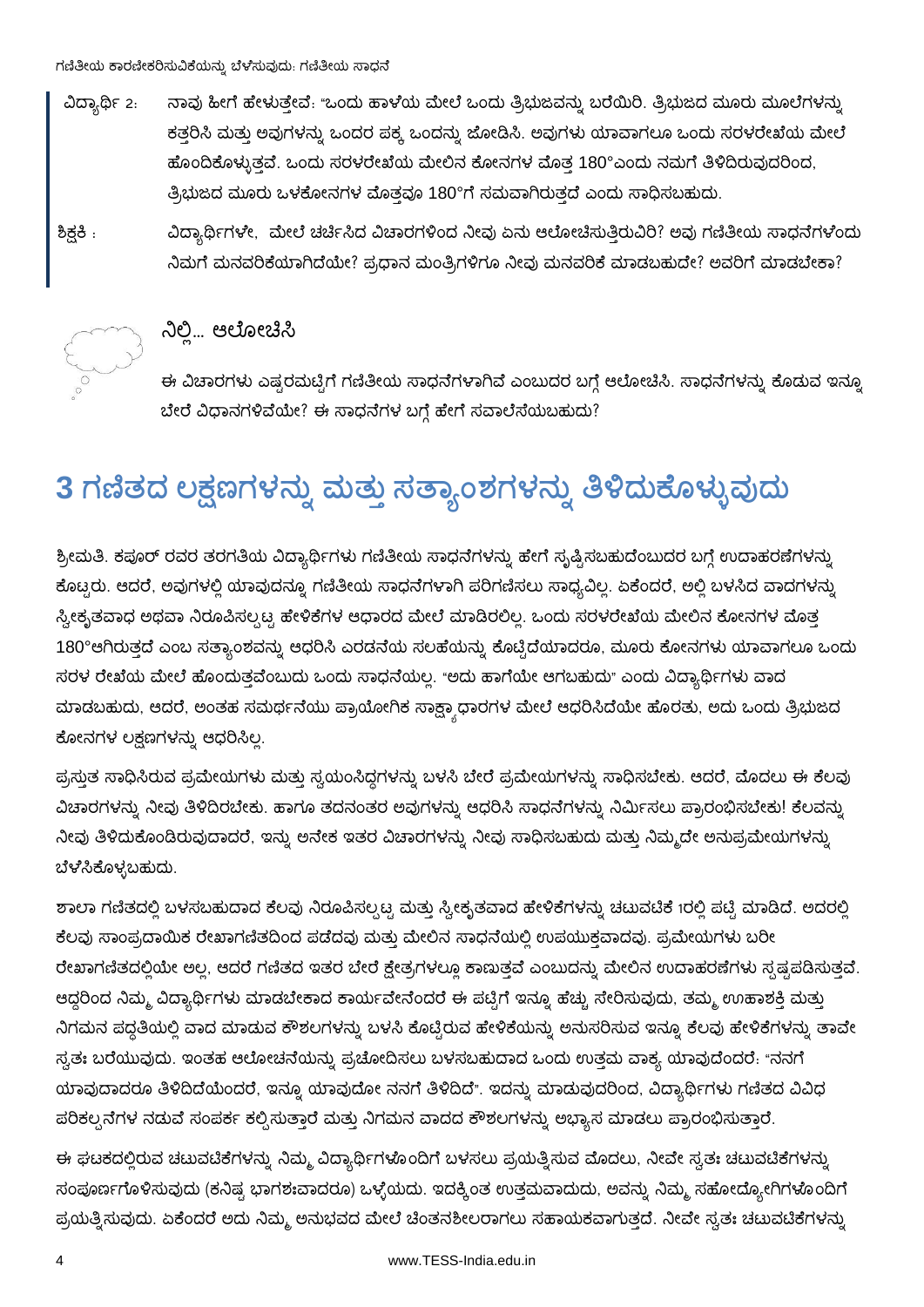ಪ್ರಯತ್ನಿಸುವುದರಿಂದ, ನಿಮಗೆ ವಿದ್ಯಾರ್ಥಿಗಳ ಅನುಭವಗಳ ಬಗ್ಗೆ ಒಳನೋಟ ಸಿಕ್ಕುತ್ತದೆ. ಹಾಗೂ ಆ ಒಳನೋಟಗಳು ನಿಮ್ಮ ಬೋಧನೆ ಮತ್ತು ಶಿಕ್ಷಕರಾಗಿ ನಿಮ್ಮ ಅನುಭವಗಳ ಮೇಲೆ ಪ್ರಭಾವ ಬೀರುತ್ತವೆ. ಹೀಗೆ ನೀವೇ ತಯಾರಾದ ನಂತರ, ನಿಮ್ಮ ವಿದ್ಯಾರ್ಥಿಗಳೊಂದಿಗೆ ಚಟುವಟಿಕೆಗಳನ್ನು ಬಳಸಿ. ಪಾಠದ ನಂತರ, ಚಟುವಟಿಕೆ ನಡೆದ ಬಗ್ಗೆ ಮತ್ತು ಅದರಿಂದ ಉಂಟಾದ ಕಲಿಕೆಯ ಬಗ್ಗೆ ಆಲೋಚಿಸಿ. ಇದು, ಕಲಿಕಾರ್ಥಿ ಕೇಂದ್ರೀಕೃತವಾದ ಬೋಧನಾ ಪರಿಸರವನ್ನು ಹೆಚ್ಚು ಚೆನ್ನಾಗಿ ಬೆಳೆಸಲು ನಿಮಗೆ ಸಹಾಯ ಮಾಡುತ್ತದೆ.

### ಚಟುವಟಿಕೆ 1: ನಿರೂಪಿಸಲ್ಪಟ್ಟ ಮತ್ತು ಸ್ವೀಕೃತವಾದ ಸತ್ಯಾಂಶಗಳ ಒಂದು ಉಪಯುಕ್ತವಾದ ಪಟ್ಟಿ ಮಾಡುವುದು

ಶಾಲಾಗಣಿತದಲ್ಲಿ ಉಪಯುಕ್ತವಾದ ಕೆಲವು ನಿರೂಪಿಸಲ್ಪಟ್ಟ ಮತ್ತು ಸ್ವೀಕೃತವಾದ ಹೇಳಿಕೆಗಳನ್ನು ಪಟ್ಟಿ 1ರಲ್ಲಿ ಪಟ್ಟಿ ಮಾಡಲಾಗಿದೆಯೆಂದು ನಿಮ್ಮ ವಿದ್ಯಾರ್ಥಿಗಳಿಗೆ ತಿಳಿಸಿ.

"ರೇಖಾಗಣಿತದ ಪಿತಾಮಹ" ಎಂದು ಪರಿಚಿತವಾಗಿರುವ, ಬಹಳ ಪ್ರಸಿದ್ಧಿ ಹೊಂದಿರುವ ಪ್ರಾಚೀನ ಗ್ರೀಕ್ ಗಣಿತಜ್ಞ ಯೂಕ್ಲಿಡ್. ಯೂಕ್ಲಿಡ್ ರವರು ತಾವು ಬರೆದ ಪುಸ್ತಕ "ಎಲಿಮೆಂಟ್ಸ್" (elements)ನಲ್ಲಿ ಐದು "ಸಾಮಾನ್ಯ್ಸ ಕಲ್ಪನೆಗಳನ್ನು" ಬರೆದಿದ್ದಾರೆ. ಇವುಗಳಿಂದ ತೆಗೆದುಕೊಂಡ ಈ ಸಾಮಾನ್ಯ ಕಲ್ಪನೆಗಳನ್ನು ಪಟ್ಟಿಯ ಮೊದಲ ನಾಲ್ಕು ಅಡ್ಡಸಾಲುಗಳಲ್ಲಿ ಕೊಡಲಾಗಿದೆಯೆಂದು ಗಮನಿಸಿ.

| ನನಗೆ ಇದು<br>ನಿರೂಪಿಸಲ್ಸಟ್ಟ<br>ಉದಾಹರಣೆಯನ್ನು ಬರೆಯಿರಿ ಅಥವಾ ಚಿತ್ರಿಸಿ<br>ಗೊತ್ತಿದೆಯಾ<br>ಅಥವಾ<br>ದರೆ, ನನಗೆ<br>ಸ್ವೀಕೃತವಾದ<br>ಹೇಳಿಕೆ ಅಥವಾ<br>ಅದೂ<br>ಗೊತಿದೆ…<br><u>ಸತ್ತಾಂಶ</u><br>ಒಂದೇ ಅಂಶಕ್ಕೆ<br>ಸಮನಾಗಿರುವ ಅಂಶಗಳು<br>ಪರಸ್ಪರ ಒಂದಕ್ಕೊಂದು<br>ಸಮನಾಗಿರುತ್ತವೆ.<br>(ಸಮಾನತೆಯ ಸಕರ್ಮಕ<br>ಲಕ್ಷಣ)<br>ಸಮಭಾಗಗಳಿಗೆ<br>$7 + 3 = 4 + 6$<br>$23 - 4 = 19 - 0$<br>ಸಮಭಾಗಗಳನ್ನು<br>ಆದ್ದರಿಂದ:<br>ಕೂಡಿದರೆ, ಫಲಿತಾಂಶಗಳೂ<br>$7 + 3 + 23 - 4 = 4 + 6 + 19 - 0$<br>ಸಮನಾಗಿರುತ್ತವೆ.<br>ಸಮಭಾಗಗಳಿಂದ<br>ಸಮಭಾಗಗಳನ್ನು ಕಳೆದಾಗ,<br>ಫಲಿತಾಂಶಗಳೂ<br>ಸಮನಾಗಿರುತ್ತವೆ.<br>ಪೂರ್ಣವು ಅದರ ಯಾವುದೇ<br>ಭಾಗಕ್ಕಿಂತ<br>ದೊಡ್ಡದಾಗಿರುತ್ತದೆ. |  |  |
|--------------------------------------------------------------------------------------------------------------------------------------------------------------------------------------------------------------------------------------------------------------------------------------------------------------------------------------------------------------------------------------------------------------------------------------------------------------------------------------------------------------------------------------------------------------------------|--|--|
|                                                                                                                                                                                                                                                                                                                                                                                                                                                                                                                                                                          |  |  |
|                                                                                                                                                                                                                                                                                                                                                                                                                                                                                                                                                                          |  |  |
|                                                                                                                                                                                                                                                                                                                                                                                                                                                                                                                                                                          |  |  |
|                                                                                                                                                                                                                                                                                                                                                                                                                                                                                                                                                                          |  |  |
|                                                                                                                                                                                                                                                                                                                                                                                                                                                                                                                                                                          |  |  |
|                                                                                                                                                                                                                                                                                                                                                                                                                                                                                                                                                                          |  |  |
|                                                                                                                                                                                                                                                                                                                                                                                                                                                                                                                                                                          |  |  |
|                                                                                                                                                                                                                                                                                                                                                                                                                                                                                                                                                                          |  |  |
|                                                                                                                                                                                                                                                                                                                                                                                                                                                                                                                                                                          |  |  |
|                                                                                                                                                                                                                                                                                                                                                                                                                                                                                                                                                                          |  |  |
|                                                                                                                                                                                                                                                                                                                                                                                                                                                                                                                                                                          |  |  |
|                                                                                                                                                                                                                                                                                                                                                                                                                                                                                                                                                                          |  |  |
|                                                                                                                                                                                                                                                                                                                                                                                                                                                                                                                                                                          |  |  |
|                                                                                                                                                                                                                                                                                                                                                                                                                                                                                                                                                                          |  |  |
|                                                                                                                                                                                                                                                                                                                                                                                                                                                                                                                                                                          |  |  |
|                                                                                                                                                                                                                                                                                                                                                                                                                                                                                                                                                                          |  |  |
|                                                                                                                                                                                                                                                                                                                                                                                                                                                                                                                                                                          |  |  |
|                                                                                                                                                                                                                                                                                                                                                                                                                                                                                                                                                                          |  |  |
|                                                                                                                                                                                                                                                                                                                                                                                                                                                                                                                                                                          |  |  |
|                                                                                                                                                                                                                                                                                                                                                                                                                                                                                                                                                                          |  |  |
|                                                                                                                                                                                                                                                                                                                                                                                                                                                                                                                                                                          |  |  |
|                                                                                                                                                                                                                                                                                                                                                                                                                                                                                                                                                                          |  |  |
|                                                                                                                                                                                                                                                                                                                                                                                                                                                                                                                                                                          |  |  |

ಪಟ್ಟಿ 1. ಶಾಲಾ ಗಣಿತದಲ್ಲಿ ಉಪಯುಕ್ತವಾಗುವ, ನಿರೂಪಿಸಲ್ಪಟ್ಟ ಅಥವಾ ಸ್ವೀಕೃತವಾದ ಹೇಳಿಕೆಗಳು ಅಥವಾ ಸತ್ಯಾಂಶಗಳು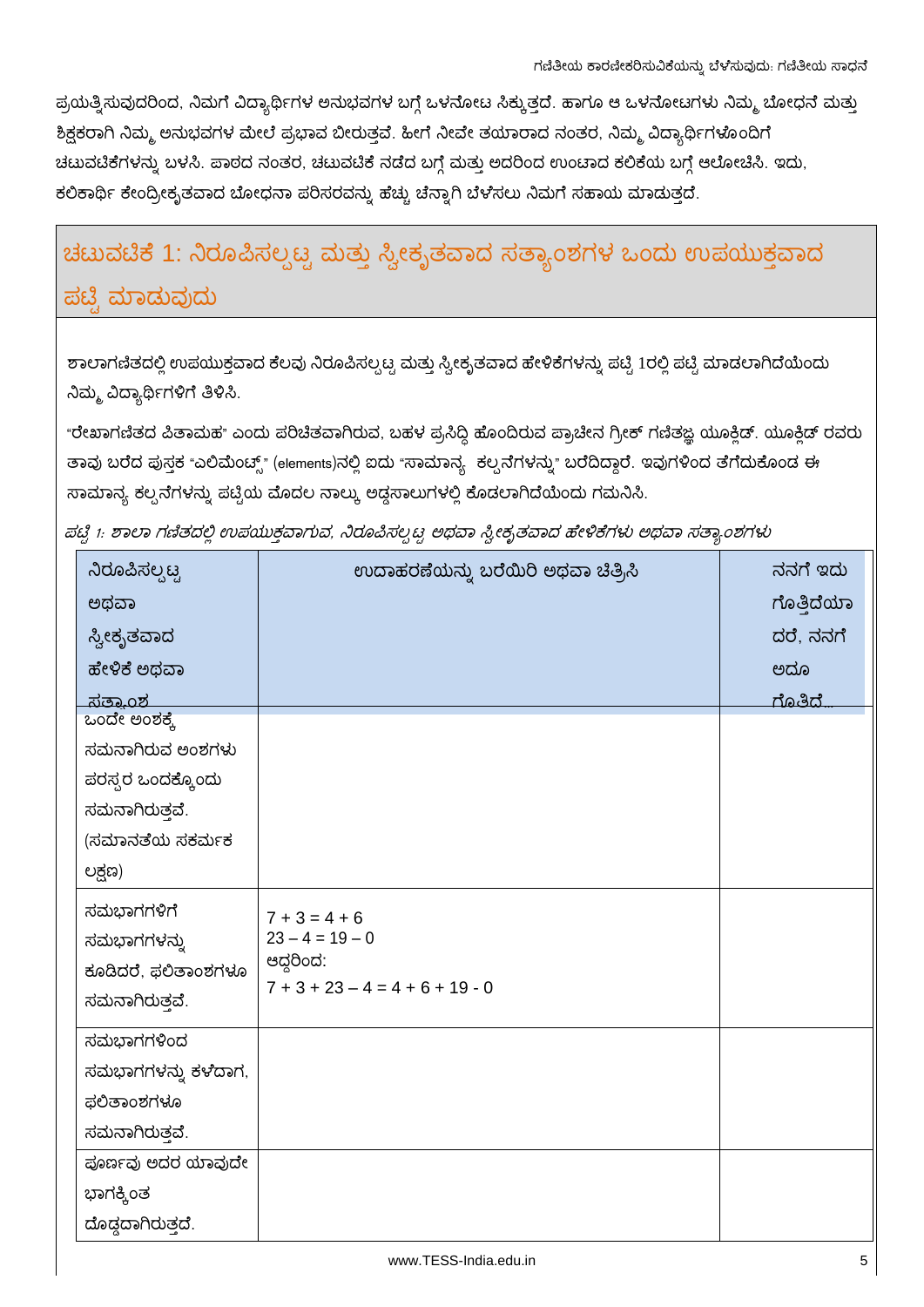

ನಿಮ್ಮ ವಿದ್ಯಾರ್ಥಿಗಳಿಗೆ ಕೆಳಗಿನ ಪ್ರಶ್ನೆಗಳನ್ನು ಕೇಳಿ.

- ಇವುಗಳಲ್ಲಿ ಯಾವುದನ್ನಾದರೂ ನೀವು ಗುರುತು ಹಿಡಿಯಬಲ್ಲಿರಾ? ಅವುಗಳು ಏನು ಅರ್ಥಕೊಡಬಹುದೆಂಬುದಕ್ಕೆ ನೀವು ಚಿತ್ರ ಬರೆಯಬಲಿರಾ?
- ಈ ಪಟ್ಟಿಗೆ ಸೇರಿಸಬಹುದಾದ, ಬೇರೆ ಇನ್ನಾವುದಾದರೂ ನಿರೂಪಿಸಲ್ಪಟ್ಟ ಮತ್ತು ಸ್ವೀಕೃತವಾದ ಹೇಳಿಕೆಗಳು ನಿಮಗೆ ತಿಳಿದಿದೆಯೇ?
- ಹೇಳಿಕೆಗಳನ್ನು ಮತ್ತೊಮ್ಮೆ ನೋಡಿ ಮತ್ತು ಆಲೋಚಿಸಿ. "ನನಗೆ ಇದು ಗೊತ್ತಿದೆಯಾದರೆ, ನನಗೆ ಅದೂ ಗೊತ್ತಿದೆ…" ಇವುಗಳನ್ನು ಬರೆಯಿರಿ. ಈಗ ನೀವು ನಿಮ್ಮದೇ ಗಣಿತೀಯ ಹೇಳಿಕೆಗಳನ್ನು ಅನ್ವೇಷಣೆ ಮಾಡುತ್ತಿರುವಿರಿ!
- ನಿಮ್ಮ ಜೊತೆಗಾರರೊಂದಿಗೆ, ನಿಮ್ಮ ಕಾರ್ಯಗಳು ಮತ್ತು ಆಲೋಚನೆಗಳನ್ನು ಚರ್ಚಿಸಿ. ನೀವು ಸರಿಯೆಂದು ಅವರಿಗೆ ಮನವರಿಕೆ ಮಾಡಿಕೊಡಲು ಪ್ರಯತ್ನಿಸಿ.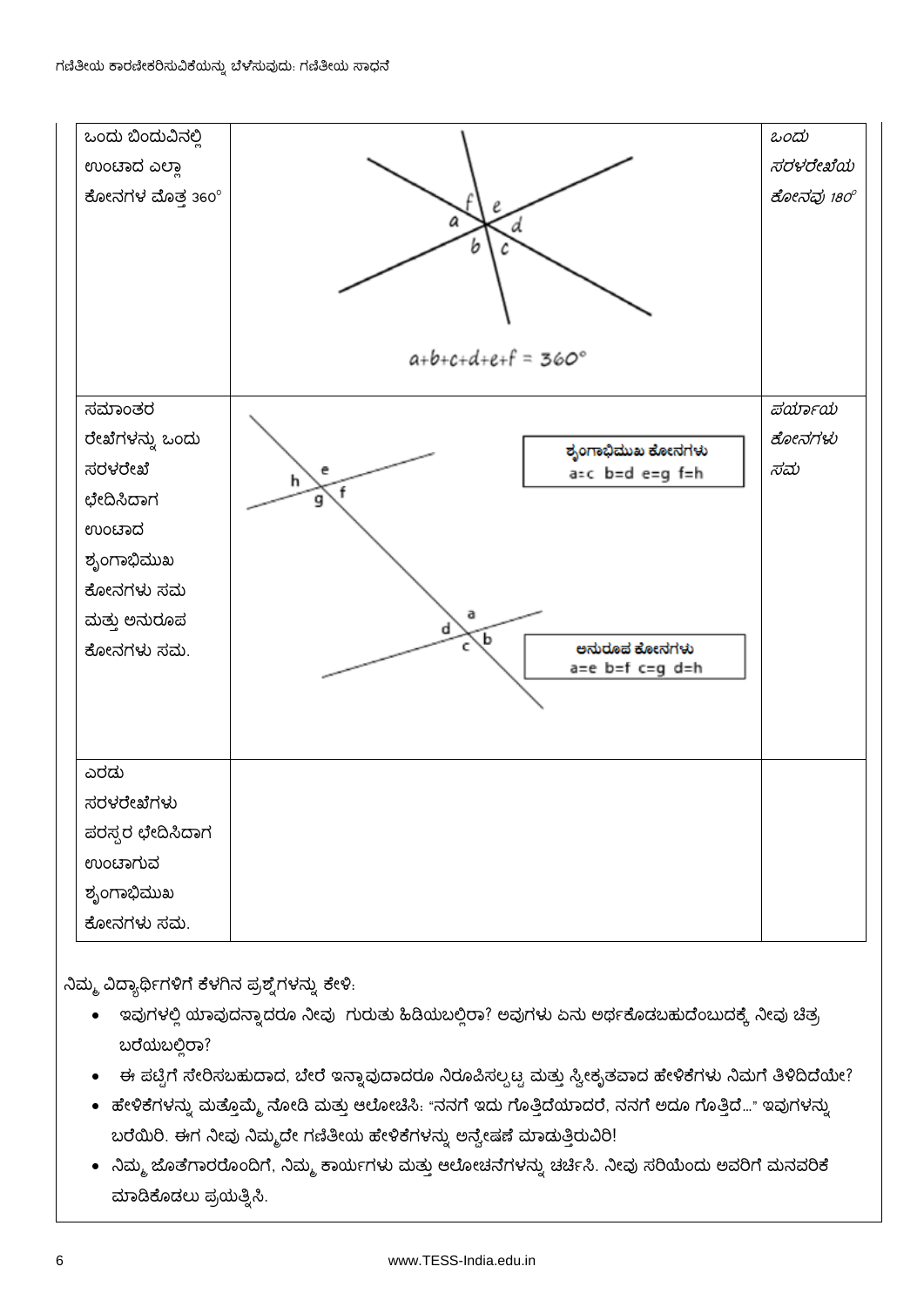### ಚಟುವಟಿಕೆ 2: ಒಂದು ತ್ರಿಭುಜದ ಮೂರು ಒಳಕೋನಗಳ ಮೊತ್ತವು 180°ಗೆ ಸಮ ಎಂದು ಸಾಧಿಸುವುದು

ಸಮಾಂತರ ರೇಖೆಗಳನ್ನು ಒಂದು ಛೇದಕರೇಖೆಯು ಕತ್ತರಿಸಿದಾಗ ಉಂಟಾಗುವ ಕೋನಗಳಿಗೆ ಸಂಬಂಧಿಸಿದ ಸತ್ಯಾಂಶಗಳನ್ನು ಬಳಸಿ ತ್ರಿಭುಜದ ಮೂರು ಒಳಕೋನಗಳ ಮೊತ್ತ 180° ಎಂದು ಸಾಧಿಸಲು ಸಾಧ್ಯವೆಂದು ನಿಮ್ಮ ವಿದ್ಯಾರ್ಥಿಗಳಿಗೆ ತಿಳಿಸಿ.

(ಈ ಚಟುವಟಿಕೆಗೋಸ್ಕರ ಪ್ರಕರಣ ಅಧ್ಯಯನ 1ನ್ನು ನಿಮ್ಮ ವಿದ್ಯಾರ್ಥಿಗಳಿಗೆ ಓದುವುದು ಬಹಳ ಉಪಯುಕ್ತವಾಗಬಹುದು.)

ಈಗ ನಿಮ್ಮ ವಿದ್ಯಾರ್ಥಿಗಳಿಗೆ ಹೇಳಿ:

- ಅಂತಹ ಸಾಧನೆಯನ್ನು ಒಟ್ಟುಗೂಡಿಸಲು ಪ್ರಾರಂಭ ಮಾಡಿ. ನಿಮ್ಮ ಕಾರಣೀಕರಿಸುವಿಕೆಗೆ ಸಹಾಯ ಮಾಡಲು ಈ ಹೇಳಿಕೆಯನ್ನು ಬಳಸಿ, 'ನನಗಿದು ಗೊತ್ತಿದೆಯಾದರೆ, ನನಗೆ ಅದೂ ಗೊತ್ತಿದೆ...'.
- ನಿಮ್ಮ ಜೊತೆಗಾರರೊಂದಿಗೆ ನಿಮ್ಮ ಕಾರ್ಯಗಳನ್ನು ಮತ್ತು ಆಲೋಚನೆಗಳನ್ನು ಚರ್ಚಿಸಿ, ಹಾಗೂ ನೀವು ಸರಿಯೆಂದು ಅವರಿಗೆ ಮನವರಿಕೆ ಮಾಡಿಕೊಡಲು ಪ್ರಯತ್ನಿಸಿ.

### ಪ್ರಕರಣ ಅಧ್ಯಯನ 2: ಚಟುವಟಿಕೆ 1 ಮತ್ತು 2ನ್ನು ಬಳಸಿದ ಬಗ್ಗೆ ಶ್ರೀಮತಿ. ಅಗರ್ ವಾಲ್ ರವರು ಚಿಂತನಶೀಲರಾಗುತ್ತಾರೆ.

ಇದು, ಚಟುವಟಿಕೆ 1 ಮತ್ತು 2ನ್ನು ಪ್ರೌಢಶಾಲಾ ವಿದ್ಯಾರ್ಥಿಗಳ ಮೇಲೆ ಪ್ರಯತ್ನ ಮಾಡಿದ ಒಬ್ಬ ಶಿಕ್ಷಕರ ವಿವರಣೆಯಾಗಿದೆ.

ವಿದ್ಯಾರ್ಥಿಗಳಿಗೆ ಕಾರ್ಯನಿರ್ವಹಿಸಲು ಕೆಲವು ಉದಾಹರಣೆಗಳು ಇದ್ದುದರಿಂದ, ಅವರು ಹೇಳಿಕೆಗಳ ಅರ್ಥವನ್ನು ಪಡೆಯಲು ಸಂತೋಷಿತರಾಗಿದ್ದರು. ಯೂಕ್ತಿಡನ ಸಾಮಾನ್ಯ (notions) ಅರ್ಥಮಾಡಿಕೊಳ್ಳಲು ಅವರಿಗೆ ಸ್ವಲ್ಪಮಟ್ಟಿಗೆ ಕಷ್ಟವೆನಿಸಿದರೂ, ಅದು ಕುತೂಹಲಕಾರಿಯಾದ ಚರ್ಚೆಗೆ ದಾರಿಮಾಡಿಕೊಟ್ಟಿತು. ಅದೇನೆಂದರೆ, ಅವರಿಗೆ ತಿಳಿದುಕೊಂಡಿರುವ ಗಣಿತದ ಭಾಷೆಯು ಹೋಲಿಕೆಯಲ್ಲಿ ಅಷ್ಟೇನು ಅಸ್ಸಷ್ಟವಾಗಿಲ್ಲವೆಂದು ಮನಗಂಡರು! "ಒಂದೇ ಅಂಶಕ್ಕೆ ಸಮನಾಗಿರುವ ವಸ್ತುಗಳು ಪರಸ್ಪರ ಒಂದಕ್ಕೊಂದು ಸಮನಾಗಿರುತ್ತವೆ" ಎಂಬ ಹೇಳಿಕೆಗೆ, ∠ A = 30° ಮತ್ತು ∠ A= ∠ B ಆದರೆ ∠ B = 30°' ಎಂಬುದನ್ನು ಬಳಸಬಹುದೇ ಎಂದು ರಾಣು ಕೇಳಿದನು. ನಾನು ಆ ವಾದವನ್ನು ಒಪ್ಪಲೂ ಇಲ್ಲ, ನಿರಾಕರಿಸಲೂ ಇಲ್ಲ. ಏಕೆಂದರೆ, ರಾಣುವೇ ಸ್ವತಃ ಈ ವಿಚಾರ ಉತ್ತಮವಾದುದೇ ಎಂಬುದನ್ನು ತೀರ್ಮಾನಿಸಲೆಂದು ನನಗೆ ಬೇಕಿತ್ತು. ಕಾರ್ಯದಲ್ಲಿ ಏನೆಂದು ಹೇಳಿದೆ ಎಂಬುದನ್ನು ಮತ್ತೊಮ್ಮೆ ಹೇಳುವುದರ ಮೂಲಕ ನಾನು ಪ್ರತಿಯುತ್ತರ ಕೊಟ್ರೆ.

- $\bullet$  'ನಿನಗಿದು ಗೊತ್ತಿದೆಯಾದರೆ, ನಿನಗೆ ಯಾವುದೋ ಸಹ ಗೊತ್ತಿದೆ?'
- 'ನೀನು ಸರಿಯೆಂದು ನಿನ್ನ ಜೊತೆಗಾರನಿಗೆ ಮನವರಿಕೆ ಮಾಡಿಕೊಡಲು ಪ್ರಯತ್ತಿಸು'.

ಚಟುವಟಿಕೆ 2 ಕ್ಕೆ ನಾನು ಸಲಹೆ ನೀಡಿರುವ ಪದ್ಧತಿಯನ್ನು ಬಳಸಿದೆ. ಮೊದಲು ನಾನು ಶ್ರೀಮತಿ.ಕಪೂರ್ರವರ ತರಗತಿಗೆ ಸಂಬಂಧಿಸಿದ ಪ್ರಕರಣ ಅಧ್ಯಯನವನ್ನು ಜೋರಾಗಿ ಕೇಳುವಂತೆ ಓದಿದೆ. ಅನಂತರ, ಅವರು ಚಿಂತನಶೀಲರಾಗುವ ದೃಷ್ಟಿಯಿಂದ ಕೆಲವು ಪ್ರಶ್ನೆಗಳನ್ನು ಕೇಳಿದೆ – "ವಿದ್ಯಾರ್ಥಿಗಳೇ ನೀವು ಏನೆಂದು ಆಲೋಚಿಸಿರುವಿರಿ – ಈ ವಿಚಾರಗಳು ಗಣಿತೀಯ ಸಾಧನೆಗಳೆಂದು ನಿಮಗೆ ಮನವರಿಕೆಯಾಗಿದೆಯೇ? ಅವರಿಗೆ ಮನವರಿಕೆ ಮಾಡಿಸಬೇಕೇ?" ಈ ರೀತಿ ಮಾಡಲು ಕಾರಣಗಳೇನೆಂದರೆ, ಅವರಿಗೆ ತ್ರಿಭುಜದ ಮೂರು ಕೋನಗಳ ಮೊತ್ತ 180°ಗೆ ಸಮ ಎಂದು ಸಾಧಿಸಲು ಹೇಳುವುದರಿಂದ, ಶ್ರೀಮತಿ ಕಪೂರ್ರವರ ತರಗತಿಯಲ್ಲಿ ವಿದ್ಯಾರ್ಥಿಗಳು ಮಾಡಿದ ಹಾಗೆ ನನ್ನ ವಿದ್ಯಾರ್ಥಿಗಳೂ ಅದೇ ರೀತಿಯ ಸಾಧನೆಗಳನ್ನು ಪಡೆಯಬಲ್ಲರೆಂದು ನನಗನಿಸಿತ್ತು. ಹಾಗೂ, ಇದನ್ನು ಸಾಧನೆಯೆಂದು ಪರಿಗಣಿಸಲು ಸಾಧ್ಯವಿಲ್ಲವೆಂಬ ಅಂಶದಿಂದ ಚಟುವಟಿಕೆಯನ್ನು ಪ್ರಾರಂಭಿಸುವುದು ನನಗೆ ಬೇಕಿತ್ತು. ಪ್ರಾರಂಭದಲ್ಲಿ ಅನೇಕ ವಿದ್ಯಾರ್ಥಿಗಳು ಶ್ರೀಮತಿ ಕಪೂರ್ರವರ ವಿದ್ಯಾರ್ಥಿಗಳು ಮನವರಿಕೆಯಾಗುವ ಸಾಧನೆ ಕೊಟ್ಟಿದ್ದಾರೆಂದು ಒಪ್ಪಿಕೊಂಡರು, ಆದರೆ ಕೆಲವು ವಿದ್ಯಾರ್ಥಿಗಳಿಗೆ ಅದು ಖಚಿತವಾಗಲಿಲ್ಲ. ನಾನು ಅವರಿಗೆ `ಎಕೆಂದು ಕೇಳಿದೆ. ಅದಕ್ಕೆ ಅವರು, ಈ ಸಾಧನೆಗಳನ್ನು ನಿರೂಪಿಸಲ್ಪಟ್ಟ ಅಥವಾ ಸ್ವೀಕೃತವಾದ ಸತ್ಯಾಂಶಗಳನ್ನು ಆಧರಿಸಿ ರಚಿಸಲಾಗಿದೆ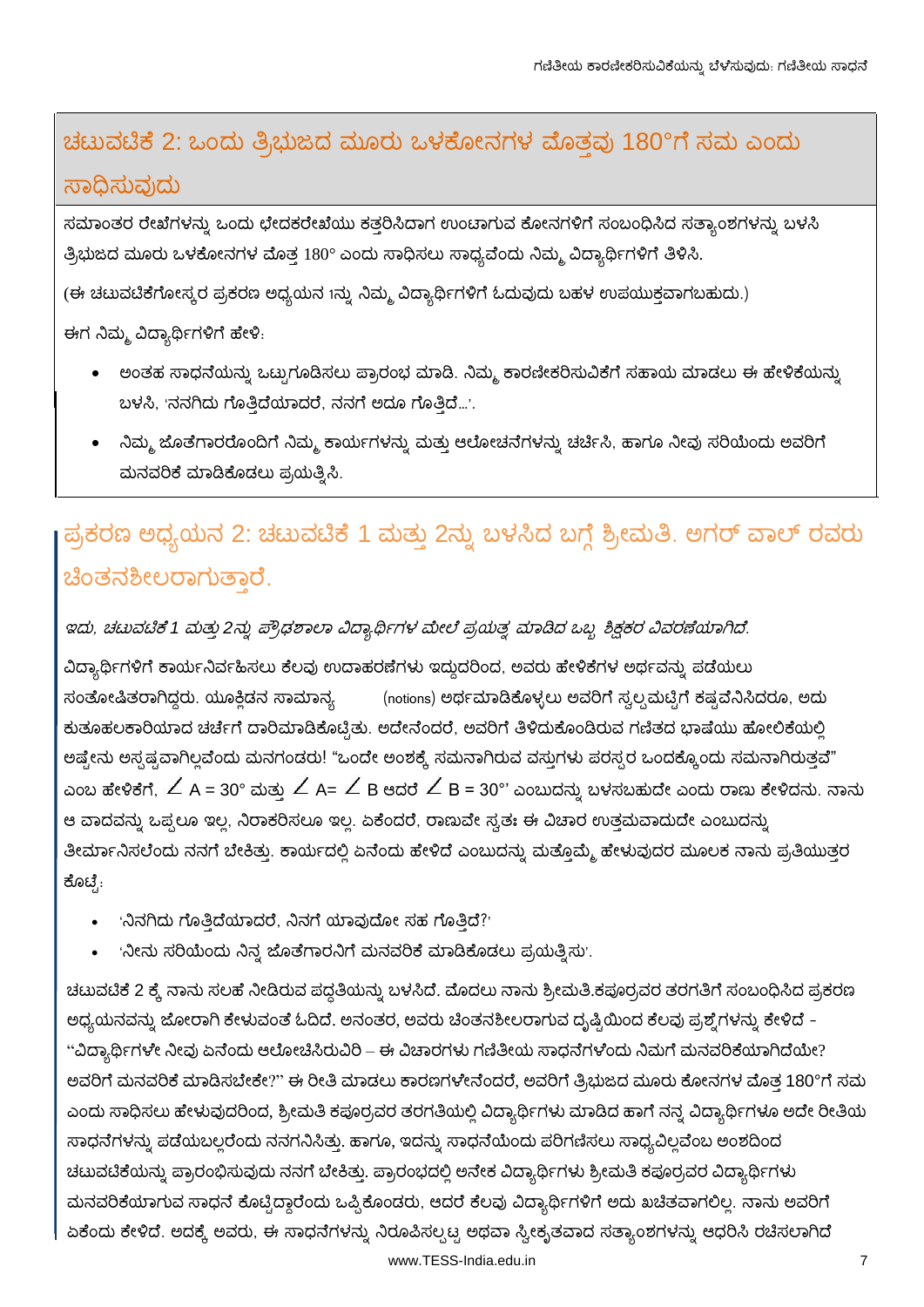ಎಂದು ನಮಗೆ ಮನವರಿಕೆಯಾಗಿಲ್ಲ ಎಂದರು. ಈ ಉತ್ತರಗಳು ಪ್ರಾಯೋಗಿಕ ಸಾಕ್ಷಾಧ್ಯಾರಗಳ ಬಗ್ಗೆ ಚರ್ಚೆಗೆ ದಾರಿಮಾಡಿಕೊಟ್ಟವು -"ಹಾಗೆಂದರೇನು ಮತ್ತು ಗಣಿತೀಯ ಸಾಧನೆಗಳಲ್ಲಿ ಇದನ್ನು ಏಕೆ ಬಳಸುವುದಿಲ್ಲ?"

ಇದಾದ ನಂತರವೇ ನಾನು ಚಟುವಟಿಕೆ 2ನ್ನು ಪರಿಚಯಿಸಿದೆ. ವಿದ್ಯಾರ್ಥಿಗಳಿಗೆ ಅದರೊಂದಿಗೆ ಆಟವಾಡಲು ಪ್ರಯತ್ನಿಸಲು ಮತ್ತು ಪ್ರಯೋಗ ಮಾಡಲು ಹೇಳಿದೆ. ಇದು ಅವರನ್ನು ಸ್ವಲ್ಪ ಆರಾಮಗೊಳ್ಳುವಂತೆ ಮಾಡಿತೆನಿಸಿತು ಮತ್ತು ಅವರು ಈ ಕಾರ್ಯವನ್ನು ಸಂತೋಷದಾಯಕವಾಗಿ ಮಾಡಿದರು. ತಮ್ಮ ಸಹಪಾಠಿಗಳೊಂದಿಗೆ ತಮ್ಮ ಆಲೋಚನೆಗಳನ್ನು ಹಂಚಿಕೊಂಡರು ಮತ್ತು ವಾದಗಳನ್ನು ಪ್ರಯತ್ನಿಸಿದರು. ಆದಾದ ನಂತರ, ಅವರ ವಿಚಾರಗಳನ್ನು ಇಡೀ ತರಗತಿಯೊಂದಿಗೆ ಚರ್ಚಿಸಿದೆವು. ಕೆಲವು ಸಾಧನೆಗಳು ಇತರೆ ವಿದ್ಯಾರ್ಥಿಗಳಿಗೆ ಮನವರಿಕೆಯಾಗಲಿಲ್ಲ. ಆದರೆ ಹಲವಾರು ವಿದ್ಯಾರ್ಥಿಗಳು ಅವರ ಸಾಧನೆಗಳಿಗೆ ಗಟ್ಟಿಯಾದ ಸಮರ್ಥನೆಗಳನ್ನು ಬೆಳಸಿಕೊಂಡಿದ್ದರು.

ಸಾಧನೆಗಳನ್ನು ತೋರಿಸುವ ಅಂತರ್ ಜಾಲದ ಮೂಲಕದ (online) ಕೆಲವು ವಿಡಿಯೋಗಳನ್ನು ನಾನು ಹುಡುಕಿದೆ, ಉದಾಹರಣೆಗೆ ಖಾನ್ ಅಕಾಡೆಮಿಯವರು ಸೃಷ್ಟಿ ಮಾಡಿರುವುದು [ಹೆಚ್ಚುವರಿ ಸಂಪನ್ಮೂಲಗಳನ್ನು ನೋಡಿ]. ನನಗೆ ಅದನ್ನು ತರಗತಿಯಲ್ಲಿ ತೋರಿಸಲು ಸಾಧ್ಯವಾಗಲಿಲ್ಲವಾದರೂ, ಅವರಿಗೆ ಅದರ ಬಗ್ಗೆ ಪ್ರಜ್ಞೆಯಿರಲಿ ಎಂದು ಹೇಳಿದೆ.

### ನಿಮ್ಮ ಬೋಧನಾ ಅಭ್ಯಾಸದ ಬಗ್ಗೆ ಚಿಂತನಶೀಲರಾಗುವುದು

ನಿಮ್ಮ ತರಗತಿಯಲ್ಲಿ ಅಂತಹ ಒಂದು ಚಟುವಟಿಕೆಯನ್ನು ಮಾಡಿದಾಗ, ಏನು ಚೆನ್ನಾಗಿ ನಡೆಯಿತು ಮತ್ತು ಏನು ಕಡಿಮೆ ಚೆನ್ನಾಗಿ ನಡ<mark>ೆ</mark>ಯಿತು ಎಂಬುದರ ಬಗ್ಗೆ ಪ್ರತಿಫಲಿಸಿ. ವಿದ್ಯಾರ್ಥಿಗಳನ್ನು ಆಸಕ್ತಿಯುತವಾಗಿ ಸೆಳೆದ ಪ್ರಶ್ನೆಗಳು ಮತ್ತು ಅವರನ್ನು ಕಾರ್ಯದಲ್ಲಿ ಮುಂದುವರೆಸಿದ ಪ್ರಶ್ನೆಗಳು ಹಾಗೂ ನೀವು ಸಂಶಯಗಳನ್ನು ಪರಿಹರಿಸಬೇಕಾದುವುಗಳನ್ನು ಪರಿಗಣಿಸಿ. ಅಂತಹ ಚಿಂತನಶೀಲ ಆಲೋಚನೆಗಳು, ವಿದ್ಯಾರ್ಥಿಗಳು ಗಣಿತವನ್ನು ಆಸಕ್ತಿಯುತವಾಗಿ ಮತ್ತು ಸಂತೋಷದಾಯಕವಾಗಿ ಕಂಡು ಹಿಡಿಯಲು ತೊಡಗಿಸಿಕೊಳ್ಳುವಂತೆ ಮಾಡಲು ನಿಮಗೆ ಸಹಾಯಕವಾಗುವ ಕಥಾವಸ್ತುವನ್ನು ಒದಗಿಸುತ್ತದೆ. ವಿದ್ಯಾರ್ಥಿಗಳಿಗೆ ಅರ್ಥವಾಗದಿದ್ದರೆ ಮತ್ತು ಏನನ್ನಾದರೂ ಮಾಡಲಾಗದಿದ್ದರೆ ಅವರು ತಮ್ಮನ್ನು ತೊಡಗಿಸಿಕೊಳ್ಳುವ ಸಾಧ್ಯತೆಗಳು ಕಡಿಮೆಯಾಗುತ್ತವೆ.

ನೀವು ಪ್ರತಿಬಾರಿ ಚಟುವಟಿಕೆಗಳನ್ನು ಕೈಗೊಂಡಾಗ, ಇಂತಹ ಚಿಂತನಶೀಲ ಅಭ್ಯಾಸಗಳನ್ನು ಬಳಸಿ. ಶ್ರೀಮತಿ.ಅಗರ್್ವಾಲ್್ರರವರು ಮಾಡಿದ ಹಾಗೆ, ಟಿಪ್ಪಣಿ ಬರೆದುಕೊಳ್ಳಿ, ಏಕೆಂದರೆ ಸಣ್ಣಪುಟ್ಟ ವಿಷಯಗಳೂ ಬದಲಾವಣೆ ತರುತ್ತವೆ.

#### ನಿಲ್ಲಿ... ಆಲೋಚಿಸಿ

ಅಂತಹ ಚೆಂತನಶೀಲತೆಯನ್ನು ಪ್ರಚೋದಿಸಲು ಉತ್ತಮ ಪ್ರಶ್ನೆಗಳು:

- ನಿಮ್ಮ ತರಗತಿ ಹೇಗೆ ನಡೆಯಿತು?
- ವಿದ್ಯಾರ್ಥಿಗಳಿಂದ ಬಂದ ಪ್ರಶ್ನೆಗಳು ಯಾವುವು ಅನಿರೀಕ್ಷಿತವಾಗಿದ್ದವು? ಏಕೆ?
- ನಿಮ್ಮ ವಿದ್ಯಾರ್ಥಿಗಳ ತಿಳುವಳಿಕೆಯನ್ನು ಶೋಧಿಸಲು ನೀವು ಬಳಸಿದ ಪ್ರಶ್ನೆಗಳು ಯಾವುವು?
- ಯಾವುದೇ ಸಂದರ್ಭದಲ್ಲಿ ನೀವು ಮಧ್ಯೆ ಪ್ರವೇಶಿಸಬೇಕೆಂದೆನಿಸಿತೇ?
- ಯಾವ ಅಂಶಗಳನ್ನು ನೀವು ಪುನರ್ಬಲನಗೊಳಿಸಬೇಕೆಂದೆನಿಸಿತು?
- ಕಾರ್ಯಗಳನ್ನು ಯಾವುದಾದರೂ ರೀತಿಯಲ್ಲಿ ನೀವು ಬದಲಾಯಿಸಿದಿರಾ? ಹಾಗಾದರೆ, ಅದಕ್ಕೆ ನಿಮ್ಮ ಕಾರಣಗಳಾವುವು?

4 ಗಣಿತೀಯ ಲಕ್ಷಣಗಳ ಬಗ್ಗೆ ವಿದ್ಯಾರ್ಥಿಗಳು ಆಲೋಚಿಸುವಂತೆ ಸಹಾಯ ಮಾಡಲು ವಿನ್ಯಾಸಗೊಳಿಸಿದ ಕಾರ್ಯ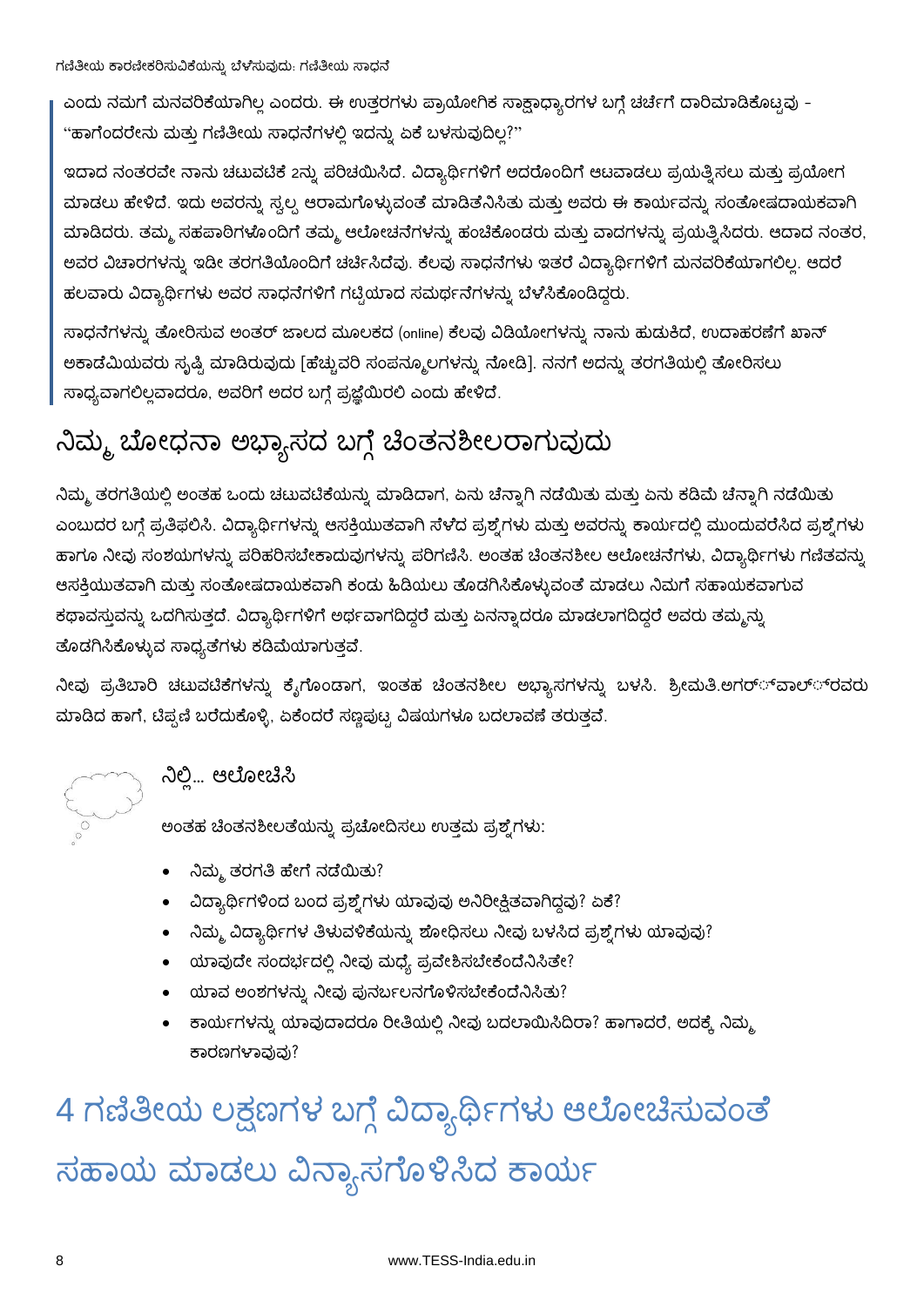ಚಟುವಟಿಕೆ 2ರಲ್ಲಿ ವಿದ್ಯಾರ್ಥಿಗಳು ತಮಗೆ ತಿಳಿದಿರುವ ಗಣಿತೀಯ ಲಕ್ಷಣಗಳನ್ನು ಬಳಸುವುದರ ಮೂಲಕ ಮತ್ತು ತಮ್ಮದೇ ನಿಗಮನ ಕಾರಣೀಕರಿಸುವಿಕೆಯ ಸಹಜವಾದ ಶಕ್ತಿಗಳನ್ನು ಆಧರಿಸಿ, ತಮ್ಮದೇ ಗಣಿತದ ಸತ್ಯಗಳನ್ನು ರಚಿಸಿದರು. ಗಣಿತೀಯ ಲಕ್ಷಣಗಳನ್ನು ತಿಳಿದುಕೊಂಡಿರುವುದು ಬಹಳ ಮುಖ್ಯ, ಏಕೆಂದರೆ ಗಣಿತದ ಸಾಧನೆಗಳಲ್ಲಿ ಯಾವುದೇ ವಾದವನ್ನು ಇವುಗಳನ್ನು ಆಧರಿಸಿ ಮಾಡಬೇಕಾಗಿದೆ. ಅದೇ ರೀತಿ, ಒಂದು ಹೇಳಿಕೆ ಯಾವಾಗ ಅನ್ವಯವಾಗುತ್ತದೆ ಮತ್ತು ಯಾವಾಗ ಅನ್ವಯವಾಗುವುದಿಲ್ಲ ಎಂಬುದರ ಬಗ್ಗೆ ಗಣಿತೀಯ ನಿಬಂಧನೆಗಳನ್ನು ವ್ಯಾಖ್ಯಾನಿಸುವುದೂ ಅಷ್ಟೇ ಮುಖ್ಯ.

ಗಣಿತೀಯ ಗಣಗಳಿಗೆ ಲಕ್ಷಣಗಳನ್ನು ಮತ್ತು ನಿಬಂಧನೆಗಳನ್ನು ವ್ಯಾಖ್ಯಾನಿಸಲ್ಪಟ್ಟಿರುವುದರ ಬಗ್ಗೆ ವಿದ್ಯಾರ್ಥಿಗಳು ಪ್ರಜ್ಞೆ ಹೊಂದಲು ಸಹಾಯ ಮಾಡಬೇಕಾದರೆ ವಿಂಗಡಿಸುವ ಮತ್ತು ವರ್ಗೀಕರಿಸುವ ಕಾರ್ಯಗಳು ಬಹಳ ಪರಿಣಾಮಕಾರಿಯಾಗಿವೆ. ಅಂದರೆ, ಯಾವ ಲಕ್ಷಣಗಳು ಯಾವ ಗಣಕ್ಕೆ ಸೇರಿವೆ ಎಂಬುದು. ವಿಂಗಡಿಸುವಿಕೆ ಮತ್ತು ವರ್ಗೀಕರಿಸುವಿಕೆಯು ವ್ಯತ್ಯಾಸಗಳನ್ನು ಮತ್ತು ಸಮರೂಪತೆಗಳನ್ನು ನೀವು ಆಲೋಚಿಸುವಂತೆ ಮಾಡುತ್ತವೆ. ಮುಂದಿನ ಚಟುವಟಿಕೆಯು ಈ ಪದ್ಧತಿಯನ್ನು ಬಳಸುತ್ತದೆ.

### ಚಟುವಟಿಕೆ 3: ಲಕ್ಷಣಗಳನ್ನು ಮತ್ತು ನಿಬಂಧನೆಗಳನ್ನು ಪತ್ತೆ ಹಚ್ಚಲು ವಿಂಗಡಿಸುವಿಕೆ ಮತ್ತು ವರ್ಗೀಕರಿಸುವಿಕೆ

ಸಮನಾಗಿರುವ ಎರಡು ಅನುಪಾತಗಳೇ "ಸಮಾನುಪಾತ" ಎಂಬುದನ್ನು ನಿಮ್ಮ ವಿದ್ಯಾರ್ಥಿಗಳಿಗೆ ಹೇಳಿ. ಗಣಿತದ ವಿವಿಧ ಘಟಕಗಳು ಮತ್ತು ಪರಿಕಲ್ಪನೆಗಳಲ್ಲಿ ಸಾಮಾನ್ಯವಾಗಿ ಕಂಡು ಬರುವ ಲಕ್ಷಣವೇ "ಸಮಾನುಪಾತತ್ವತೆ". ಕೆಳಗಿನವುಗಳನ್ನು ಓದಲು ನಿಮ್ಮ ವಿದ್ಯಾರ್ಥಿಗಳಿಗೆ ಹೇಳಿ ಮತ್ತು ಅವುಗಳು ಸಮಾನುಪಾತತೆಯನ್ನು ಹೊಂದಿವೆಯೇ ಅಥವಾ ಇಲ್ಲವೋ ಎಂಬುದನ್ನು ಪತ್ತೆ ಹಚ್ಚಲು ಮತ್ತು ಯಾವ ನಿಬಂಧನೆಗಳು ಎನ್ನುವುದರ ಮೇಲೆ ವರ್ಗೀಕರಿಸಲು ಸಾಧ್ಯ ಎಂಬುದನ್ನು ಗುರುತಿಸಲು ಹೇಳಿ. ಅವರು ಕಾರಣಗಳನ್ನು ಒದಗಿಸಬೇಕು, ಹಾಗೂ ಪ್ರತಿಯೊಂದು ಉದಾಹರಣೆಯೂ ಯಾವುದಕ್ಕೆ ಸಮಾನುಪಾತದಲ್ಲಿದೆ (ಅಥವಾ ಸಮಾನುಪಾತತೆಯಲ್ಲಿಲ್ಲ) ಎಂದು ತಮ್ಮ ಸ್ತ್ರೇಹಿತರಿಗೆ ವಿವರಣೆ ಕೊಡಬೇಕು. ನೀವು ವಿಮರ್ಶಾತ್ಮಕವಾಗಿರಿ!

- a. ಒಂದು ಚಿತ್ರಪಟವನ್ನು ದೊಡ್ಡದಾಗಿಸುವುದು.
- b. ಸ್ಯಾಂಡ್ ವಿಚ್ ಮಾಡಲು ಬ್ರೆಡ್ಡಿನ ತುಣುಕುಗಳನ್ನು ಕತ್ತರಿಸುವುದು.
- c. ಒಂದು ಚರಾಕ್ಷರವನ್ನು ಹೊಂದಿರುವ ರೇಖಾತ್ಮಕ ಸಮೀಕರಣ  $(ax + b = 0)$ .
- d. ಒಂದು ನಿಗದಿತ ಕಾಲಾವಧಿಯಲ್ಲಿ ಕೆಲವು ಸಂಖ್ಯೆಯ ಜನರು ಮಾಡಿದ ಕೆಲಸ.
- e. ಒಂದು ಸಿನಿಮಾ ಮಂದಿರದಲ್ಲಿ ಒಂದು ನಿರ್ದಿಷ್ಟ ಚಿತ್ರವನ್ನು ನೋಡಲು ಕೆಲವು ಸಂಖ್ಯೆಯ ಜನರು ಖರ್ಚು ಮಾಡಿದ ಹಣದ ಮೊತ್ತ.
- f. ರೈಲು ಪ್ರಯಾಣಕ್ಕೆ ತಗಲುವ ಟಿಕೆಟ್ಟಿನ ದರ.
- g. ಒಂದು ರೇಖಾಖಂಡವನ್ನು m ಸಮಭಾಗಗಳಾಗಿ ವಿಭಜಿಸುವುದು.
- h. ಕುತಬ್ ಮಿನಾರ್ (ಚೆತ್ರ 1)ನ ಎತ್ತರ.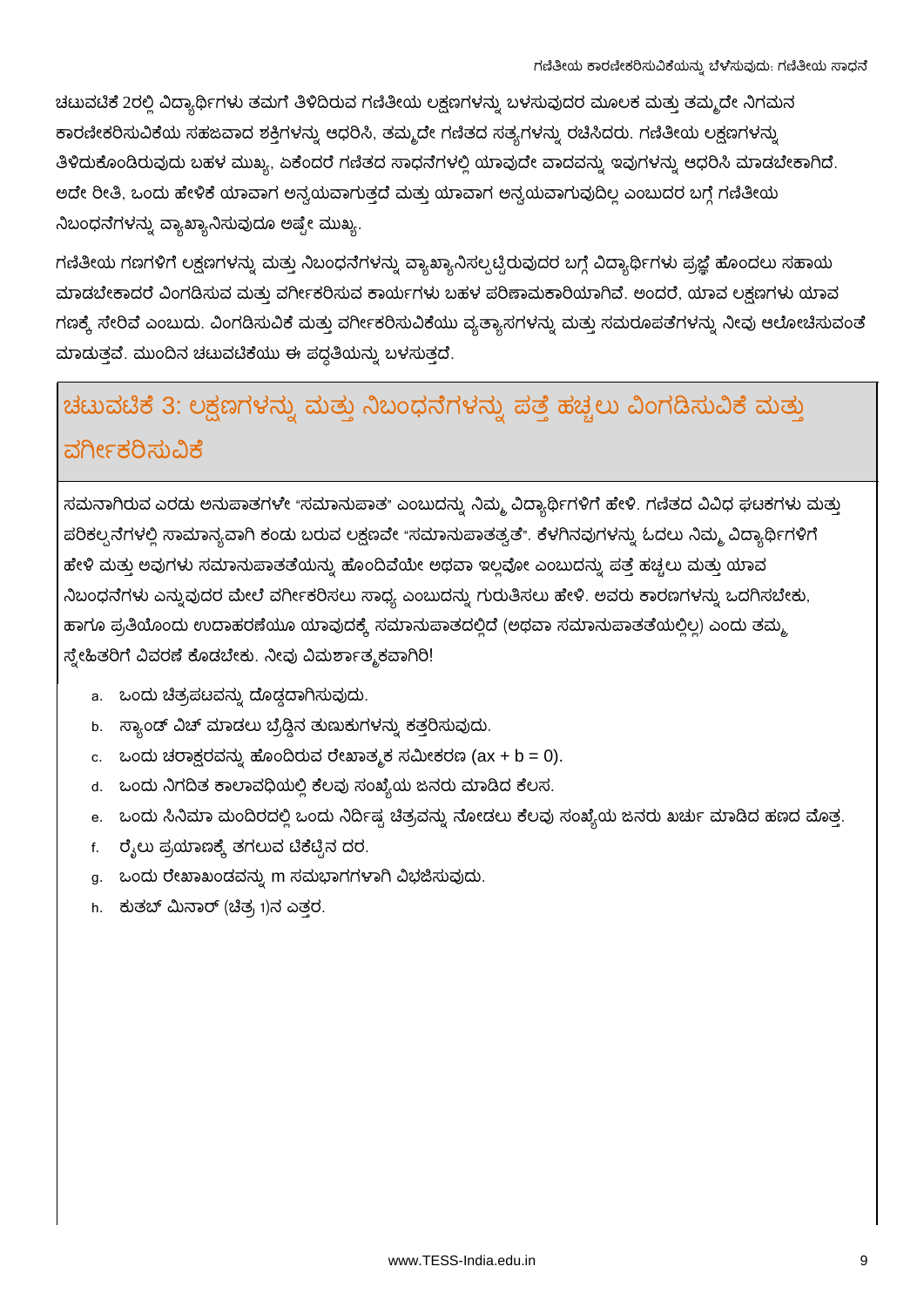

ಚಿತ್ರ 1 ಕುತಬ್ ಮಿನಾರ್, ದೆಹಲಿ.

- i. ಒಂದು ವೃತ್ತದ ವಿಸ್ತೀರ್ಣ
- j. ಒಂದು ವರ್ಗದ ವಿಸ್ತೀರ್ಣ
- k. ಒಂದು ಸಿಲಿಂಡರಿನ ಎತ್ತರ ಮತ್ತು ಅದರ ತ್ರಿಜ್ಯದ ಗುಣಲಬ್ದ
- ।. ಒಂದು ಶಂಕುವಿನ ಗಾತ್ರ.
- m. ರಿಕ್ಷಾ ದರ.

### ಪ್ರಕರಣ ಅಧ್ಯಯನ 3: ಚಟುವಟಿಕೆ 3ನ್ನು ಬಳಸಿದುದರ ಬಗ್ಗೆ ಶ್ರೀಮತಿ.ಅಗರ್ಎಾಲ್ ಚಿಂತನಶೀಲರಾಗುತ್ತಾರೆ.

ಈ ಚಟುವಟಿಕೆಯಲ್ಲಿ ವಿದ್ಯಾರ್ಥಿಗಳು ತಮ್ಮನ್ನು ತಾವು ತೊಡಗಿಸಿಕೊಳ್ಳುವಂತೆ ಸಹಾಯ ಮಾಡಲು ನಾವು ಸೂಚನೆಗಳನ್ನು ಮತ್ತು ಉದಾಹರಣೆ (a) ಹಾಗೂ (b) ಗಳನ್ನು ತರಗತಿಗೆ ಜೋರಾಗಿ ಓದಿದೆವು. ಉದಾಹರಣೆ (a)ಗೆ ಸಾಧ್ಯವಿರುವ ಉತ್ತರಗಳ ಬಗ್ಗೆ ಒಂದು ಮತಿಮಂಥನ (brainstorm) ಮಾಡಿದೆವು, ಹಾಗೂ ದೊಡ್ಡದಾದ ಪೋಟೋ ಹಳೆಯ ಪೋಟೋಗೆ ಯಾವ ನಿಬಂಧನೆಗಳಡಿಯಲ್ಲಿ ಸಮಾನುಪಾತದಲ್ಲಿರುತ್ತದೆ ಎಂಬುದನ್ನು ಚರ್ಚಿಸಿದೆವು. ಈ ಚರ್ಚೆಯನ್ನು ರಾಹುಲನು ಪ್ರಾರಂಭಿಸಿದನು. ಅವನು ಹೇಳಿದುದೇನೆಂದರೆ, "ಪೋಟೋವನ್ನು ಎರಡರಷ್ಟು ದೊಡ್ಡದಾಗಿ ಮಾಡಬೇಕಾದರೆ, ಅದರ ಅಗಲವನ್ನು ಎರಡರಷ್ಟು ಮಾಡಬೇಕು". ಉಷಾಳು ಆಲೋಚಿಸುವುದನ್ನು ಗಮನಿಸಿದೆ, ಅವಳು ಕೋಪಗೊಂಡಿದ್ದಳು. ಅನಂತರ ಅವಳು ಹೇಳಿದುದೇನೆಂದರೆ, "ಇದಾಗಲು ಸಾಧ್ಯವಿಲ್ಲ ಏಕೆಂದರೆ ಆಗ ಚಿತ್ರಪಟ ವಿಕಾರವಾಗಿ ಕಾಣುತದೆ".

ವಿದ್ಯಾರ್ಥಿಗಳಿಗೆ ಅವರದೇ ಸ್ವಂತ ಆಲೋಚನೆಗಳನ್ನು ಮತ್ತು ವಿಚಾರಗಳನ್ನು ಮೊದಲು ಬೆಳೆಸಿಕೊಳ್ಳಲು ಉದಾಹರಣೆಗಳ ಮೇಲೆ ಮೊಟ್ಟಮೊದಲಿಗೆ ವ್ಯೆಯಕ್ತಿಕವಾಗಿ ಕಾರ್ಯನಿರ್ವಹಿಸಲು ಹೇಳಿದೆ. ಅನಂತರ ಅವರ ಆಲೋಚನೆಗಳನ್ನು ಮತ್ತು ಕಾರಣಗಳನ್ನು ತಮ್ಮ ಜೊತೆಗಾರರೊಂದಿಗೆ ಚರ್ಚಿಸಲು ಹೇಳಿದೆ. ಸ್ವಲ್ಪ ಸಮಯದ ನಂತರ, ಕೆಲವು ಹೇಳಿಕೆಗಳನ್ನು ಆರಿಸಿಕೊಂಡು ಅವನ್ನು ಇಡೀ ತರಗತಿಯೊಂದಿಗೆ ಚರ್ಚಿಸಲು ಹೇಳಿದೆ ಹಾಗೂ ವಿದ್ಯಾರ್ಥಿಗಳಿಗೆ ತಮ್ಮ ವಿಚಾರಗಳನ್ನು ಹಂಚಿಕೊಳ್ಳಲು ಹೇಳಿದೆ.

ವಿದ್ಯಾರ್ಥಿಗಳು ಕೆಲವು ವಾಕ್ಯಗಳನ್ನು ಬಳಸುವುದನ್ನು ಗಮನಿಸಿದೆ. ಉದಾಹರಣೆಗೆ:

- 'ಆದರೆ, ಹಾಗಾದರೇನು?
- ∙ನೀವು ಇದನ್ನು ಬದಲಾಯಿಸಿದರೆ, ಅದೂ ಬದಲಾಗುತ್ತದೆ∕ಹಾಗೆಯೇ ಸಮನಾಗಿ ಉಳಿಯುತ್ತದೆ.'
- 'ಇದು ಸಮನಾಗಿದೆ, ಇದು ಬೇರೆಯಾಗಿದೆ'.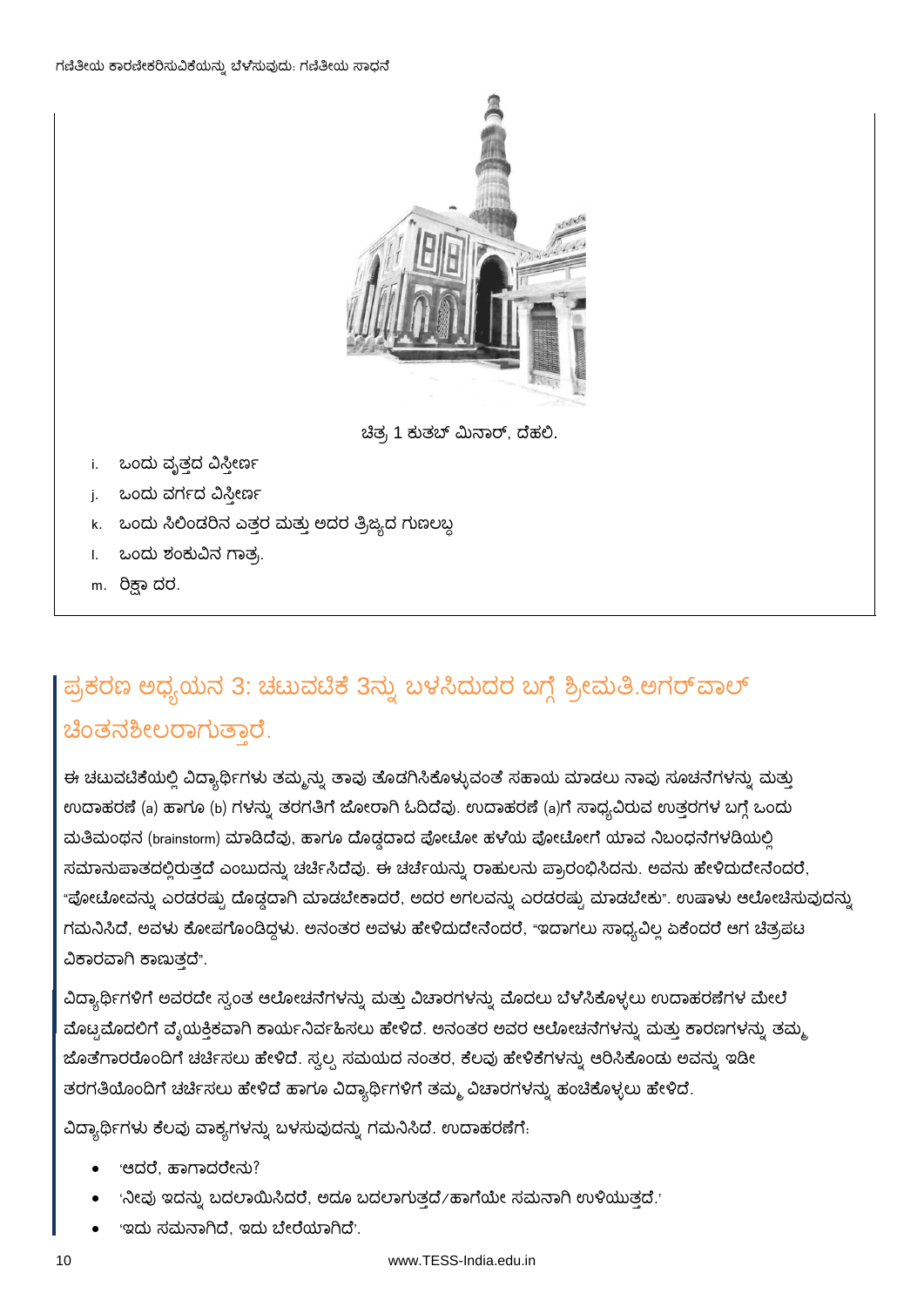ನಾನು ಇದನ್ನು ವಿದ್ಯಾರ್ಥಿಗಳಿಗೆ ಸೂಚಿಸಿದೆ. ಗಣಿತದ ಲಕ್ಷಣಗಳನ್ನು ಮತ್ತು ನಿಬಂಧನೆಗಳನ್ನು ಕಂಡುಹಿಡಿಯಲು ಈ ಹೇಳಿಕೆಗಳು ಉತ್ತಮವಾದುವು ಎಂದು ಅವರು ಒಪ್ಪಿಕೊಂಡರು. ಇಬ್ಬರು ವಿದ್ಯಾರ್ಥಿಗಳು ತಕ್ಷಣವೇ ಒಂದು ದೊಡ್ಡ ಹಾಳೆಯ ಮೇಲೆ ಹೇಳಿಕೆಗಳನ್ನು ಬರೆದರು ಮತ್ತು ಅದಕ್ಕೆ ಒಂದು ಶೀರ್ಷಿಕೆಯನ್ನೂ ಬರೆದರು - "ಗಣಿತದ ಲಕ್ಷಣಗಳು ಮತ್ತು ನಿಂಬಂಧನೆಗಳನ್ನು ಕಂಡು ಹಿಡಿಯಲು ಉತ್ತಮ ಹೇಳಿಕೆಗಳು". ಆ ಹಾಳೆಯನ್ನು ನಂತರ ಗೋಡೆಯ ಮೇಲೆ ಅಂಟಿಸಲಾಯಿತು.



### ನಿಲ್ಲಿ... ಆಲೋಚಿಸಿ

- ನಿಮ್ಮ ವಿದ್ಯಾರ್ಥಿಗಳ ತಿಳುವಳಿಕೆಯನ್ನು ಮೌಲ್ಯಮಾಪನ ಮಾಡಲು ನೀವು ಯಾವ ಪ್ರಶ್ನೆಗಳನ್ನು ಬಳಸಿದಿರಿ?
- ನೀವು ಯಾವುದೇ ಸಂದರ್ಭದಲ್ಲಿ ಪ್ರವೇಶಮಾಡಬೇಕೆಂದು ಅನಿಸಿತೇ? ಯಾವ ಅಂಶಗಳನ್ನು ನೀವು ಮತ್ತೆ ಪುನರ್ಬಲನಗೊಳಿಸಬೇಕೆಂದು ಅನಿಸಿತು?
- ನಿಮ್ಮ ಎಲ್ಲಾ ವಿದ್ಯಾರ್ಥಿಗಳು ಚಟುವಟಿಕೆಯಲ್ಲಿ ಭಾಗವಹಿಸಿದರೇ? ಯಾರಾದರೂ ವಿದ್ಯಾರ್ಥಿಗಳು ಭಾಗವಹಿಸದಿದ್ದಲ್ಲಿ, ಏಕೆ ಎಂದು ನೀವು ಕಂದುಹಿಡಿದಿರಾ?

### 5 ಮನವರಿಕೆ ಮಾಡಲು ಕಲಿಯುವುದು

ಶಾಲಾಹಂತದಲ್ಲಿ ವಿದ್ಯಾರ್ಥಿಗಳಿಗೆ ಗಣಿತೀಯ ಸಾಧನೆಯಲ್ಲಿ ಬಳಸುವ ತಾರ್ಕಿಕವಾದದ ಮತ್ತು ನಿಗಮನದ ಔಪಚಾರಿಕ ನಿಯಮಗಳನ್ನು ಬೋಧಿಸುವುದು ಅಷ್ಟೇನು ಸುಲಭವಲ್ಲ. ಅದರಲ್ಲಿ ಬಳಸುವ ಭಾಷೆಯು ವಿದ್ಯಾರ್ಥಿಗಳಿಗೆ ಅನ್ಯಭಾಷೀಯವಾಗಿರುತ್ತದೆ ಮತ್ತು ಅದರಲ್ಲಿ ಬಳಸುವ ಪರಿಕಲ್ಪನೆಗಳು ವಿದ್ಯಾರ್ಥಿಗಳಿಗೆ ಅವರ ಅನುಭವದಿಂದ ತುಂಬಾ ದೂರದಲ್ಲಿದೆಯೆಂದು ಪರಿಗಣಿಸಲ್ಪಡುತ್ತದೆ. ಸ್ವಲ್ಪಮಟ್ಟಿಗೆ ಇದು ಆಶ್ಚರ್ಯಕರವೆನಿಸುತ್ತದೆ, ಏಕೆಂದರೆ ಕಾರಣೀಕರಿಸುವುದು ಮತ್ತು ನಿಗಮನಗೊಳಿಸುವುದು ನಾವೆಲ್ಲರೂ ಸಹಜವಾಗಿ ಹೊಂದಿರುವ ಕೌಶಲಗಳು ಮತ್ತು ಶಕ್ತಿಗಳಾಗಿವೆ. ಇದರ ಜೊತೆಗೆ ಮನವರಿಕೆ ಮಾಡುವ ವಿವಿಧ ಹಂತಗಳೂ ನಮಗೆ ತಿಳಿದಿರುವ ಅಂಶಗಳಾಗಿವೆ.

ವಿದ್ಯಾರ್ಥಿಗಳು ತಮ್ಮ ದೈನಂದಿನ ಕಾರಣೀಕರಿಸುವ ಸಾಮರ್ಥ್ಯವನ್ನು ಇನ್ನೂ ಹೆಚ್ಚು ಸಂರಚೆತವಾಗಿ ಮತ್ತು ಜೌಪಚಾರಿಕವಾಗಿ ಮಾಡಿಕೊಳ್ಳುವಂತೆ ಮಾಡುವುದೇ ಮುಂದಿನ ಎರಡು ಚಟುವಟಿಕೆಗಳ ಗುರಿಯಾಗಿದೆ. ಈ ರೀತಿ ಅವರು ಸಾಮರ್ಥ್ಯಗಳನ್ನು ಬೆಳೆಸಿಕೊಳ್ಳಲು ಈಗಾಗಲೇ ತಿಳಿದಿರುವ ಹಾಗೂ ಮಾಡಿರುವುದರಿಂದ ಸಾಮರ್ಥ್ಯಗಳನ್ನು ರಚಿಸಿಕೊಳ್ಳುತ್ತಾರೆ. ಒಂದು ಹೇಳಿಕೆಯ ಯಾವಾಗ ಮತ್ತು ಏಕೆ ವಿಶ್ವಸನೀಯವಾಗುತ್ತದೆ ಎಂಬುದನ್ನು ಕಂಡು ಹಿಡಿಯಲು ಮೊದಲ ಚಟುವಟಿಕೆ "ಯಾವಾಗಲೂ ಸತ್ಯ, ಕೆಲವು ಬಾರಿ ಮಾತ್ರ ಸತ್ಯ ಅಥವಾ ಯಾವಾಗಲೂ ಸತ್ಯವಲ್ಲ" ಎಂಬ ಕಾರ್ಯ ವಿನ್ಯಾಸವನ್ನು ಬಳಸುತ್ತದೆ.

ಈ ಚಟುವಟಿಕೆಯ ಫಲಿತಾಂಶಗಳನ್ನು ಮುಂದಿನ ಚಟುವಟಿಕೆಯಲ್ಲಿ ಬಳಸಲಾಗುತ್ತದೆ, ಆ ಚಟುವಟಿಕೆಯಲ್ಲಿ ವಿದ್ಯಾರ್ಥಿಗಳು ಕಾರಣೀಕರಿಸುವಿಕೆ ಮತ್ತು ತಾರ್ಕಿಕವಾದದ ತೀವ್ರತೆಯ ವಿವಿಧ ಹಂತಗಳಲ್ಲಿ ಕಾರ್ಯನಿರ್ವಹಿಸುತ್ತಾರೆ. ಈ ಕಾರ್ಯ ವಿನ್ಯಾಸದಲ್ಲಿ ಬಳಸುವ ಪದ್ಧತಿ ಯಾವುದೆಂದರೆ, "ನಿಮಗೆ ನೀವೇ ಮನವರಿಕೆ ಮಾಡಿಕೊಳ್ಳಿ, ಒಬ್ಬ ಸ್ತೇಹಿತನಿಗೆ/ಳಿಗೆ ಮನವರಿಕೆ ಮಾಡಿಕೊಡಿ, ರಾಮಾನುಜಂಗೆ ಮನವರಿಕೆ ಮಾಡಿಸಿ".

ಯಾರಿಗೆ ಮನವರಿಕೆಕೊಡುವ ಅಗತ್ಯವಿದೆಯೆಂದು ಪ್ರತ್ಯೇಕಿಸಿದಾಗ ವಿದ್ಯಾರ್ಥಿಗಳು ಹೆಚ್ಚು ಖಚಿತ ಮತ್ತು ಸಂಕ್ಷಿಪ್ತರಾಗುತ್ತಾರೆ. ಸಾಮಾನ್ಯವಾಗಿ ನಿಮಗೆ ನೀವೇ ಮನವರಿಕೆ ಮಾಡಿಕೊಳ್ಳುವುದು ಸುಲಭ. ಪ್ರಾಯೋಗಿಕ ಸಾಕ್ಷ್ಯಾಧಾರಗಳೊಂದಿಗೆ ನೀವು ಸಮಾಧಾನದಿಂದಿರಬಹುದು ಮತ್ತು ನೀವು ಬಳಸಿದ ಭಾಷೆ ಅಸ್ಪಷ್ಟವಾಗಿರಬಹುದು. ಆದರೂ, ಅದು ಸುಲಭವೇಕೆಂದರೆ, ನೀವು ಇದನ್ನು ಜೋರಾಗಿ ಇತರರಿಗೆ ಹೇಳುವ ಅಗತ್ಯವಿರುವುದಿಲ್ಲ. ಆದರೆ, ಒಬ್ಬ ಸ್ತ್ರೇಹಿತನಿಗೆ.⁄ಳಿಗೆ ಮನವರಿಕೆ ಮಾಡಿಕೊಡಬೇಕಾದರೆ ಭಾಷೆಯನ್ನು ಹೆಚ್ಚು ಸಂಕ್ಷಿಪ್ತಗೊಳಿಸುವ ಅಗತ್ಯವಿದೆ. ಏಕೆಂದರೆ, ಸಂವಹನ ಮಾಡುವುದಕ್ಕಾಗಿ ಮತ್ತು ಬಳಸಿದ ವಾದಗಳ ವಿಶ್ವಸನೀಯತೆಗಾಗಿ ನಿಮ್ಮ ಆಲೋಚನೆಗಳನ್ನು ಕ್ರಮಬದ್ಧಗೊಳಿಸಬೇಕಾಗುತ್ತದೆ ಹಾಗೂ ಶಾಬ್ಧಿಕ ರೂಪದಲ್ಲಿ ಹೇಳುವ ಅಗತ್ಯವಿದೆ. ನೀವು ನಿಮ್ಮನ್ನು ಸವಾಲು ಮಾಡುವುದಕ್ಕಿಂತ ಹೆಚ್ಚು ನಿಮ್ಮ ಸ್ನೇಹಿತರು ನಿಮ್ಮನ್ನು ಸವಾಲು ಮಾಡಬಹುದಾದರೂ, ನೀವು ಇಷ್ಟೆಲ್ಲಾ ಪ್ರಯತ್ನಗಳನ್ನು ಮಾಡಿದರೂ ಸಹ ನಿಮ್ಮ ಸ್ನೇಹಿತರು ನೀವು ಹೇಳಿದುದನ್ನು ಒಪ್ಪಲು ತಯಾರಿರಬಹುದು. ಏಕೆಂದರೆ, ಅವರು ನಿಮ್ಮ ಸ್ತೇಹಿತರಾಗಿದ್ದಾರೆ. ಭಾರತದ ಅತ್ಯಂತ ಶ್ರೇಷ್ಠ ಗಣಿತಜ್ಞ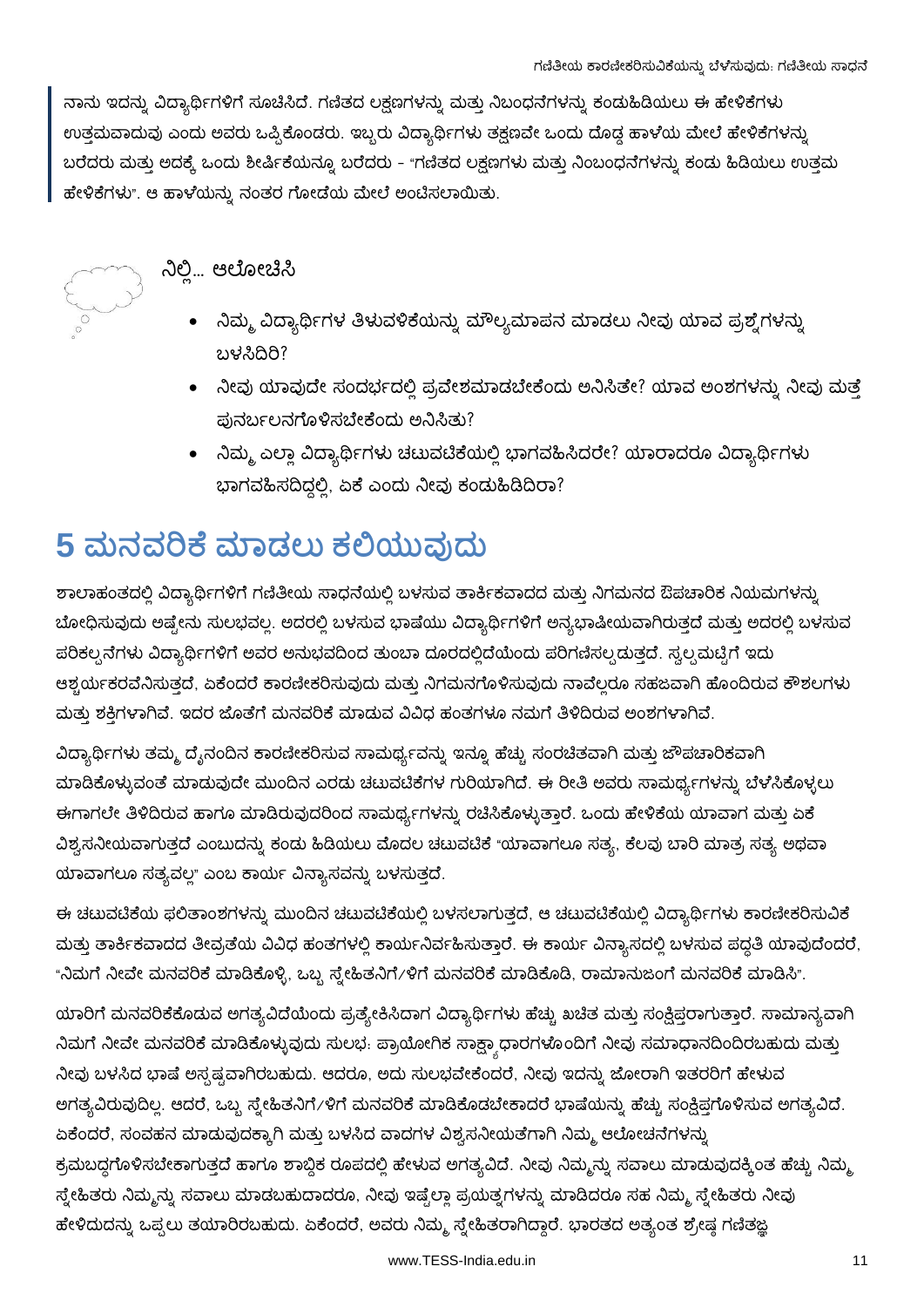ರಾಮಾನುಜಂರವರಿಗೆ ಮನವರಿಕೆ ಮಾಡಿಕೊಡಲು ನಿಮ್ಮ ವಿದ್ಯಾರ್ಥಿಗಳು ಇನ್ನೂ ಹೆಚ್ಚು ಗಟ್ಟಿಯಾದ ಸಮರ್ಥನೆಗಳನ್ನು ಬಳಸಬೇಕಾಗುತ್ತದೆ. ಏಕೆಂದರೆ, ಅವರು ವಿದ್ಯಾರ್ಥಿಗಳ ವಾದಗಳಲ್ಲಿ ಲೋಪಗಳನ್ನು ಪತ್ತೆಹಚ್ಚಬಹುದು.

ರಾಮಾನುಜಂರವರಿಗೆ ಮನವರಿಕೆ ಮಾಡಿಕೊಡಬೇಕಾದರೆ, ವಿವಾದಗಳಿಲ್ಲದೆ, ಸ್ವೀಕೃತವಾದ ಅಥವಾ ನಿರೂಪಿಸಲ್ಪಟ್ಟ ಗಣಿತದ ಹೇಳಿಕೆಗಳ ಮೇಲೆ ಆಧಾರಿತವಾದ ವಾದಗಳನ್ನು ಬಳಸಬೇಕಾಗುತ್ತದೆ.

### ಚಟುವಟಿಕೆ 4: ಯಾವಾಗಲೂ ಸತ್ಯ, ಹಲವು ಬಾರಿ ಸತ್ಯ, ಯಾವಾಗಲೂ ಸತ್ಯವಲ್ಲ.

ಪೂರ್ವ ಸಿದ್ದತೆ

ಕೆಳಗೆ ಕೊಟ್ಟಿರುವ ಹೇಳಿಕೆಗಳಿಗೋಸ್ಕರ ವಿದ್ಯಾರ್ಥಿಗಳು ಈ ಪಾಠಗಳ ಬಗ್ಗೆ ಜ್ಞಾನವನ್ನು ಹೊಂದಿರುವ ಅಗತ್ಯವಿದೆ. ನಿಮ್ಮ ತರಗತಿಗೆ ಸಮಂಜಸವಾದವುಗಳನ್ನು ಆಯ್ಕೆ ಮಾಡಿಕೊಳ್ಳಿ.

ಚಟುವಟಿಕೆ

ಕೆಳಗಿನವುಗಳನ್ನು ನಿಮ್ಮ ವಿದ್ಯಾರ್ಥಿಗಳಿಗೆ ಹೇಳಿ:

- ಕೆಳಗಿನ ಹೇಳಿಕೆಗಳನ್ನು ಓದಿ. ಅವುಗಳಲ್ಲಿ ಯಾವುವು ಯಾವಾಗಲೂ ಸತ್ಯ, ಹಲವು ಬಾರಿ ಸತ್ಯ ಅಥವಾ ಯಾವಾಗಲೂ ಸತ್ಯವಲ್ಲ? ನಿಮ್ಮ ಜೊತೆಗಾರರೊಂದಿಗೆ ಕಾರಣಗಳನ್ನು ಚರ್ಚಿಸಿ.
	- a. p ಒಂದು ಅವಿಭಾಜ್ಯ ಸಂಖ್ಯೆಯಾದರೆ, p + 1 ಒಂದು ಭಾಜ್ಯ ಸಂಖ್ಯೆಯಾಗಿರುತ್ತದೆ.
	- b. ಒಂದು ವೃತ್ತದ N ಜ್ಯಾಗಳು, ಆ ವೃತ್ತ ಕ್ಷೇತ್ರವನ್ನು N + 1 ಒಂದರ ಮೇಲೊಂದು ಮುಚ್ಚಿಕೊಳ್ಳದ ಕ್ಷೇತ್ರಗಳನ್ನಾಗಿ ವಿಭಜಿಸುತ್ತದೆ.
	- c. ಎರಡು ಗೋಳಗಳ ಘನಫಲಗಳು ಸಮನಾಗಿದ್ದರೆ, ಆ ಎರಡು ಗೋಳಗಳು ಸರ್ವಸಮವಾಗಿರುತ್ತವೆ.
	- d. ಒಂದು ತ್ರಿಭುಜದ ಗುರುತ್ವಕೇಂದ್ರವು ತ್ರಿಭುಜದ ಒಳಗಿರುತ್ತದೆ.
	- e. ಅವಿಭಾಜ್ಯ ಸಂಖ್ಯೆಗಳು ಅಪರಿಮಿತವಾಗಿವೆ.
- ನಿಮ್ಮದೇ ಆದ ಕೆಲವು ಹೇಳಿಕೆಗಳನ್ನು ರೂಪಿಸಿ, ನಿಮ್ಮ ಜೊತೆಗಾರರಿಗೆ ಕೊಡಿ. ಅವುಗಳಲ್ಲಿ ಯಾವುದು ಯಾವಾಗಲೂ ಸತ್ಯ, ಹಲವು ಬಾರಿ ಸತ್ಯ ಅಥವಾ ಯಾವಾಗಲೂ ಸತ್ಯವಲ್ಲ?

ಚಟುವಟಿಕೆ 5: ನಿಮಗೆ ನೀವೇ ಮನವರಿಕೆ ಮಾಡಿಕೊಳ್ಳಿ, ನಿಮ್ಮ ಸ್ತ್ರೇಹಿತರಿಗೆ ಮನವರಿಕೆ

#### ಮಾಡಿಕೊಡಿ, ರಾಮನುಜಂರಿಗೆ ಮನವರಿಕೆ ಮಾಡಿಸಿ.

ನಿಮ್ಮ ವಿದ್ಯಾರ್ಥಿಗಳಿಗೆ ಹೇಳಿ:

- ಂಾಮಾನುಜಂರವರು ನಿಮ್ಮ ವಾದಗಳಲ್ಲಿ ಲೋಪಗಳನ್ನು ಹುಡುಕಲು ಪ್ರಯತ್ನಿಸುತ್ತಾರೆ ಎಂಬುದನ್ನು ನೆನಪಿಡಿ.
- ಚಟುವಟಿಕೆ 4ನ್ನು ಮತ್ತೆ ಮಾಡಿ. ಆದರೆ, ನಿಮ್ಮ ಕಾರಣಗಳನ್ನು ಸುಮ್ಮನೆ ಚರ್ಚೆ ಮಾಡುವುದರ ಬದಲು ಈಗ ನೀವು ಸಮರ್ಥನೆಗಳನ್ನು ಕೊಡಬೇಕಾಗುತ್ತದೆ. ಆ ಸಮರ್ಥನೆಗಳು ಯಾರಿಗೆ ಮನವರಿಕೆ ಮಾಡಬೇಕಾಗುತ್ತದೆಂದರೆ.
	- ಂ ನಿಮಗೆ
	- ಂ ನಿಮ್ಮ ಸ್ನೇಹಿತರಿಗೆ
	- ಂ ರಾಮಾನುಜಂರವರಿಗೆ
- ನಿಮ್ಮ ಹೆಚ್ಚು ಮನವರಿಕೆಯಾದ ಸಮರ್ಥನೆಯನ್ನು ತರಗತಿಯೊಂದಿಗೆ ಹಂಚಿಕೊಳ್ಳಿ. ಇತರೆ ವಿದ್ಯಾರ್ಥಿಗಳು ನಿಮ್ಮ ವಾದದಿಂದ ಮನವರಿಕೆ ಪಡೆದಿದ್ದಾರೆಯೇ?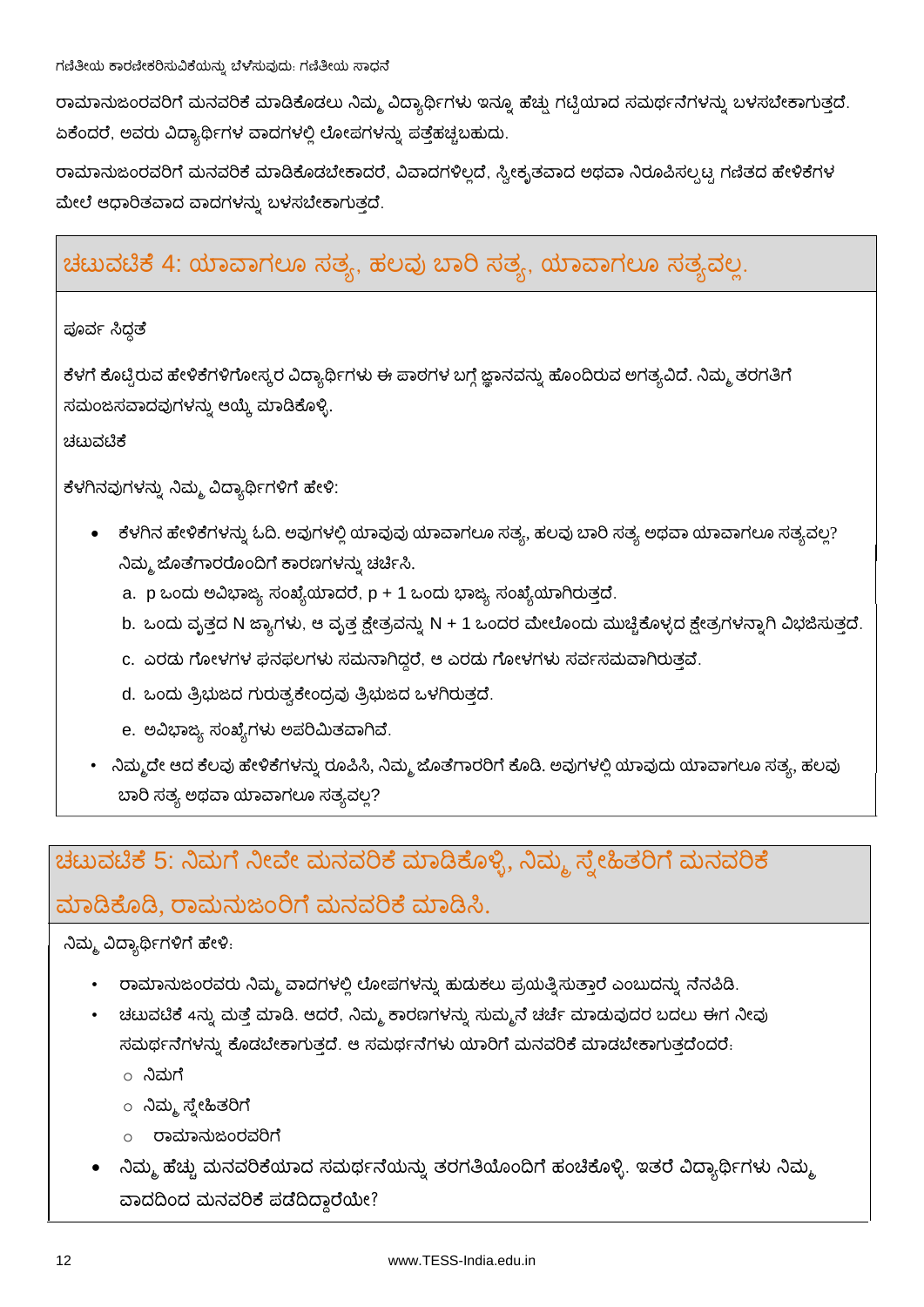### ಪ್ರಕರಣ ಅಧ್ಯಯನ 4: ಚಟುವಟಿಕೆ 4 ಮತ್ತು 5ನ್ನು ಬಳಸಿದುದರ ಬಗ್ಗೆ ಶ್ರೀಮತಿ.ನಾಗರಾಜುರವರು ಚೆಂತನಶೀಲರಾಗುತ್ತಾರೆ.

ನಾನು ಚಟುವಟಿಕೆ 4ನ್ನು ಮಾಡಿಸಲು ನಿರ್ಧರಿಸಿದೆ. ವಿದ್ಯಾರ್ಥಿಗಳನ್ನು ಮೂರು ಅಥವಾ ನಾಲ್ಕು ಸದಸ್ಯರ ಗುಂಪುಗಳನ್ನಾಗಿ ಮಾಡಿ, ಯಾವ ಹೇಳಿಕೆಗಳು ಯಾವಾಗಲೂ ಸತ್ಯ, ಹಲವು ಬಾರಿ ಸತ್ಯ ಅಥವಾ ಯಾವಾಗಲೂ ಸತ್ಯವಲ್ಲ ಎಂಬುದನ್ನು ಚರ್ಚಿಸಲು ಹೇಳಿದೆ. ಈ ರೀತಿ ಮಾಡುವುದರಿಂದ ಅವರಿಗೆ ಹೆಚ್ಚು ವಿಚಾರಗಳನ್ನು ರಚೆಸಲು ಅವಕಾಶಗಳನ್ನು ಒದಗಿಸಿದಂತಾಗುತ್ತದೆ ಅನಿಸಿತು. ಈ ಸಂದರ್ಭದಲ್ಲಿ ನಾನು ಗಮನಿಸಿದ ಅಂಶವೇನೆಂದರೆ, ಮೂರು ಸದಸ್ಯರಿರುವ ಗುಂಪು ಚೆನ್ನಾಗಿ ಕಾರ್ಯನಿರ್ವಹಿಸುತ್ತಿದ್ದರು ಹಾಗೂ ಪರಸ್ಸರ ಒಬ್ಬರು ಇನ್ನೊಬ್ಬರೊಂದಿಗೆ ತೊಡಗಿಸಿಕೊಂಡಿದ್ದರು.ಆದರೆ, ನಾಲ್ಕು ಸದಸ್ಯರಿರುವ ಗುಂಪಿನಲ್ಲಿ ಕೆಲವು ವಿದ್ಯಾರ್ಥಿಗಳು ಕಾರ್ಯದಲ್ಲಿ ತೊಡಗಿಸಿಕೊಳ್ಳದೆ ಬರೀ ಆಲಿಸುತಿದ್ದರು. ಚಟುವಟಿಕೆ 5ಕ್ಕೆ, ನಾನು ಅವರಿಗೆ ಜೋಡಿಯಾಗಿ ಕಾರ್ಯನಿರ್ವಹಿಸಲು ಹೇಳಿದೆ. ಇದರಿಂದ ಪ್ರತಿಯೊಬ್ಬರಿಗೂ ಅವಕಾಶ ಕೊಟ್ಟಹಾಗೆ ಆಗುತ್ತದೆ ಹಾಗೂ ಅವರ ಸಮರ್ಥನೆಗಳನ್ನು ಅಭ್ಯಾಸ ಮಾಡಲೂ ಅವಕಾಶ ಸಿಗುತ್ತದೆ ಎಂದೆನಿಸಿತು. ಈ ಕಾರ್ಯಗಳ ಒಳ್ಳೆಯ ಅಂಶವೆಂದರೆ, ಹಿಂದೆ ಸುಮ್ಮನೆ ಆಲಿಸುತ್ತಿದ್ದ ವಿದ್ಯಾರ್ಥಿಗಳೂ ಸೇರಿ ಎಲ್ಲರೂ ತಮ್ಮ ಅಭಿಪ್ರಾಯಗಳನ್ನು ಹೊಂದಲು ಮತ್ತು ತಮ್ಮ ಸಮರ್ಥನೆಗಳನ್ನು ರೂಪಿಸಿಕೊಳ್ಳಲು ಬಲಪಡಿಸಿದಂತಾಯಿತು.

ವಿದ್ಯಾರ್ಥಿಗಳು ತಮ್ಮನ್ನೇ ಅಥವಾ ಒಬ್ಬ ಸ್ತೇಹಿತರನ್ನು ಅಥವಾ ರಾಮಾನುಜಂರವರನ್ನು ಮನವರಿಕೆ ಮಾಡಿಸಲು ಏನಾದರೂ ವ್ಯತ್ಯಾಸ ಕಾಣುವರೇ ಎಂದು ಕೇಳಿದೆ. ಅದಕ್ಕೆ ಅವರು ಕೆಲವು ಪ್ರಕರಣಗಳಲ್ಲಿ ಹೆಚ್ಚು ಸಂಕ್ಷಿಪ್ತರಾದರು ಮತ್ತು ಪೂರ್ಣವಾಗಿ ತಿಳಿದುಕೊಂಡರು ಎಂದು ಹೇಳಿದರು. ಆದರೆ, ಇತರೆ ಪ್ರಕರಣಗಳಲ್ಲಿ ಕೆಲವು ವಿದ್ಯಾರ್ಥಿಗಳು ವಾದಗಳನ್ನು ಕಾರಣೀಕರಿಸಲು ಸಾಧ್ಯವಾಗಲಿಲ್ಲವೆಂದರು. ಏಕೆಂದರೆ, ತಮಗೆ ಏನನ್ನೂ ಯೋಚಿಸಲು ಆಗಲಿಲ್ಲವೆಂದರು ಹಾಗೂ ನನ್ನಿಂದ ಕಲಿತದ್ದರಿಂದ ಆ ಹೇಳಿಕೆಗಳು ಸರಿಯೆಂದು ತಿಳಿದಿದ್ದೇವೆ ಎಂದರು! ತಾರ್ಕಿಕ ವಾದವನ್ನು ಬೆಳೆಸುವುದಕ್ಕೋಸ್ಕರ ಅಗತ್ಯವಿರುವ ಹಂತಗಳ ಬಗ್ಗೆ ಆಲೋಚಿಸಲು ವಿದ್ಯಾರ್ಥಿಗಳಿಗೆ ಸಹಾಯ ಮಾಡಲು ನಾನು ಈ ರೀತಿ ಆಲೋಚಿಸಿದೆ - ತರಗತಿಯಲ್ಲಿ ಯಾರಾದರೂ ಕೆಲವು ಸಲಹೆಗಳನ್ನು ಹೊಂದಿರಬಹುದು ಮತ್ತು ಆ ಸಲಹೆಗಳು ನನ್ನಿಂದ ಬರುವುದರ ಬದಲು ಬೇರೆ ವಿದ್ಯಾರ್ಥಿಗಳಿಂದ ಬಂದಾಗ ಅವರು ಹೆಚ್ಚು ವಿಮರ್ಶ್ಮಾತ್ಮಕರಾಗಬಲ್ಲರು. ಯಾವ ಹೇಳಿಕೆಗಳಿಗೆ ಈ ರೀತಿ ಆಯಿತೆಂದು ಸೂಚಿಸಲು ಅವರಿಗೆ ಹೇಳಿದೆ ಮತ್ತು ಆ ಸಂದರ್ಭದಲ್ಲಿ ಇತರೆ ವಿದ್ಯಾರ್ಥಿಗಳು ಯಾವ ಸಮರ್ಥನೆಗಳನ್ನು ಕೊಟ್ಟರು ಎಂದು ಕೇಳಿದೆ.

ಇಡೀ ತರಗತಿಗೆ ಸಮರ್ಥನೆಗಳನ್ನು ವಿವರಿಸಿದೆ, ಮತ್ತು ಗಣಿತ್ಹರ ಹಾಗೆ ಎಲ್ಲಾ ವಿದ್ಯಾರ್ಥಿಗಳನ್ನು ವಿಮರ್ಶಾತ್ಮಕವಾಗಿ ಟೀಕೆ ಮಾಡಲು ಹೇಳಿದೆ. ಅನಂತರ ಮುಂದೆ ಸಾಗದೆ ನಿಂತ ವಿದ್ಯಾರ್ಥಿಗಳ ಬಳಿ ಹೋದೆ, ಅವರು "ಚರ್ಚೆ ನಮಗೆ ಸಹಾಯ ಮಾಡಿತು ಮತ್ತು ನಾವು ಮುಂದೆ ಸಾಗಲು ಆಯಿತು" ಎಂದರು.

#### ವಿಡಿಯೋ: ಆಲೋಚನೆಯನ್ನು ಪ್ರಚೋದಿಸಲು ಪ್ರಶ್ನಿಸುವಿಕೆಯನ್ನು ಬಳಸುವುದು







ಪ್ರಶ್ನಿಸುವಿಕೆಯನ್ನು ಮತ್ತು ಮಾತುಗಾರಿಕೆಯನ್ನು ಕಲಿಕೆಗಾಗಿ ತರಗತಿಯಲ್ಲಿ ಬಳಸುವುದರ ಬಗ್ಗೆ ಹೆಚ್ಚು ವಿಚಾರಗಳಿಗಾಗಿ ಸಂಪನ್ಮೂಲ 2 ಮತ್ತು 3ನ್ನು ನೋಡಿ.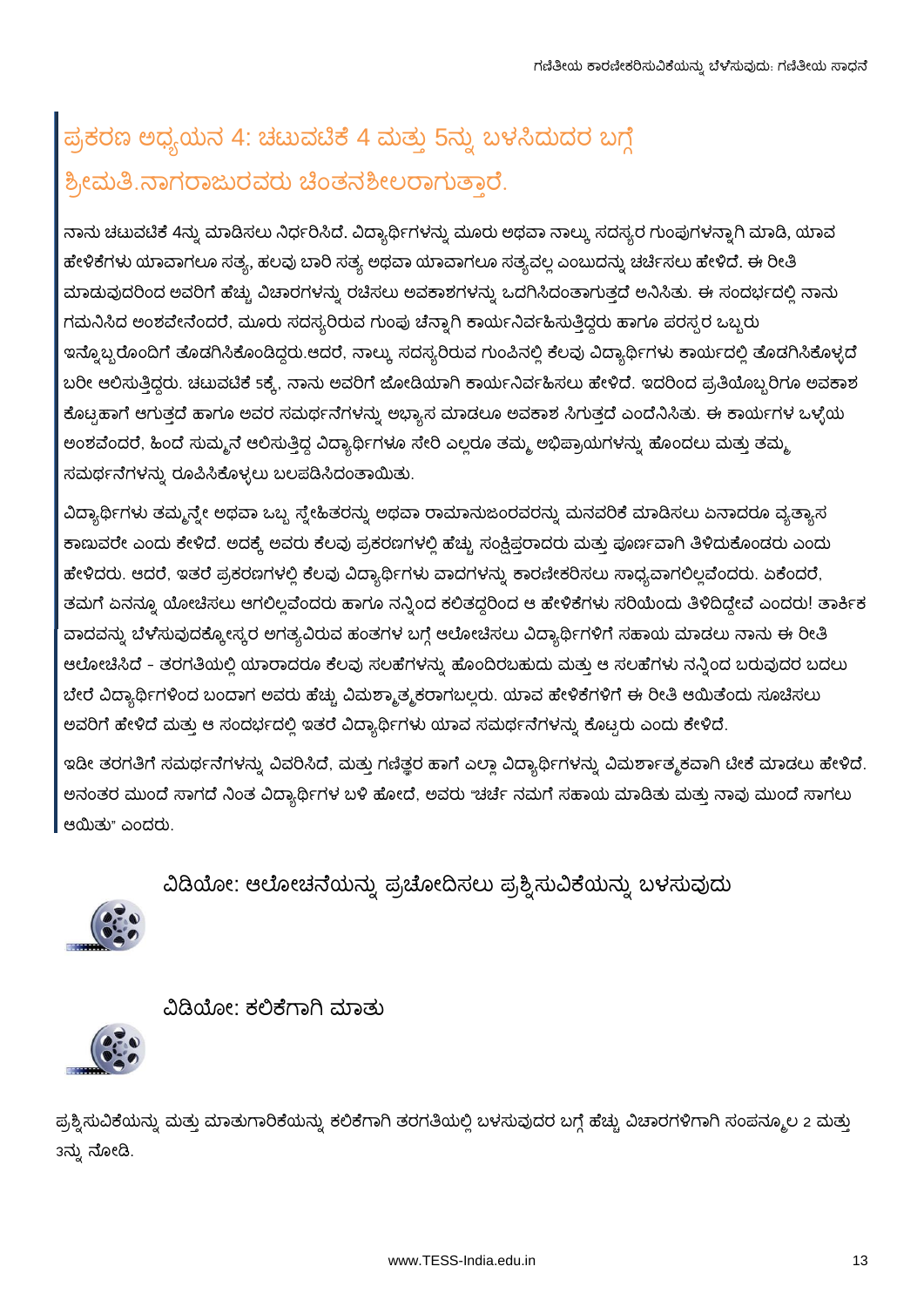

### ನಿಲ್ಲಿ... ಆಲೋಚಿಸಿ

- $\bullet$  ನಿಮ್ಮ ತರಗತಿ ಹೇಗೆ ನಡೆಯಿತು?
- ನಿಮ್ಮ ವಿದ್ಯಾರ್ಥಿಗಳ ತಿಳುವಳಿಕೆಯನ್ನು ಶೋಧಿಸಲು ನೀವು ಬಳಸಿದ ಪ್ರಶ್ನೆಗಳಾವುವು?
- ನೀವು ಕಾರ್ಯವನ್ನು ಯಾವುದಾದರೂ ರೀತಿಯಲ್ಲಿ ಬದಲಾಯಿಸಿದಿರಾ? ಹಾಗಾದರೆ, ಅದಕ್ಕೆ ನಿಮ್ಮ ಕಾರಣಗಳಾವುವು?

### 6 ಸಾರಾಂಶ

ಗಣಿತದ ಕಲಿಕೆಯನ್ನು, ಅದರಲ್ಲೂ ವಿಶೇಷವಾಗಿ ಸಾಧನೆಗಳನ್ನು, ವಿದ್ಯಾರ್ಥಿಗಳು ಸಾಮಾನ್ಯವಾಗಿ ಸತ್ಯಾಂಶಗಳು ಮತ್ತು ವಿಧಾನಗಳನ್ನು ಕಲಿಯುವುದು ಮತ್ತು ಕಂಠಪಾಠ ಮಾಡುವುದೆಂದು ಕಾಣುತ್ತಾರೆ. ವಿದ್ಯಾರ್ಥಿಗಳಲ್ಲಿ ಗಣಿತೀಯ ಕಾರಣೀಕರಿಸುವಿಕೆಯನ್ನು ಬೆಳೆಸುವುದರಿಂದ, ಅದು ಅವರಿಗೆ ಗಣಿತೀಯ ಸತ್ಯಗಳನ್ನು ರಚಿಸಿಕೊಳ್ಳಲು ಮತ್ತು ಗಣಿತವನ್ನು ಅರಿತುಕೊಳ್ಳಲು ಸಹಾಯ ಮಾಡುತ್ತದೆ. ಗಣಿತೀಯವಾಗಿ ಕಾರಣೀಕರಿಸಲು ವಿದ್ಯಾರ್ಥಿಗಳು ಗಣಿತದ ಲಕ್ಷಣಗಳನ್ನು ಬಳಸಿ ತಾರ್ಕಿಕವಾಗಿ ವಾದ ಮಾಡುವುದನ್ನು ಅನ್ವೇಷಣೆ ಮಾಡಿ, ಅವನ್ನು ಬಳಸುವ ಅಗತ್ಯವಿದೆ. ಗಣಿತೀಯ ಕಾರಣೀಕರಿಸುವಿಕೆಯನ್ನು ಈ ರೀತಿ ರಚೆಸುವುದನ್ನು ಸಾಮಾನ್ಯವಾಗಿ ಗಣಿತ ವಿಷಯದ ಸೌಂದರ್ಯತೆ ಎಂದು ಪರಿಗಣಿಸಲಾಗಿದೆ, ಹಾಗೂ ಅದು ಖಚಿತವಾಗಿ ವಿಷಯದ ಮೂಲ ಪರಿಕಲ್ಪನೆಯಾಗಿದೆ. ನೀವು ವಿದ್ಯಾರ್ಥಿಗಳೊಂದಿಗೆ ಸಾಧನೆಗಳ ಬಗ್ಗೆ ಕಾರ್ಯನಿರ್ವಹಿಸುವುದರಿಂದ, ನೀವು ಅವರನ್ನು ಗಣಿತಜ್ಞರಂತೆ ಪಾತ್ರ ನಿರ್ವಹಿಸಲು ಆಹ್ವಾನಿಸಿದಂತೆ ಮತ್ತು ಗಣಿತದ ಕೆಲವು ಮರಳುಗೊಳಿಸುವ ಅಂಶಗಳನ್ನು ಪ್ರಶಂಸಿಸುವಂತೆ ಮಾಡುತ್ತದೆ.



#### ನಿಲ್ಲಿ... ಆಲೋಚಿಸಿ

ಬೇರೆ ಘಟಕಗಳನ್ನು ಬೋಧಿಸುವಾಗ ಉಪಯೋಗಿಸಲು ಸಾಧ್ಯವಿರುವ, ಈ ಘಟಕದಲ್ಲಿ ಬಳಸಿದ ಮೂರು ಅಂಶಗಳನ್ನು ಪತ್ತೆ ಮಾಡಿ. ಈ ಅಂಶಗಳನ್ನು ಸ್ವಲ್ಪ ಬದಲಾಯಿಸಿ ಬೋಧನೆಗೆ ಬಳಸಬಹುದಾದ ಬೇರೆ ಎರಡು ಘಟಕಗಳನ್ನು ಗುರುತಿಸಿ.

### ಸಂಪನ್ಮೂಲಗಳು

### ಸಂಪನ್ಮೂಲ 1: NCF/NCFTE ಗಳ ಬೋಧನಾ ಅಗತ್ಯತೆಗಳು

ಈ ಘಟಕದ ಕಲಿಕೆಯು NCF (2005) ಮತ್ತು NCFTE (2009), ಗಳ ಬೋಧನಾ ಅಗತ್ಯತೆಗಳೊಂದಿಗೆ ಕೆಳಗೆ ಕೊಟ್ಟಿರುವ ಹಾಗೆ ಸಂಪರ್ಕ ಏರ್ಪಡಿಸುತ್ತದೆ:

- ್ಞವಾನ ಸಂರಚನೆಯ ಸಾಮರ್ಥ್ಯವನ್ನು ಪ್ರೋತ್ಸಾಹಿಸಲು ಮತ್ತು ಕಲಿಕೆಯು ಕಂಠಪಾಠ ವಿಧಾನದಿಂದ ಬದಲಾವಣೆ ಆಗುವಂತೆ ಮಾಡಲು ವಿದ್ಯಾರ್ಥಿಗಳನ್ನು ತಮ್ಮದೇ ಸ್ವಯಂ ಕಲಿಕೆಯಲ್ಲಿ ಕ್ರಿಯಾಶೀಲರಾಗಿ ಭಾಗವಹಿಸುವವರಂತೆ ಭಾವಿಸಿ, ಬರೀ ಜ್ಞಾನವನ್ನು ಪಡೆಯುವವರಂತೆ ಅಲ.
- ವೈಯಕ್ತಿಕ ಅನುಭವಗಳಿಂದ ಅರ್ಥಗಳನ್ನು ಶೋಧಿಸುವುದೇ ಕಲಿಕೆ ಮತ್ತು ಜ್ಞಾನದ ಉತ್ಪಾದನೆಯೆಂಬುದು ಚಿಂತನಶೀಲ ಕಲಿಕೆಯ ನಿರಂತರ ಪ್ರಕ್ರಿಯೆಯೆಂದು ಭಾವಿಸಿ.
- ವಿದ್ಯಾರ್ಥಿಗಳು ಗಣಿತವನ್ನು ಅದರ ಬಗ್ಗೆ ಮಾತನಾಡುವ, ಅದರಲ್ಲೆ ಸಂವಹನ ನಡೆಸುವ, ಅವರಲ್ಲೆ ಚರ್ಚೆಸುವ ಮತ್ತು ಒಟ್ಟಿಗೆ ಕಾರ್ಯನಿರ್ವಹಿಸಬಹುದಾದ ವಿಷಯವೆಂದು ನೋಡಲಿ.

### ಸಂಪನ್ಮೂಲ 2: ಆಲೋಚಿಸುವಿಕೆಯನ್ನು ಪ್ರಚೋದಿಸಲು ಪ್ರಶ್ನಿಸುವಿಕೆಯ ಬಳಕೆ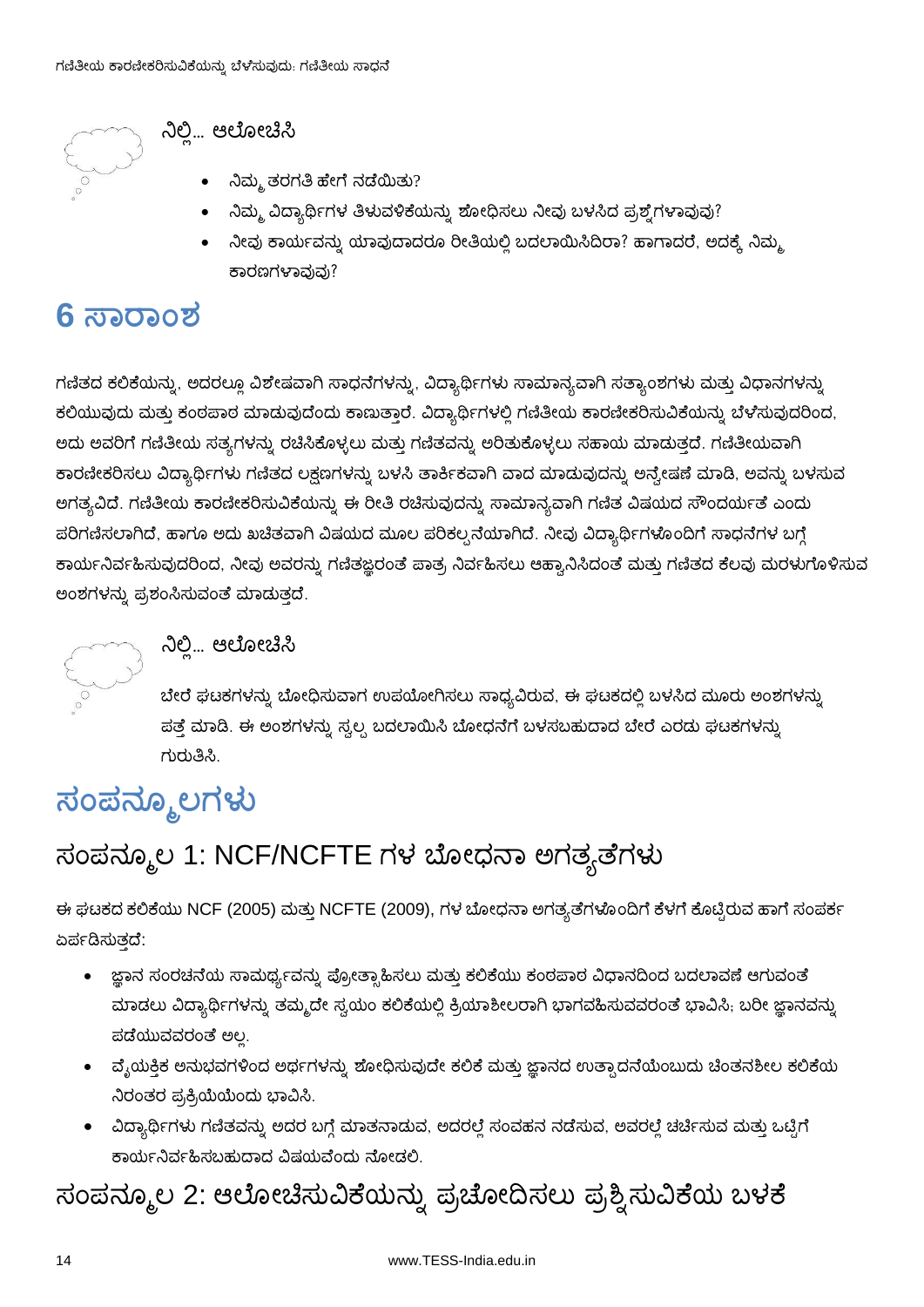ಶಿಕ್ಷಕರು ವಿದ್ಯಾರ್ಥಿಗಳಿಗೆ ಸದಾ ಕಾಲವೂ ಪ್ರಶ್ನಿಸುತ್ತಾರೆ, ವಿದ್ಯಾರ್ಥಿಗಳನ್ನು ಕಲಿಯುವಂತೆ ಮತ್ತು ಹೆಚ್ಚು ಕಲಿಯುವಂತೆ ಮಾಡಲು ಶಿಕ್ಷಕರು ಸಹಾಯ ಮಾಡುವುದೇ ಪ್ರಶ್ನಿಸುವಿಕೆಯ ಅರ್ಥ. ಒಂದು ಸಂಶೋಧನೆಯ ಪ್ರಕಾರ (Hastings, 2003) ಶಿಕ್ಷಕರು ತಮ್ಮ ಬೋಧನೆಯ ಸಮಯದ ಸರಾಸರಿ ಮೂರನೆಯ ಒಂದರಷ್ಟು ವಿದ್ಯಾರ್ಥಿಗಳಿಗೆ ಪ್ರಶ್ನೆ ಕೇಳಲು ಕಳೆಯುತ್ತಾರೆ. ಕೇಳಿದ ಪ್ರಶ್ನೆಗಳಲ್ಲಿ, ಶೇಕಡಾ 60 ಸತ್ಯಾಂಶಗಳನ್ನು ಮತ್ತು ಶೇಕಡಾ 20 ವಿಧಾನಗಳಿಗೆ ಸಂಬಂಧಪಟ್ಟಿದ್ದವು (Hattie, 2012). ಇಲ್ಲಿ ಹೆಚ್ಚು ಉತ್ತರಗಳು 'ಸರಿ' ಅಥವಾ 'ತಪ್ಪು' ಆಗಿದ್ದವು. ಆದರೆ, 'ಸರಿ' ಅಥವಾ 'ತಪ್ಪು' ಉತ್ತರ ಹೊಂದಿರುವ ಪ್ರಶ್ನೆಗಳು ಕಲಿಕೆಯನ್ನು ಪ್ರಚೋದಿಸುತ್ತವೆಯೇ?

ವಿದ್ಯಾರ್ಥಿಗಳನ್ನು ಕೇಳಲು ಅನೇಕ ಬಗೆಯ ಪ್ರಶ್ನೆಗಳಿವೆ. ಶಿಕ್ಷಕರು ಅಪೇಕ್ಷಿಸುವ ಪ್ರತಿಕ್ರಿಯೆಗಳು ಮತ್ತು ಅಂತಿಮ ಫಲಗಳು ಅವರು ಬಳಸಬಹುದಾದ ಪ್ರಶ್ನೆಗಳ ವಿಧಗಳನ್ನು ನಿರ್ಧರಿಸುತ್ತವೆ. ಸಾಮಾನ್ಯವಾಗಿ ಶಿಕ್ಷಕರು ಪ್ರಶ್ನೆಗಳನ್ನು ಇದಕ್ಕೋಸ್ಕರ ಕೇಳುತ್ತಾರೆ.

- ಹೊಸ ಪಾಠವನ್ನು ಅಥವಾ ಸಾಮಗ್ರಿಯನ್ನು ಪರಿಚಯ ಮಾಡಿ ಕೊಡುವಾಗ, ವಿದ್ಯಾರ್ಥಿಗಳಿಗೆ ಅದರ ಬಗ್ಗೆ ತಿಳುವಳಿಕೆ ಮೂಡಿಸಲು ಮಾರ್ಗದರ್ಶನ ನೀಡುವಾಗ.
- ವಿದ್ಯಾರ್ಥಿಗಳು ತಮ್ಮ ಆಲೋಚನೆಗಳನ್ನು ಹೆಚ್ಚು ಹಂಚಿಕೊಳ್ಳುವಂತೆ ಪ್ರೇರೇಪಿಸುವಾಗ.
- ಒಂದು ತಪ್ಪನ್ನು ಸರಿಪಡಿಸುವಾಗ
- ವಿದ್ಯಾರ್ಥಿಗಳ ಕಲಿಕೆಯನ್ನು ವಿಸ್ತಾರಗೊಳಿಸುವಾಗ
- ಅವರ ತಿಳುವಳಿಕೆಯನ್ನು ಪರೀಕ್ಷಿಸುವಾಗ

ವಿದ್ಯಾರ್ಥಿಗಳು ಏನನ್ನು ತಿಳಿದುಕೊಂಡಿದ್ದಾರೆ ಎಂಬುದನ್ನು ಕಂಡುಹಿಡಿಯಲು ಸಾಮಾನ್ಯವಾಗಿ ಪ್ರಶ್ನೆಗಳನ್ನು ಬಳಸುತ್ತಾರೆ. ಆದ್ದರಿಂದ ಅವರ ಪ್ರಗತಿಯನ್ನು ಮಾಪನ ಮಾಡುವಾಗ ಇದು ಬಹಳ ಮುಖ್ಯವಾದುದು. ವಿದ್ಯಾರ್ಥಿಗಳಲ್ಲಿ ಸ್ಪೂರ್ತಿ ಮೂಡಿಸಲು, ಅವರ ಆಲೋಚನಾ ಕೌಶಲಗಳನ್ನು ವಿಸ್ತರಿಸಲು ಮತ್ತು ಅನ್ವೇಷಣಾ ಮನಸ್ಸನ್ನು ಬೆಳೆಸಲು ಪ್ರಶ್ನೆಗಳನ್ನು ಬಳಸಬಹುದು. ಅವನ್ನು ಎರಡು ವಿಂಗಡಣೆಗಳಾಗಿ ವಿಭಾಗಿಸಬಹುದು.

- ಕೆಳಮಟ್ಟದ ಪ್ರಶ್ನೆಗಳು, ಇವುಗಳು ಹಿಂದೆ ಕಲಿತ ಜ್ಞಾನ ಮತ್ತು ಸತ್ಯಾಂಶಗಳನ್ನು ಸ್ಮರಿಸುವುದನ್ನು ಒಳಗೊಂಡಿರುತ್ತವೆ. ಸಾಮಾನ್ಯವಾಗಿ ಆವೃತ ಪ್ರಶ್ನೆಗಳನ್ನು (ಹೌದು ಅಥವಾ ಇಲ್ಲ ಎಂಬ ಉತ್ತರಗಳು) ಒಳಗೊಂಡಿರುತ್ತವೆ.
- ಉನ್ನತ ಮಟ್ಟದ ಪ್ರಶ್ನೆಗಳು, ಇವುಗಳಿಗೆ ಹೆಚ್ಚು ಆಲೋಚಿಸುವ ಅಗತ್ಯವಿದೆ. ಈ ಪ್ರಶ್ನೆಗಳು ವಿದ್ಯಾರ್ಥಿಗಳನ್ನು ತಾವು ಹಿಂದೆ ಕಲಿತ ಮಾಹಿತಿಯನ್ನು ಒಟ್ಟುಗೂಡಿಸಿ ಒಂದು ಉತ್ತರವನ್ನು ಪಡೆಯಲು ಅಥವಾ ಒಂದು ವಾದವನ್ನು ತಾರ್ಕಿಕ ರೂಪದಲ್ಲಿ ಬಲಗೊಳಿಸಲು ಕೇಳುತ್ತವೆ. ಉನ್ನತ ಮಟ್ಟದ ಪ್ರಶ್ನೆಗಳು ಸಾಮಾನ್ಯವಾಗಿ ತೆರೆದ ರೂಪದಲ್ಲಿರುತ್ತವೆ.

ವಿದ್ಯಾರ್ಥಿಗಳನ್ನು ಪಠ್ಯಪುಸ್ತಕದಿಂದ ಹೊರಗಡೆ ಆಲೋಚಿಸಲು ಪ್ರಶ್ನೆಗಳು ಪ್ರೋತ್ಸಾಹ ನೀಡುತ್ತವೆ, ಮತ್ತು ವ್ಯವಿಧ್ಯಮಯ ಪ್ರತಿಕ್ರಿಯೆಗಳನ್ನು ಪಡೆಯುತ್ತವೆ, ಅದಲ್ಲದೆ, ಶಿಕ್ಷಕರು ವಿದ್ಯಾರ್ಥಿಗಳ ವಿಷಯದ ತಿಳುವಳಿಕೆಯನ್ನು ಮಾಪನ ಮಾಡಲು ಸಹಾಯ ಮಾಡುತ್ತವೆ.

#### ವಿದ್ಯಾರ್ಥಿಗಳನ್ನು ಪ್ರತಿಕ್ರಿಯಿಸಲು ಪ್ರೋತ್ಸಾಹಿಸುವುದು

ಅನೇಕ ಶಿಕ್ಷಕರು ಒಂದು ಪ್ರಶ್ನೆಗೆ ಪ್ರತಿಕ್ರಿಯಿಸಲು ವಿದ್ಯಾರ್ಥಿಗಳಿಗೆ ಒಂದು ಸೆಕೆಂಡಿಗಿಂತ ಕಡಿಮೆ ಸಮಯ ಕೊಡುತ್ತಾರೆ. ಆದ್ದರಿಂದ ಸಾಮಾನ್ಯವಾಗಿ ಅವರೇ ಆ ಪ್ರಶ್ನೆಗ ಉತ್ತರಿಸುತ್ತಾರೆ ಅಥವಾ ಪ್ರಶ್ನೆಯನ್ನು ಪುನರ್ ರಚೆಸುತ್ತಾರೆ (Hastings, 2003). ವಿದ್ಯಾರ್ಥಿಗಳಿಗೆ ಪ್ರಶ್ನೆಗೆ ಪ್ರತಿಕ್ರಿಯಿಸಲು ಮಾತ್ರ ಸಮಯವಿರುತ್ತದೆಯೇ ವಿನಃ - ಅವರಿಗೆ ಆಲೋಚಿಸಲು ಸಮಯವಿರುವುದಿಲ್ಲ! ಶಿಕ್ಷಕರು ಉತ್ತರಗಳನ್ನು ಅಪೇಕ್ಷಿಸುವ ಮುನ್ನ ಕೆಲವು ಕ್ಷಣಗಳನ್ನು ಕಾದರೆ, ವಿದ್ಯಾರ್ಥಿಗಳಿಗೆ ಆಲೋಚಿಸಲು ಸಮಯ ಲಭ್ಯವಾಗುತ್ತದೆ. ಇದು ವಿದ್ಯಾರ್ಥಿಗಳ ನಿರ್ವಹಣೆಯ ಮೇಲೆ ಧನಾತ್ಮಕವಾಗಿ ಪ್ರಭಾವ ಬೀರುತ್ತದೆ. ಪ್ರಶ್ನೆಯನ್ನು ಕೇಳಿದ ನಂತರ ಕಾಯುವುದರಿಂದ, ಕೆಳಗಿನವುಗಳಲ್ಲಿ ಹೆಚ್ಚಳಿಕೆ ಕಾಣುತ್ತದೆ.

- ವಿದ್ಯಾರ್ಥಿಗಳ ಪ್ರತಿಕ್ರಿಯೆಯು ಹೆಚ್ಚು ದೀರ್ಘವಾಗಿರುತ್ತದೆ.
- ಪ್ರತಿಕ್ರಿಯೆ ಸೂಚೆಸುವ ವಿದ್ಯಾರ್ಥಿಗಳ ಸಂಖ್ಯೆ
- ವಿದ್ಯಾರ್ಥಿಗಳು ಕೇಳುವ ಪ್ರಶ್ನೆಗಳ ಸಂಖ್ಯೆ
- ಕಡಿಮೆ ಸಾಮರ್ಥ್ಯವುಳ್ಳ ವಿದ್ಯಾರ್ಥಿಗಳ ಪ್ರತಿಕ್ರಿಯೆಗಳ ಸಂಖ್ಯೆ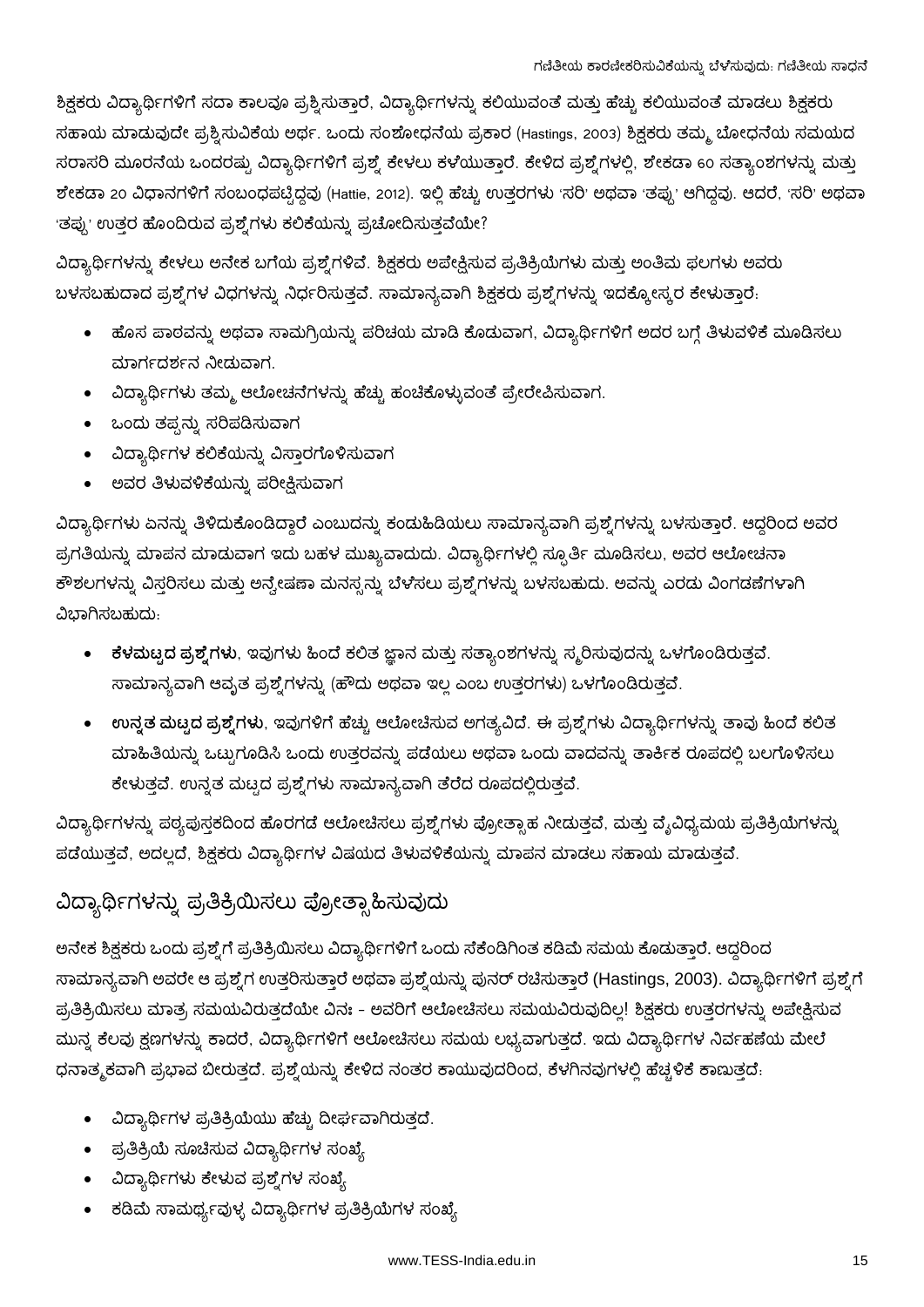ಗಣಿತೀಯ ಕಾರಣೀಕರಿಸುವಿಕೆಯನ್ನು ಬೆಳೆಸುವುದು. ಗಣಿತೀಯ ಸಾಧನೆ

ವಿದ್ಯಾರ್ಥಿಗಳ ನಡುವಿನ ಧನಾತ್ಮಕ ಅನುಕ್ರಿಯೆಗಳು

#### ನಿಮ್ಮ ಪ್ರತಿಕ್ರಿಯೆ ಮುಖ್ಯವಾದುದು

ವಿದ್ಯಾರ್ಥಿಗಳು ಕೊಡುವ ಎಲ್ಲಾ ಉತ್ತರಗಳನ್ನು ನೀವು ಧನಾತ್ಮಕವಾಗಿ ಸ್ವೀಕರಿಸಿದರೆ ವಿದ್ಯಾರ್ಥಿಗಳು ಪ್ರಯತ್ನಿಸಲು ಮತ್ತು ಆಲೋಚಿಸಲು ಹೆಚ್ಚು ಮುಂದುವರೆಯುತ್ತಾರೆ. ತಪ್ಪು ಉತ್ತರಗಳನ್ನು ಮತ್ತು ತಪ್ಪು ಗ್ರಹಿಕೆಗಳನ್ನು ಸರಿಪಡಿಸಲು ಅನೇಕ ವಿಧಾನಗಳಿವೆ. ಒಬ್ಬ ವಿದ್ಯಾರ್ಥಿಯು ತಪ್ಪ ವಿಚಾರವನ್ನು ಹೊಂದಿದ್ದರೆ, ಇನ್ನೂ ಹೆಚ್ಚು ವಿದ್ಯಾರ್ಥಿಗಳೂ ಅದನ್ನು ಹೊಂದಿರಬಹುದೆಂದು ನೀವು ಖಚಿತಪಡಿಸಿಕೊಳ್ಳಬಹುದು. ಅಂತಹ ಸಂದರ್ಭಗಳಲ್ಲಿ ನೀವು ಕೆಳಗಿನವುಗಳನ್ನು ಪ್ರಯತ್ನಿಸಬಹುದು.

ಉತ್ತರಗಳಲ್ಲಿ ಸರಿಯಾದ ಭಾಗಗಳನ್ನು ಆರಿಸಿಕೊಂಡು, ವಿದ್ಯಾರ್ಥಿಗಳಿಗೆ ಆ ಉತ್ತರದ ಬಗ್ಗೆ ಇನ್ನೂ ಸ್ವಲ್ಪ ಆಲೋಚಿಸಲು ಸಹಾಯ ಮಾಡಿ. ಇದು ವಿದ್ಯಾರ್ಥಿಗಳನ್ನು ಕಲಿಕೆಯಲ್ಲಿ ಹೆಚ್ಚು ಕ್ರಿಯಾಶೀಲರಾಗಿ ಭಾಗವಹಿಸಲು ಪ್ರೋತ್ಸಾಹಿಸುತ್ತದೆ ಮತ್ತು ನಿಮ್ಮ ವಿದ್ಯಾರ್ಥಿಗಳು ಅವರ ತಪ್ಪುಗಳಿಂದ ಕಲಿಯಲು ಪ್ರೋತ್ಸಾಹಿಸುತ್ತದೆ. ಈ ಕೆಳಗಿನ ಟೀಕೆಯು ವಿದ್ಯಾರ್ಥಿಗಳ ತಪ್ಪು ಉತ್ತರಗಳಿಗೆ ನೀವು ಹೇಗೆ ಪ್ರತಿಕ್ರಿಯಿಸಿ ಸರಿಪಡಿಸಲು ಸಹಾಯ ಮಾಡಬಹುದೆಂದು ತೋರಿಸುತ್ತದೆ.

"ಆವಿಯಾಗುವಿಕೆ ಹೇಗೆ ಮೋಡಗಳನ್ನು ಉಂಟುಮಾಡುತ್ತದೆ ಎಂಬುದರ ಬಗ್ಗೆ ನಿಮ್ಮ ಉತ್ತರ ಸರಿಯಾಗಿದೆ, ಆದರೆ ನೀವು ಮಳೆಯ ಬಗ್ಗೆ ಹೇಳಿದುದನ್ನು ಇನ್ನೂ ಹೆಚ್ಚು ಅನ್ವೇಷಿಸುವ ಅಗತ್ಯವಿದೆ. ಬೇರೆ ಯಾರಾದರೂ ಇದರ ಬಗ್ಗೆ ವಿಚಾರಗಳನ್ನು ಕೊಡುವಿರಾ?"

ವಿದ್ಯಾರ್ಥಿಗಳು ಕೊಡುವ ಎಲ್ಲಾ ಉತ್ತರಗಳನ್ನು ಕಪ್ಪುಹಲಗೆಯ ಮೇಲೆ ಬರೆಯಿರಿ. ಅನಂತರ, ಎಲ್ಲಾ ಉತ್ತರಗಳ ಬಗ್ಗೆ ಆಲೋಚನ<u>ೆ</u> ಮಾಡಲು ಹೇಳಿ. ಯಾವ ಉತ್ತರಗಳು ಸರಿಯಾಗಿವೆಯೆಂದು ಅವರು ಆಲೋಚನೆ ಮಾಡಿದ್ದಾರೆ? ಇನ್ನೊಂದು ಉತ್ತರವನ್ನು ಕೊಡಲು ಏನಾಗಿರಬಹುದು? ಇದು, ನಿಮಗೆ ವಿದ್ಯಾರ್ಥಿಗಳು ಆಲೋಚನೆ ಮಾಡುತ್ತಿರುವ ಬಗ್ಗೆ ಅರ್ಥಮಾಡಿಕೊಳ್ಳಲು ಅವಕಾಶಗಳನ್ನು ಒದಗಿಸುತ್ತದೆ ಮತ್ತು ವಿದ್ಯಾರ್ಥಿಗಳಿಗೆ ಅವರು ಹೊಂದಿರುವ ತಪ್ಪುಗ್ರಹಿಕೆಗಳನ್ನು ಸರಿಪಡಿಸಿಕೊಳ್ಳುವುದಕ್ಕೆ ಭಯವಿಲ್ಲದ ವಿಧಾನಗಳನ್ನು ಕೊದುತ್ತದೆ.

ಎಚ್ಚರಿಕೆಯಿಂದ ಆಲಿಸುವುದರ ಮೂಲಕ ಎಲ್ಲಾ ಪ್ರತಿಕ್ರಿಯೆಗಳಿಗೆ ಬೆಲೆ ಕೊಡಿ, ಮತ್ತು ವಿದ್ಯಾರ್ಥಿಗಳಿಗೆ ವಿವರಣೆಯನ್ನು ಇನ್ನೂ ಮುಂದುವರೆಸಲು ಹೇಳಿ. ತಪ್ಪು ಅಥವಾ ಸರಿಯಾದ ಯಾವುದಾದರೂ ಉತ್ತರಕ್ಕೆ ವಿವರಣೆಯನ್ನು ನೀವು ಕೇಳಿದಾಗ, ವಿದ್ಯಾರ್ಥಿಗಳು ಸಾಮಾನ್ಯವಾಗಿ ಯಾವುದೇ ತಪ್ಪುಗಳನ್ನು ತಾವೇ ಸರಿಪಡಿಸಿಕೊಳ್ಳುವರು. ಇದರಿಂದ ನೀವು ಒಂದು ಆಲೋಚಿಸುವ ತರಗತಿಯನ್ನು ಬೆಳ'ಸುತ್ತಿದ್ದೀರ ಮತ್ತು ನಿಮ್ಮ ವಿದ್ಯಾರ್ಥಿಗಳು ಏನನ್ನು ಕಲಿತಿದ್ದಾರೆ ಎಂಬುದನ್ನು ನೀವು ನಿಜವಾಗಿಯೂ ತಿಳಿದುಕೊಳ್ಳುತ್ತೀರ ಹಾಗೂ ಹೇಗೆ ಮುಂದುವರೆಯಬೇಕೆಂದು ಗೊತ್ತಾಗುತ್ತದೆ. ತಪ್ಪು ಉತ್ತರಗಳಿಂದ ಅವರಿಗೆ ಅವಮಾನವಾಗಿ ಅಥವಾ ಶಿಕ್ಷೆ ದೊರೆತರೆ, ಆಗ ನಿಮ್ಮ ವಿದ್ಯಾರ್ಥಿಗಳು ಇನ್ನೂ ಹೆಚ್ಚು ಅವಮಾನವಾಗಬಹುದೆಂಬ ಭಯದಿಂದ ಪ್ರಯತ್ನಿಸುವಿಕೆಯನ್ನು ನಿಲ್ಲಿಸಬಹುದು.

#### ಪ್ರತಿಕ್ರಿಯೆಗಳ ಗುಣಮಟ್ಟವನ್ನು ಅಭಿವೃದ್ಧಿಪಡಿಸುವುದು

ಸರಿಯಾದ ಉತ್ತರದಿಂದ ಕೊನೆಗೊಳ್ಳದ ಪ್ರಶ್ನೆಗಳ ಸರಣಿಯನ್ನು ಆಳವಡಿಸಿಕೊಳ್ಳುವುದು ಮುಖ್ಯವಾದ ಪ್ರಯತ್ನವಾಗುತ್ತದೆ. ಸರಿಯಾದ ಉತ್ತರಗಳಿಗೆ ಇನ್ನೂ ಮುಂದುವರೆದ ಪ್ರಶ್ನೆಗಳ ರೂಪದಲ್ಲಿ ಬಹುಮಾನ ಕೊಡಬೇಕು. ಇದರಿಂದ ಅವರ ಜ್ಞಾನ ವಿಸ್ತಾರವಾಗುತ್ತದೆ ಹಾಗೂ ವಿದ್ಯಾರ್ಥಿಗಳಿಗೆ ಶಿಕ್ಷಕರೊಂದಿಗೆ ತೊಡಗಿಸಿಕೊಳ್ಳುವ ಅವಕಾಶಗಳನ್ನು ಒದಗಿಸುತ್ತದೆ. ಇದನ್ನು ನೀವು ಈ ಕೆಳಗಿನವುಗಳ ಬಗ್ಗೆ ಪ್ರಶ್ನಿಸುವುದರ ಮೂಲಕ ಮಾಡಬಹುದು:

- ಹೇಗೆ ಅಥವಾ ಏಕೆ?
- ಉತ್ತರಿಸುವ ಇನ್ನೊಂದು ವಿಧಾನ
- ಇನ್ನೂ ಒಳ್ಳೆಯ ಪದ
- ಉತ್ತರಕ್ಕೆ ಸಮರ್ಥನೆ ಅಥವಾ ಸಾಕ್ಷ್ಮಾಧಾರ
- ಸಮಂಜಸವಾದ ಕೌಶಲದೊಂದಿಗೆ ಸಮನ್ವಯ
- ಒಂದು ಹೊಸ ಸನ್ನಿವೇಶದಲ್ಲಿ ಅದೇ ಕೌಶಲದ ಅಥವಾ ತರ್ಕದ ಅನ್ವಯ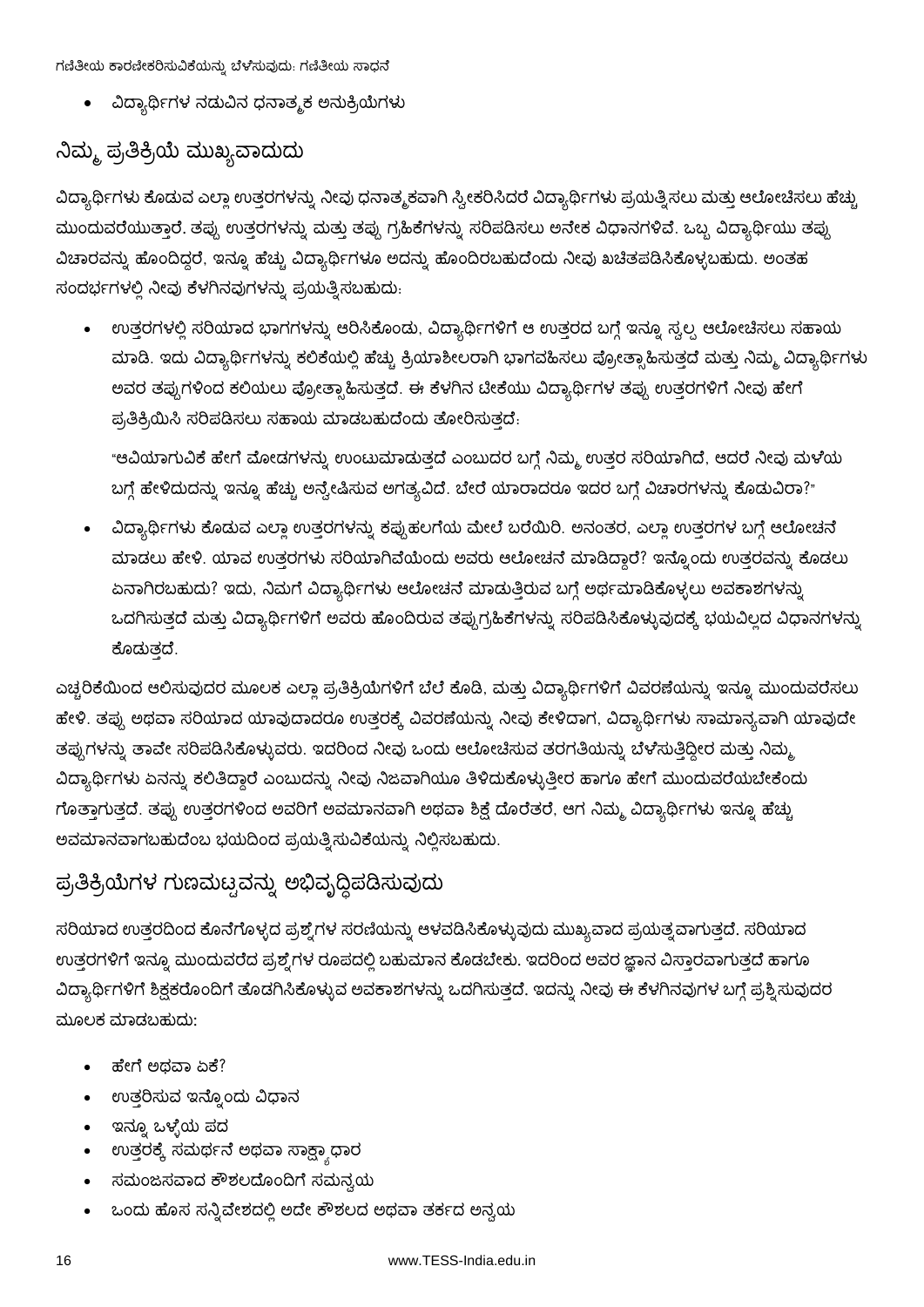ವಿದ್ಯಾರ್ಥಿಗಳಿಗೆ ಅವರ ಉತ್ತರದ ಬಗ್ಗೆ ಹೆಚ್ಚು ಆಳವಾಗಿ ಆಲೋಚಿಸಲು (ಇದರಿಂದ ಗುಣಮಟ್ಟ ಹೆಚ್ಚುವುದಾದರೆ) ನೀವು ಸಹಾಯ ಮಾಡುವುದು ನಿಮ್ಮ ಅತ್ಯಂತ ಮಹತ್ತರವಾದ ಪಾತ್ರವಾಗುತ್ತದೆ. ಈ ಕೆಳಗಿನ ಕೌಶಲಗಳು ನಿಮ್ಮ ವಿದ್ಯಾರ್ಥಿಗಳಿಗೆ ಹೆಚ್ಚು ಸಾಧಿಸಲು ಸಹಾಯವಾಗುತ್ತದೆ.

- ಪ್ರೇರಣೆ ಇದು ವಿದ್ಯಾರ್ಥಿಗಳಿಗೆ ಸುಳಿವುಗಳನ್ನು ಕೊಡುವುದಾಗಿದೆ ಇವುಗಳು ವಿದ್ಯಾರ್ಥಿಗಳ ಉತ್ತರಗಳನ್ನು ಹೆಚ್ಚು ಅಭಿವೃದ್ಧಿಪಡಿಸಲು ಉಪಯುಕ್ತವಾಗುತ್ತವೆ. ನೀವು ಮೊದಲು ಉತ್ತರಗಳಲ್ಲಿ ಏನು ಸರಿಯಾಗಿದೆಯೆಂದು ಹೇಳಬಹುದು, ಅನಂತರ ಹೆಚ್ಚು ಮಾಹಿತಿ ಒದಗಿಸಬಹುದು, ಇನ್ನೂ ಹೆಚ್ಚು ಪ್ರಶ್ನೆಗಳನ್ನು ಕೇಳಬಹುದು ಮತ್ತು ಇತರೆ ಸುಳುಹುಗಳನ್ನು ಒದಗಿಸಬಹುದು.
- ಶೋಧಿಸುವುದು ಇದು ವಿದ್ಯಾರ್ಥಿಗಳಿಗೆ ಹೆಚ್ಚು ಕಂಡುಹಿಡಿಯಲು ಪ್ರಯತ್ನಿಸುವುದರ ಬಗ್ಗೆ ಆಗಿದೆ. ಅವ್ಯವಸ್ಥವಾದ ಉತ್ತರ ಅಥವಾ ಭಾಗಶಃ ಸರಿಯಾದ ಉತ್ತರವನ್ನು ಇನ್ನೂ ಹೆಚ್ಚು ಉತ್ತಮಪಡಿಸಲು ವಿದ್ಯಾರ್ಥಿಗಳು ಪ್ರಯತ್ನಿಸಲು ಸಹಾಯ ಮಾಡುವಾಗ ಈ ಕೌಶಲ ಉಪಯುಕ್ತವಾಗುತ್ತದೆ. (ಇದು ಹೇಗೆ ಒಂದುಗೂಡುತ್ತದೆ ಎಂಬುದರ ಬಗ್ಗೆ ಇನ್ನೂ ಹೆಚ್ಚು ನೀವು ಹೇಳಬಹುದು?)
- ಪುನರ್ ಕೇಂದ್ರೀಕರಿಸುವುದು ಇದು, ವಿದ್ಯಾರ್ಥಿಗಳ ಪೂರ್ವ ಕಲಿಕೆಯನ್ನು ಈಗಿನ ಕಲಿಕೆಗೆ ಸಂಪರ್ಕ ಕಲ್ಪಿಸಿ ಸರಿಯಾದ ಉತ್ತರವನ್ನು ರೂಪಿಸುವುದಾಗಿದೆ. ಇದು ಅವರ ತಿಳುವಳಿಕೆಯನ್ನು ವಿಸ್ತಾರಗೊಳಿಸುತ್ತದೆ. (ನೀವು ಏನು ಹೇಳಿದಿರಿ, ಅದು ಸರಿಯಾಗಿದೆ ಆದರೆ ಹೋದ ವಾರ ನಮ್ಮ ಸ್ಥಳೀಯ ವಿಷಯದ ಬಗ್ಗೆ ನೋಡಿದುದರ ಜೊತೆ ಹೇಗೆ ಸಂಪರ್ಕ ಉಂಟುಮಾಡುತ್ತದೆ?)
- ಕ್ರಮಬದ್ದಗೊಳಿಸುವುದು ಪ್ರಶ್ನೆಗಳನ್ನು ಕ್ರಮಬದ್ದಗೊಳಿಸುವುದೆಂದರೆ, ಆಲೋಚನೆಯನ್ನು ವಿಸ್ತಾರಗೊಳಿಸಲು ವಿನ್ಯಾಸಗೊಳಿಸಲಾದ ಪ್ರಶ್ನೆಗಳನ್ನು ಕೇಳುವುದು. ವಿದ್ಯಾರ್ಥಿಗಳಿಗೆ ವಿಚಾರಗಳನ್ನು ಹೋಲಿಸಲು, ವಿವರಿಸಲು, ವಿಶ್ಲೇಷಿಸಲು ಅಥವಾ ಸಾರಾಂಶೀಕರಿಸಲು ಪ್ರಶ್ನೆಗಳು ಎಡೆಮಾಡಿಕೊಡಬೇಕು. ವಿದ್ಯಾರ್ಥಿಗಳನ್ನು ಆಲೋಚನೆಯಲ್ಲಿ ವಿಸ್ತಾರಗೊಳಿಸಲು ಪ್ರಶ್ನೆಗಳನ್ನು ತಯಾರಿಸಿ, ಆದರೆ ಅವರು ಅರ್ಥವನ್ನೇ ಕಳೆದುಕೊಳ್ಳುವಂತಹ ಹಾಗೆ ಸವಾಲನ್ನು ಎಸೆಯಬೇಡಿ. [ನಿಮ್ಮ ಹಿಂದಿನ ಸಮಸ್ಯೆಯನ್ನು ಹೇಗೆ ನಿವಾರಿಸಿಕೊಂಡಿರಿ? ಅದು ನಿಮಗೆ ಏನು ವ್ಯತ್ಯಾಸವನ್ನು ಉಂಟು ಮಾಡಿತು? ನೀವು ಮುಂದೆ ಏನನ್ನು ಬಗೆಹರಿಸಬೇಕೆಂದು ಯೋಚಿಸಿದ್ದೀರ?]
- ಆಲಿಸುವುದು ಇದು ನೀವು ಅಪೇಕ್ಷಿಸುವ ಉತ್ತರವನ್ನು ಮಾತ್ರ ನೋಡುವುದಾಗಿಲ್ಲ. ಆದರೆ ನೀವು ಅಪೇಕ್ಷಿಸಿರದ ಅಸಾಮಾನ್ಯವಾದ ಅಥವಾ ನವೀಕರಿಸಿದ ಉತ್ತರಗಳ ಬಗ್ಗೆ ಎಚ್ಚರಿಕೆ ಹೊಂದಿರುವ ಬಗ್ಗೆ ಆಗಿದೆ. ನೀವು ವಿದ್ಯಾರ್ಥಿಗಳ ಆಲೋಚನೆಗಳಿಗೆ ಬೆಲೆ ಕೊಡುವಿರಿ ಎಂಬುದನ್ನು ತೋರಿಸುತ್ತದೆ, ಆದ್ದರಿಂದ ವಿದ್ಯಾರ್ಥಿಗಳು ಹೆಚ್ಚು ಅರ್ಥಪೂರ್ಣವಾದ ಪ್ರತಿಕ್ರಿಯೆಗಳನ್ನು ಕೊಡುವ ಸಾಧ್ಯತೆಯಿದೆ. ಅಂತಹ ಉತ್ತರಗಳು ಈಗಾಗಲೇ ಆಗಿರುವ ತಪ್ಪುಗ್ರಹಿಕೆಗಳನ್ನು ಸರಿಪಡಿಸಬೇಕಾದ ಅಗತ್ಯತೆಯನ್ನು ತೋರಿಸುತ್ತವೆ ಅಥವಾ ನೀವು ಪರಿಗಣಿಸದೇ ಇರುವಂತಹ ಹೊಸ ಪದ್ಧತಿಯನ್ನು ತೋರಿಸಬಹುದು. (ನಾನು ಅದರ ಬಗ್ಗೆ ಯೋಚಿಸಿರಲಿಲ್ಲ. ನೀವು ಆ ರೀತಿ ಯೋಚನೆಯನ್ನು ಏಕೆ ಮಾಡಿದಿರಿ ಎಂಬುದರ ಬಗ್ಗೆ ಹೇಳಿ.)

ವಿದ್ಯಾರ್ಥಿಗಳಿಂದ ಆಸಕ್ತಿಯುತವಾದ ಮತ್ತು ಅನ್ವೇಷಣಾ ಉತ್ತರಗಳನ್ನು ಪಡೆಯಬೇಕಾದರೆ, ಶಿಕ್ಷಕರಾಗಿ ನೀವು ಸ್ಪೂರ್ತಿದಾಯಕವಾದ ಮತ್ತು ಸವಾಲೆಸೆಯುವಂತಹ ಪ್ರಶ್ನೆಗಳನ್ನು ಕೇಳುವ ಅಗತ್ಯವಿದೆ. ಅವರಿಗೆ ಆಲೋಚಿಸಲು ನೀವು ಸಮಯ ಕೊಟ್ಟರೆ, ಅವರಿಗೆ ಎಷ್ಟು ಹೆಚ್ಚು ತಿಳಿದಿದೆ ಎಂಬುದು ಮತ್ತು ಅವರ ಕಲಿಕೆಯಲ್ಲಿ ಮುಂದುವರೆಯಲು ಹಾಗೂ ಪ್ರಗತಿ ಹೊಂದಲು ನೀವು ಎಷ್ಟು ಚೆನ್ನಾಗಿ ಸಹಾಯ ಮಾಡಬಹುದೆಂದು ನೀವು ಅರಿಯಬಹುದು.

ಪ್ರಶ್ನಿಸುವುದೆಂದರೆ, ಶಿಕ್ಷಕರಿಗೆ ಏನು ತಿಳಿದಿದೆ ಎಂಬುದರ ಬಗ್ಗೆ ತಿಳಿಯುವುದಲ್ಲ, ಆದರೆ ವಿದ್ಯಾರ್ಥಿಗಳಿಗೆ ಏನು ತಿಳಿದಿದೆ ಎಂಬುದರ ಬಗ್ಗೆ ಆಗಿದೆಯೆಂದು ನೆನಪಿನಲ್ಲಿಟ್ಟುಕೊಳ್ಳಿ. ಇನ್ನೊಂದು ಬಹಳ ಮುಖ್ಯವಾದ ಅಂಶವೆಂದರೆ, ನಿಮ್ಮ ಪ್ರಶ್ನೆಗೆ ನೀವೇ ಉತ್ತರ ಕೊಡಬಾರದೆಂದು ನೆನಪಿನಲ್ಲಿಟ್ಟುಕೊಳ್ಳಿ! ಪ್ರಶ್ನೆ ಕೇಳಿದ ಕೆಲವು ಸೆಕೆಂಡುಗಳ ಮೌನದ ಬಳಿಕ ನೀವೇ ಉತ್ತರ ಕೊಡುವಿರೆಂದು ಗೊತ್ತಾದರೆ, ಅವರಿಗೆ ಉತ್ತರಿಸಲು ಏನು ಪ್ರೇರಣೆ ಇರುತ್ತದೆ?

### ಸಂಪನ್ಮೂಲ 3: ಕಲಿಕೆಗಾಗಿ ಮಾತನಾಡುವುದು

#### ಕಲಿಕೆಗಾಗಿ ಮಾತನಾಡುವುದು ಏಕೆ ಮುಖ್ಯವಾದುದು

ಮಾನವನ ಬೆಳವಣಿಗೆ ಮತ್ತು ವಿಕಸನದ ಒಂದು ಭಾಗವಾದ ಮಾತುಗಾರಿಕೆ ಆಲೋಚಿಸುವಿಕೆ ಹಾಗೂ ಕಲಿಕೆಗೆ ಮತ್ತು ಸುತ್ತಮುತ್ತಲಿನ ಪ್ರಪಂಚದ ಬಗ್ಗೆ ಪ್ರಜ್ಞೆ ಬೆಳೆಸಿಕೊಳ್ಳಲು ಸಹಾಯ ಮಾಡುತ್ತದೆ. ಬೆಳೆಸಿಕೊಳ್ಳಲು, ಕಾರಣೀಕರಿಸುವಿಕೆಗೆ, ಜ್ಞಾನದ ಬೆಳವಣಿಗೆಗೆ ಮತ್ತು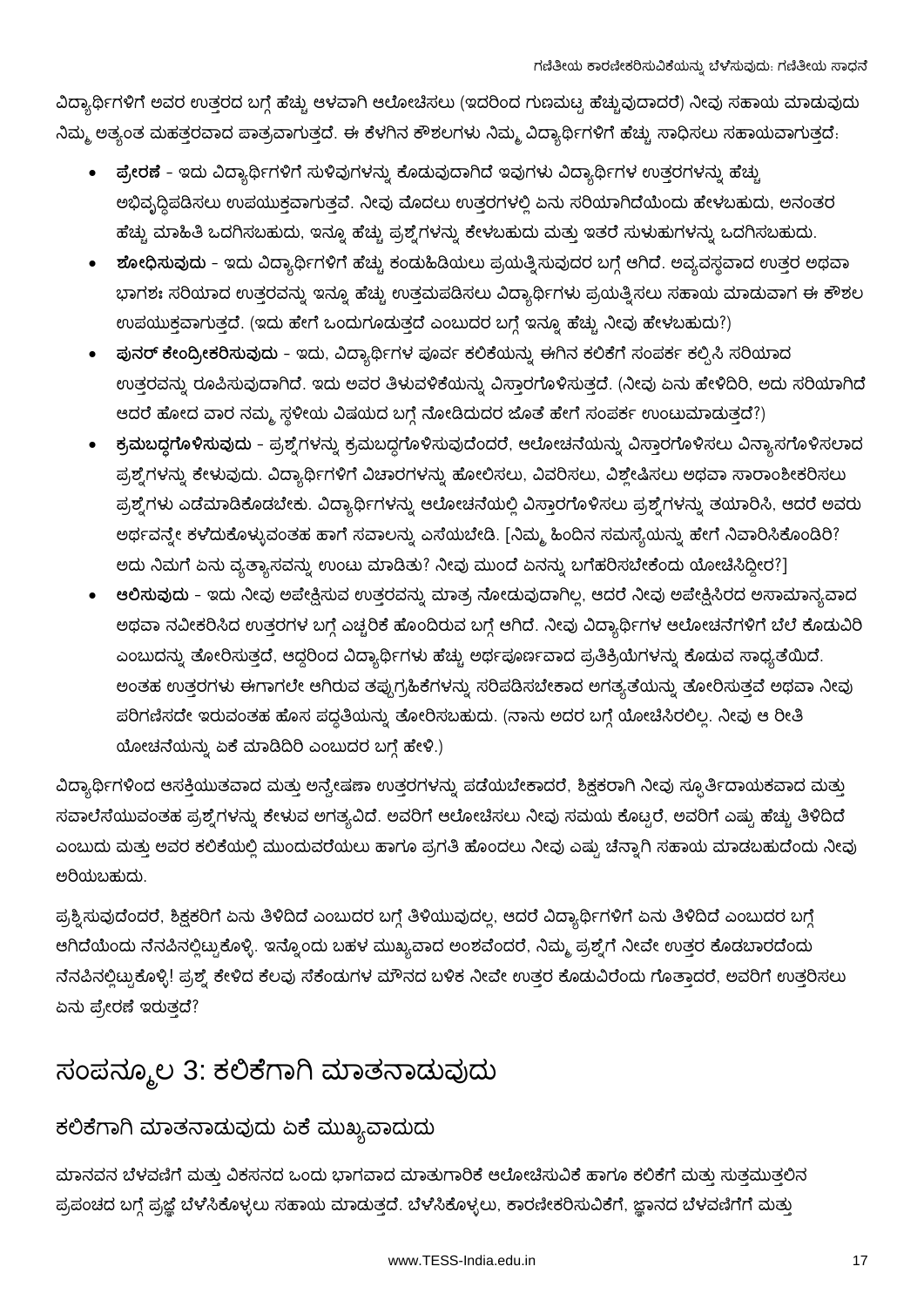#### ಗಣಿತೀಯ ಕಾರಣೀಕರಿಸುವಿಕೆಯನ್ನು ಬೆಳೆಸುವುದು. ಗಣಿತೀಯ ಸಾಧನೆ

ತಿಳುವಳಿಕೆಗೆ ಸಾಮಾನ್ಯವಾಗಿ ಜನರು ಭಾಷೆಯನ್ನು ಒಂದು ಸಾಧನವನ್ನಾಗಿ ಬಳಸುತ್ತಾರೆ. ಆದ್ದರಿಂದ, ವಿದ್ಯಾರ್ಥಿಗಳನ್ನು ತಮ್ಮ ಕಲಿಕಾ ಅನುಭವಗಳ ಭಾಗವಾಗಿ ಮಾತನಾಡುವುದಕ್ಕೆ ಪ್ರೋತ್ಸಾಹಿಸಿದಾಗ ಅವರ ಶೈಕ್ಷಣಿಕ ಪ್ರಗತಿ ಹೆಚ್ಚಾಗುತ್ತದೆ. ತಾವು ಕಲಿತ ವಿಚಾರಗಳ ಬಗ್ಗೆ ಮಾತನಾಡುವುದೆಂದರೆ.

- ಆ ವಿಚಾರಗಳನ್ನು ಅನ್ಚೇಷಣೆ ಮಾಡುವುದಾಗಿದೆ.
- ಕಾರಣೀಕರಿಸುವಿಕೆಯನ್ನು ಬೆಳೆಸುವುದು ಮತ್ತು ಯೋಜಿಸುವುದಾಗಿದೆ.
- ವಿದ್ಯಾರ್ಥಿಗಳು ಹೆಚ್ಚು ಕಲಿಯುತ್ತಾರೆ.

ತರಗತಿಯಲ್ಲಿ ವಿದ್ಯಾರ್ಥಿಗಳ ಮಾತುಗಾರಿಕೆಯನ್ನು ಬಳಸುವ ಅನೇಕ ವಿಧಾನಗಳಿವೆ - ಕಂಠಪಾಠದಿಂದ ಪುನರಾವರ್ತನೆ ಮಾಡುವುದರಿಂದ ಉನ್ನತಮಟ್ಟದ ಚರ್ಚೆಯವರೆಗೆ.

ಸಾಂಪ್ರದಾಯಿಕವಾಗಿ, ವಿದ್ಯಾರ್ಥಿಗಳ ಮಾತುಗಳು ಅಥವಾ ಜ್ಞಾನಕ್ಕಿಂತ ಶಿಕ್ಷಕರ ಮಾತುಗಳು ಹೆಚ್ಚು ಪ್ರಮುಖವಾಗಿದ್ದವು ಮತ್ತು ಹೆಚ್ಚು ಬೆಲೆಯುಳ್ಳದ್ದಾಗಿದ್ದವು. ಆದರೂ ಸಹ, ಕಲಿಕೆಗಾಗಿ ಮಾತುಗಾರಿಕೆಯನ್ನು ಬಳಸುವುದು ಪಾಠಗಳನ್ನು ಯೋಜಿಸುವುದನ್ನು ಒಳಗೊಂಡಿರುತ್ತದೆ. ಇದರಿಂದ, ವಿದ್ಯಾರ್ಥಿಗಳು ತಮ್ಮ ಪೂರ್ವ ಜ್ಞಾನದೊದಿಗೆ ಸಂಪರ್ಕ ಕಲ್ಪಿಸಿಕೊಂಡು ಹೆಚ್ಚು ಮಾತನಾಡಬಲ್ಲರು ಮತ್ತು ಹೆಚ್ಚು ಕಲಿಯಬಲ್ಲರು. ಇದು ಶಿಕ್ಷಕರು ಮತ್ತು ವಿದ್ಯಾರ್ಥಿಗಳ ನಡುವಿನ ಬರೀ ಪ್ರಶ್ನೋತ್ತರ ಅಧಿವೇಶನಕ್ಕಿಂತ ಹೆಚ್ಚಾಗಿರುತ್ತದೆ, ಇಲ್ಲಿ ವಿದ್ಯಾರ್ಥಿಗಳ ಸ್ವಂತ ಭಾಷೆ, ವಿಚಾರಗಳು,ಕಾರಣಗಳು ಮತ್ತು ಆಸಕ್ತಿಗಳಿಗೆ ಹೆಚ್ಚು ಸಮಯ ಕೊಡಬಹುದು. ನಮ್ಮಲ್ಲಿ ಅನೇಕರಿಗೆ ಒಂದು ಕ್ಲಿಷ್ಟ ಸಮಸ್ಯೆಯ ಬಗ್ಗೆ ಇನ್ನೊಬ್ಬರೊಂದಿಗೆ ಮಾತನಾಡಬೇಕೆಂದು ಅಥವಾ ಏನನ್ನಾದರೂ ಪತ್ತೆಹಚ್ಚಬೇಕೆಂದು ಅನಿಸುತ್ತಿರುತ್ತದೆ. ವಿದ್ಯಾರ್ಥಿಗಳ ಈ ಸ್ವಾಭಾವಿಕ ಬುದ್ಧಿಯ ಆಧಾರದ ಮೇಲೆ ಶಿಕ್ಷಕರು ಚಟುವಟಿಕೆಗಳನ್ನು ಉತ್ತಮವಾಗಿ ರೂಪಿಸಬಹುದು.

#### ತರಗತಿಯಲ್ಲಿ ಮಾತುಗಾರಿಕೆಯನ್ನು ಕಲಿಕಾ ಚಟುವಟಿಕೆಗಳಿಗಾಗಿ ಯೋಜಿಸುವುದು

ಮಾತುಗಾರಿಕಾ ಚಟುವಟಿಕೆಗಳನ್ನು ಯೋಜಿಸುವುದು ಬರೀ ಸಾಹಿತ್ಯ ಮತ್ತು ಶಬ್ದಭಂಡಾರ ಪಾಠಗಳಿಗೋಸ್ಕರ ಅಲ್ಲ. ಅವುಗಳು ಗಣಿತ ಮತ್ತು ವಿಜ್ಞಾನ ಹಾಗೂ ಇತರೆ ಪಾಠಯೋಜನೆಗಳ ಒಂದು ಭಾಗವಾಗಿರುತ್ತವೆ. ಅವುಗಳನ್ನು ವಿವಿಧ ರೀತಿಯಲ್ಲಿ ಯೋಜಿಸಬಹುದು. ಇಡೀ ತರಗತಿಗೆ, ಜೋಡಿ ಅಥವಾ ಗುಂಪು ಕೆಲಸಕ್ಕಾಗಿ, ತರಗತಿಯ ಹೊರಗಿನ ಚಟುವಟಿಕೆಗಳಿಗಾಗಿ, ಪಾತ್ರಾಭಿನಯ ಆಧಾರಿತ ಚಟುವಟಿಕೆಗಳಿಗಾಗಿ, ಬರವಣೆಗೆಗಾಗಿ, ಓದುಗಾರಿಕೆಗಾಗಿ, ಪ್ರಾಯೋಗಿಕ ಅನ್ವೇಷಣೆಗಳು ಮತ್ತು ಸೃಜನಾತ್ಮಕ ಕಾರ್ಯಗಳಿಗೆ.

ಕಾರ್ಯಗಳನ್ನು ಅವರ ಪೂರ್ವಾನುಭವಗಳನ್ನು ಆಧರಿಸಿ ರೂಪಿಸಿದರೆ ಮತ್ತು ಸಂತೋಷದಾಯಕವಾಗುವಂತೆ ಮಾಡಿದರೆ, ಕನಿಷ್ಟ ಓದುಬರೆಹ ಮತ್ತು ಸಂಖ್ಯಾ ಕೌಶಲಗಳಿರುವ ಕಿರಿಯ ವಿದ್ಯಾರ್ಥಿಗಳೂ ಸಹ ಉನ್ನತ ಮಟ್ಟದ ಆಲೋಚನಾ ಕೌಶಲಗಳನ್ನು ಪ್ರದರ್ಶಿಸಬಲ್ಲರು. ಉದಾಹರಣೆಗೆ, ವಿದ್ಯಾರ್ಥಿಗಳು ಒಂದು ಕಥೆ, ಪ್ರಾಣಿ ಅಥವಾ ಚೆತ್ರಗಳಲ್ಲಿನ ಆಕಾರಗಳ ಅಥವಾ ನೈಜವಸ್ತುಗಳ ಬಗ್ಗೆ ಉಾಹೆಗಳನ್ನು ಪ್ರತಿಪಾದಿಸಬಲ್ಲರು. ಕೈಗೊಂಬೆಯಾಟದಲ್ಲಿ ಅಥವಾ ಪಾತ್ರಾಭಿನಯದಲ್ಲಿ ಒಂದು ಪಾತ್ರದ ಸಮಸ್ಯೆಗಳ ಬಗ್ಗೆ ವಿದ್ಯಾರ್ಥಿಗಳು ಸಲಹೆಗಳನ್ನು ಮತ್ತು ಸಾಧ್ಯವಿರುವ ಪರಿಹಾರಗಳನ್ನು ಪಟ್ಟಿಮಾಡಬಲ್ಲರು.

ನಿಮಗೆ ವಿದ್ಯಾರ್ಥಿಗಳು ಏನನ್ನು ಕಲಿಯಬೇಕಾಗಿದೆ ಮತ್ತು ಆಲೋಚಿಸಬೇಕಾಗಿದೆ ಹಾಗೂ ಅವರು ಯಾವ ವಿಧದ ಮಾತುಗಾರಿಕೆಯನ್ನು ಬೆಳ'ಸಿಕೊಳ್ಳಬೇಕಾಗಿದೆ, ಅದಕ್ಕೆ ಸೂಕ್ತ ಪಾಠವನ್ನು ಯೋಜಿಸಿರಿ, ಕೆಲವು ವಿಧದ ಮಾತುಗಾರಿಕೆಯು ಅನ್ವೇಷಣಾಕಾರಿಯಾಗಿರುತ್ತವೆ, ಉದಾಹರಣೆಗೆ: "ಮುಂದೆ ಏನಾಗಬಹುದು?", "ನಾವು ಇದನ್ನು ಮೊದಲೇ ನೋಡಿದ್ದೇವೆಯೇ?", "ಇದು ಏನಾಗಿರಬಹುದು?" ಅಥವಾ "ಅದು ಹಾಗೆಂದು ಏಕೆ ಯೋಚಿಸಿದಿರಿ?" ಇನ್ನು ಕೆಲವು ಮಾತುಗಾರಿಕೆಯು ಹೆಚ್ಚು ವಿಶ್ಲೇಷಣಾಕಾರಿಯಾಗಿರುತ್ತವೆ, ಉದಾಹರಣೆಗೆ ವಿಚಾರಗಳನ್ನು, ಸಾಕ್ಷ್ಯಾಧಾರಗಳನ್ನು ಮತ್ತು ಸಲಹೆಗಳನ್ನು ತುಲನಮಾಡುವುದು.

ಸಂಭಾಷಣೆಯಲ್ಲಿ ಎಲ್ಲಾ ವಿದ್ಯಾರ್ಥಿಗಳ ಭಾಗವಹಿಸುವಿಕೆಯನ್ನು ಸಂತೋಷದಾಯಕವಾಗಿ, ಆಸಕ್ತಿಯುತವಾಗಿ ಮತ್ತು ಸಾಧ್ಯವಾಗುವಂತ ಮಾಡಲು ಪ್ರಯತ್ನಿಸಿ. ವಿದ್ಯಾರ್ಥಿಗಳಿಗೆ ತಮ್ಮ ವಿಚಾರಗಳನ್ನು ಮತ್ತು ಅನಿಸಿಕೆಗಳನ್ನು ಅಭಿವ್ಯಕ್ತ ಪಡಿಸುವಾಗ ಮತ್ತು ಅನ್ವೇಷಣೆಮಾಡುವಾಗ ಹಿತವಾಗಿರುವಂತೆ ಮತ್ತು ಭದ್ರತಾ ಭಾವನೆ ಹೊಂದುವಂತೆ ಅಥವಾ ಅವರು ತಪ್ಪು ಮಾಡುತ್ತಿದ್ದಾರೆಂಬ ಅನಿಸಿಕೆ ಬರದಂತೆ ಮಾಡಬೇಕು.

ವಿದ್ಯಾರ್ಥಿಗಳ ಮಾತುಗಳ ಮೇಲೆ ರಚೆಸುವುದು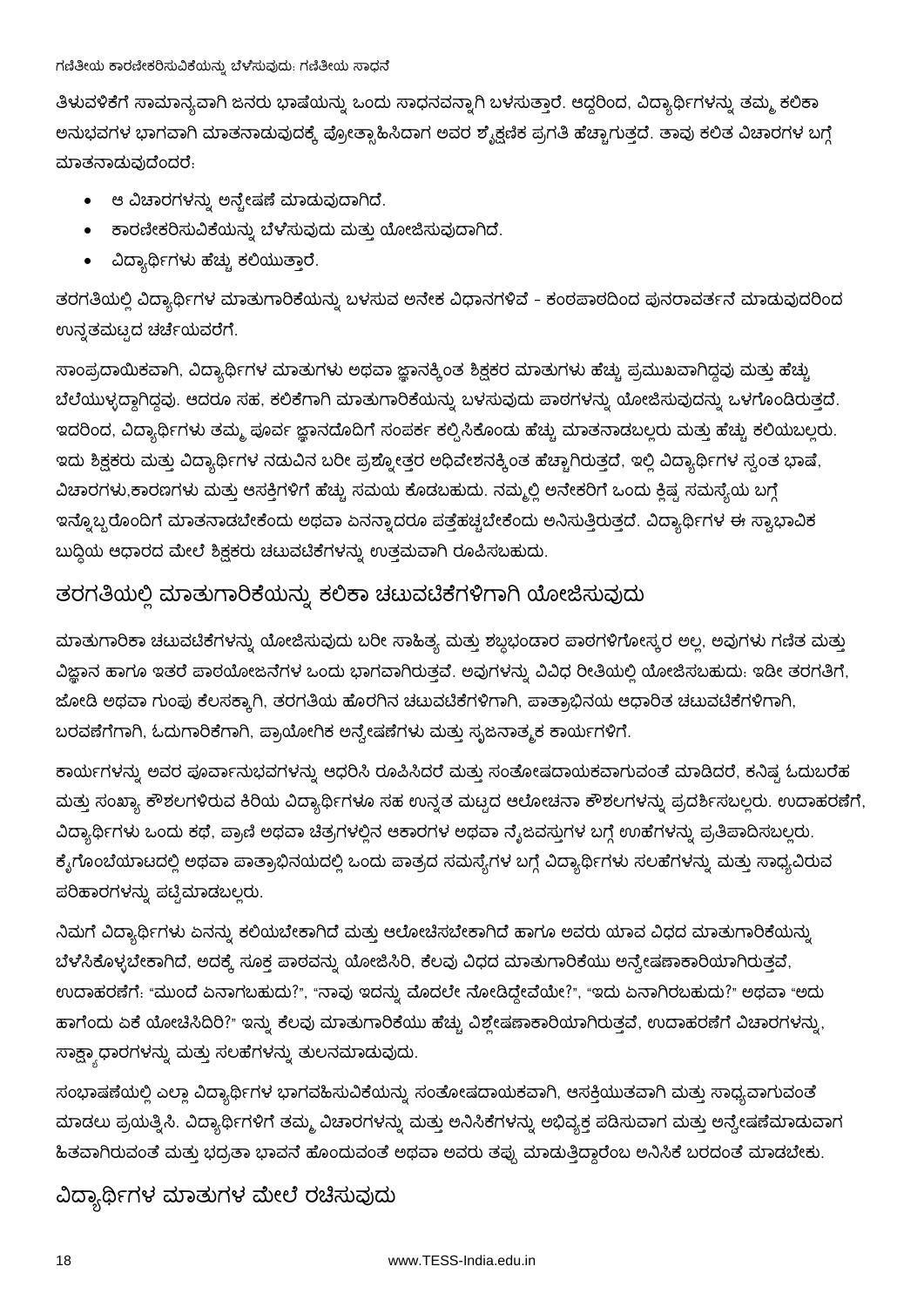ಕಲಿಕೆಗಾಗಿ ಮಾತನಾಡುವುದು ಶಿಕ್ಷಕರಿಗೆ ಕೆಳಗಿನ ಅವಕಾಶಗಳನ್ನು ಒದಗಿಸುತ್ತವೆ:

- ವಿದ್ಯಾರ್ಥಿಗಳು ಏನನ್ನು ಹೇಳುತ್ತಿದ್ದಾರೆಂಬುದನ್ನು ಆಲಿಸುವುದಕ್ಕೆ
- ವಿದ್ಯಾರ್ಥಿಗಳ ವಿಚಾರಗಳನ್ನು ಪ್ರಶಂಶಿಸಿ ಅದರ ಆಧಾರದ ಮೇಲೆ ಚಟುವಟಿಕೆಗಳನ್ನು ರಚೆಸುವುದಕ್ಕೆ  $\bullet$
- ್ಷದಿದ್ಯಾರ್ಥಿಗಳನ್ನು ಕಲಿಕೆಯನ್ನು ಇನ್ನೂ ಮುಂದುವರೆಸಿದ್ದಕ್ಕಾಗಿ ಪ್ರಶಂಸಿಸುವುದಕ್ಕೆ.

ಎಲ್ಲಾ ಪ್ರತಿಕ್ರಿಯೆಗಳನ್ನು ಬರೆದಿಟ್ಟುಕೊಳ್ಳಬೇಕಾಗಿಲ್ಲ ಅಥವಾ ಔಪಚಾರಿಕವಾಗಿ ಮಾಪನ ಮಾಡಬೇಕಾಗಿಲ್ಲ, ಏಕೆಂದರೆ ಮಾತುಗಾರಿಕೆಯಿಂದ ವಿಚಾರಗಳನ್ನು ಬೆಳೆಸುವುದು ಕಲಿಕೆಯ ಮೌಲ್ಯಯುತವಾದ ಭಾಗವಾಗಿದೆ. ಕಲಿಕೆ ಸಮಂಜಸವಾಗಿದೆಯೆಂದು ಅವರಿಗೆ ಅನಿಸುವ ಹಾಗೆ ಮಾಡಲು ನೀವು ಅವರ ಅನುಭವಗಳನ್ನು ಮತ್ತು ವಿಚಾರಗಳನ್ನು ಸಾಧ್ಯವಿದ್ದಷ್ಟೂ ಹೆಚ್ಚು ಬಳಸಬೇಕು. ವಿದ್ಯಾರ್ಥಿಗಳ ಅತ್ಯುತ್ತಮ ಮಾತುಗಳು ಅನ್ವೇಷಣಾಕಾರಿಯಾಗಿರುತ್ತವೆ. ಅಂದರೆ, ವಿದ್ಯಾರ್ಥಿಗಳು ಅವರ ಪ್ರತಿಕ್ರಿಯೆಗಳ ಬಗ್ಗೆ ವಿಶ್ವಾಸಹೊಂದಲು ಅನ್ವೇಷಣೆ ಮಾಡುತ್ತಾರೆ ಮತ್ತು ಒಬ್ಬರು ಇನ್ನೊಬ್ಬರ ವಿಚಾರಗಳಿಗೆ ಸವಾಲೆಸೆಯುತ್ತಾರೆ. ಯಾರಾದರೂ ಉತ್ತರ ಕೊಡಲಿ,ಅದನ್ನು ಸುಮ್ಮನೆ ಒಪ್ಪಿಕೊಳ್ಳದೆ ಗುಂಪಿನಲ್ಲಿ ಒಟ್ಟಿಗೆ ಮಾತನಾಡಲು ಪ್ರೋತ್ಸಾಹಿಸಬೇಕು. ಆಲೋಚನೆಗಳಿಗೆ ಸವಾಲೆಸೆಯುವ ಮಾದರಿಯನ್ನು ನೀವು ಇಡೀ ತರಗತಿಗೆ ಶೋಧಿಸುವ ಪ್ರಶ್ನೆಗಳನ್ನು ಬಳಸಿ ಮಾಡಬಹುದು. ಆಗ ಬಳಸಬಹುದಾದ ಪ್ರಶ್ನೆಗಳು - "ಏಕೆ?". "ನೀವು ಅದನ್ನು ಹೇಗೆ ತೀರ್ಮಾನಿಸಿದಿರಿ?" ಅಥವಾ "ಆ ಪರಿಹಾರದಲ್ಲಿ ನೀವು ಏನಾದರೂ ಸಮಸ್ಯೆಯನ್ನು ಗಮನಿಸಿದಿರಾ?<sub>"</sub> ಇತ್ಯಾದಿ. ನೀವು ತರಗತಿಯ ಸುತ್ತ ಓಡಾಡುತ್ತಾ ಗುಂಪಿನಲ್ಲಿ ವಿದ್ಯಾರ್ಥಿಗಳು ಚರ್ಚೆಸುವುದನ್ನು ಆಲಿಸಿರಿ ಮತ್ತು ಮೇಲೆ ಹೇಳಿರುವ ಪ್ರಶ್ನೆಗಳನ್ನು ಕೇಳುತ್ತಾ ಅವರ ಆಲೋಚನೆಯನ್ನು ವಿಸ್ತರಿಸಿರಿ.

ನಿಮ್ಮ ವಿದ್ಯಾರ್ಥಿಗಳ ಮಾತು, ವಿಚಾರಗಳು, ಮತ್ತು ಅನುಭವಗಳಿಗೆ ಬೆಲೆ ಕೊಟ್ಟು ಪ್ರಶಂಸೆ ಮಾಡಿದರೆ ಅವರಿಗೆ ಪ್ರೋತ್ಸಾಹ ಸಿಗುತ್ತದೆ. ವಿದ್ಯಾರ್ಥಿಗಳು ಮಾತನಾಡುವಾಗ, ಎಚ್ಚರಿಕೆಯಿಂದ ಆಲಿಸುವಾಗ, ಒಬ್ಬರನ್ನೊಬ್ಬರು ಪ್ರಶ್ನಿಸುವಾಗ, ಮತ್ತು ಅಡಚಣೆ ಮಾಡದಿರುವುದನ್ನು ಪ್ರಶಂಸಿಸಿರಿ. ತರಗತಿಯಲ್ಲಿ ಹೆಚ್ಚು ಗುರುತಿಸದೆ, ಪಕ್ಕ ಮಾಡಿರುವ ಕೆಲವು ವಿದ್ಯಾರ್ಥಿಗಳ ಮೇಲೆ ನಿಮ್ಮ ಗಮನವಿರಲಿ ಮತ್ತು ಅವರನ್ನೂ ಕಲಿಕೆಯಲ್ಲಿ ಹಾಗೂ ಚಟುವಟಿಕೆಗಳಲ್ಲಿ ಒಳಗೊಳ್ಳುವಂತೆ ಮಾಡುವ ಬಗ್ಗೆ ಆಲೋಚಿಸಿರಿ. ಎಲ್ಲಾ ವಿದ್ಯಾರ್ಥಿಗಳನ್ನು ಸಂಪೂರ್ಣವಾಗಿ ಪಾಲ್ಗೊಳ್ಳುವಂತೆ ಮಾಡಲು ಅಗತ್ಯವಿರುವ ವಿಧಾನಗಳನ್ನು ಸ್ಥಾಪನೆ ಮಾಡಬೇಕಾದರೆ ಸ್ವಲ್ಪ ಸಮಯಬೇಕಾಗುತ್ತದೆ.

#### ವಿದ್ಯಾರ್ಥಿಗಳಿಗೆ ತಮಗೆ ತಾವೇ ಪ್ರಶ್ನಿಸಿಕೊಳ್ಳಲು ಪ್ರೋತ್ಸಾಹಿಸಿ

ಉತ್ತಮವಾದ ಸವಾಲೆಸೆಯುವಂತಹ ಪ್ರಶ್ನೆಗಳನ್ನು ಕೇಳುವ ರೀತಿಯಲ್ಲಿ ನಿಮ್ಮ ತರಗತಿಯ ವಾತಾವರಣವನ್ನು ಬೆಳೆಸಿ ಮತ್ತು ಅಲ್ಲಿ ವಿದ್ಯಾರ್ಥಿಗಳ ವಿಚಾರಗಳನ್ನು ಗೌರವಿಸಿ ಮತ್ತು ಪ್ರಶಂಸಿಸಿ. ವಿದ್ಯಾರ್ಥಿಗಳಿಗೆ ತಮ್ಮನ್ನು ಹೇಗೆ ಸ್ವೀಕರಿಸುತ್ತಾರೋ ಎಂಬ ಭಯವಿದ್ದರೆ ಅಥವಾ ತಮ್ಮ ಆಲೋಚನೆಗಳಿಗೆ ⁄ ವಿಚಾರಗಳಿಗೆ ಬೆಲೆ ಕೊಡುವುದಿಲ್ಲ ಎಂದು ಆಲೋಚಿಸಿದರೆ, ಅವರು ಪ್ರಶ್ನೆಗಳನ್ನು ಕೇಳುವುದಿಲ್ಲ. ಪ್ರಶ್ನೆಗಳನ್ನು ಕೇಳಲು ವಿದ್ಯಾರ್ಥಿಗಳನ್ನು ಆಹ್ಯಾನಿಸಿದರೆ, ಅದು ಅವರಿಗೆ ಕುತೂಹಲ ತೋರಿಸಲು, ಅವರ ಕಲಿಕೆಯ ಬಗ್ಗೆ ಬೇರೆ ಬೇರೆ ವಿಧಾನಗಳಲ್ಲಿ ಆಲೋಚಿಸಲು ಪ್ರೋತ್ಸಾಹಿಸುತ್ತದೆ ಮತ್ತು ಅವರ ದೃಷ್ಟಿಕೋನವನ್ನು ಅರ್ಥಮಾಡಿಕೊಳ್ಳಲು ಸಹಾಯ ಮಾಡುತ್ತದೆ.

ವಿದ್ಯಾರ್ಥಿಗಳು ಪ್ರಶ್ನೆಗಳನ್ನು ಕೇಳುವುದು ಅಥವಾ ಸ್ಪಷ್ಟೀಕರಣಗಳನ್ನು ಕೇಳುವ ಹಾಗೆ ಮಾಡಲು ನೀವು ನಿಯಮಿತವಾಗಿ ಗುಂಪು ಅಥವಾ ಜೋಡಿ ಕೆಲಸಗಳನ್ನು ಅಥವಾ "ವಿದ್ಯಾರ್ಥಿಗಳ ಪ್ರಶ್ನಿಸುವ ಸಮಯ"ವನ್ನು ಯೋಜಿಸಬೇಕಾಗುತ್ತದೆ. ಅದನ್ನು ನೀವು ಈ ರೀತಿ ಮಾಡಬಹುದು.

- 'ನಿಮ್ಮಲ್ಲಿ ಪ್ರಶ್ನೆಯಿದ್ದರೆ ಕೈಯನ್ನು ಮೇಲೆತ್ತಿ' ಎಂಬ ಶೀರ್ಷಿಕೆ ನಿಮ್ಮ ಪಾಠದ ಒಂದು ಭಾಗವಾಗಿರಲಿ.
- ಒಬ್ಬ ವಿದ್ಯಾರ್ಥಿಯನ್ನು ಕುರ್ಚಿಯಲ್ಲಿ ಕೂರಿಸಿ, ಆ ವಿದ್ಯಾರ್ಥಿಯನ್ನು ಉದಾಹರಣೆಗೆ, ಪೈಥಾಗೊರಸ್ ಅಥವಾ ಮೀರಾಬಾಯಿ ಎಂದು ಕಲ್ಪಿಸಿಕೊಂಡು ಇತರೆ ವಿದ್ಯಾರ್ಥಿಗಳನ್ನು ಅವನಿಗೆ/ಳಿಗೆ ಪ್ರಶ್ನೆ ಕೇಳಲು ಪ್ರೋತ್ಸಾಹಿಸಿ.
- ಜೋಡಿಗಳಾಗಿ ಅಥವಾ ಗುಂಪುಗಳಲ್ಲಿ "ಇನ್ನೂ ಹೆಚ್ಚು ಹೇಳಿ" ಎಂಬ ಆಟವನ್ನು ಆಡಲು ಹೇಳಿ.
- $\bullet$  ಮೂಲ ತಪಾಸಣೆಯನ್ನು ಅಭ್ಯಾಸ ಮಾಡಲು ವಿದ್ಯಾರ್ಥಿಗಳಿಗೆ ಯಾರು/ಏನು/ಎಲ್ಲಿ/ಯಾವಾಗ?ಏಕೆ ಪ್ರಶ್ನೆಗಳನ್ನು ಒಳಗೊಂಡಿರುವ ಪ್ರಶ್ನಾ ಜಾಲ (Question grid)ವನ್ನು ಕೊಡಿ.
- ವಿದ್ಯಾರ್ಥಿಗಳಿಗೆ ಕೆಲವು ದತ್ತಾಂಶಗಳನ್ನು ಒದಗಿಸಿ (ಉದಾಹರಣೆಗೆ, ಪ್ರಪಂಚ ದತ್ತಾಂಶ ಬ್ಯಾಂಕ್ ನಿಂದ ಒದಗಿಸಿದವು ಪೂರ್ಣ ಸಮಯ ಶಿಕ್ಷಣ ಪಡೆಯುತ್ತಿರುವ ಮಕ್ಕಳ ಶೇಕಡಾವಾರು ಅಥವಾ ಬೇರೆ ಬೇರೆ ದೇಶಗಳಲ್ಲಿ ಎದೆಹಾಲು ಕುಡಿಸುವುದರ ದರ) ಮತ್ತು ಈ ದತ್ತಾಂಶಗಳಿಗೆ ಸಂಬಂಧಿಸಿದಂತೆ ನೀವು ಏನು ಪ್ರಶ್ನೆಗಳನ್ನು ಕೇಳಬಹುದು ಎಂಬುದನ್ನು ಯೋಚಿಸಲು ಹೇಳಿ.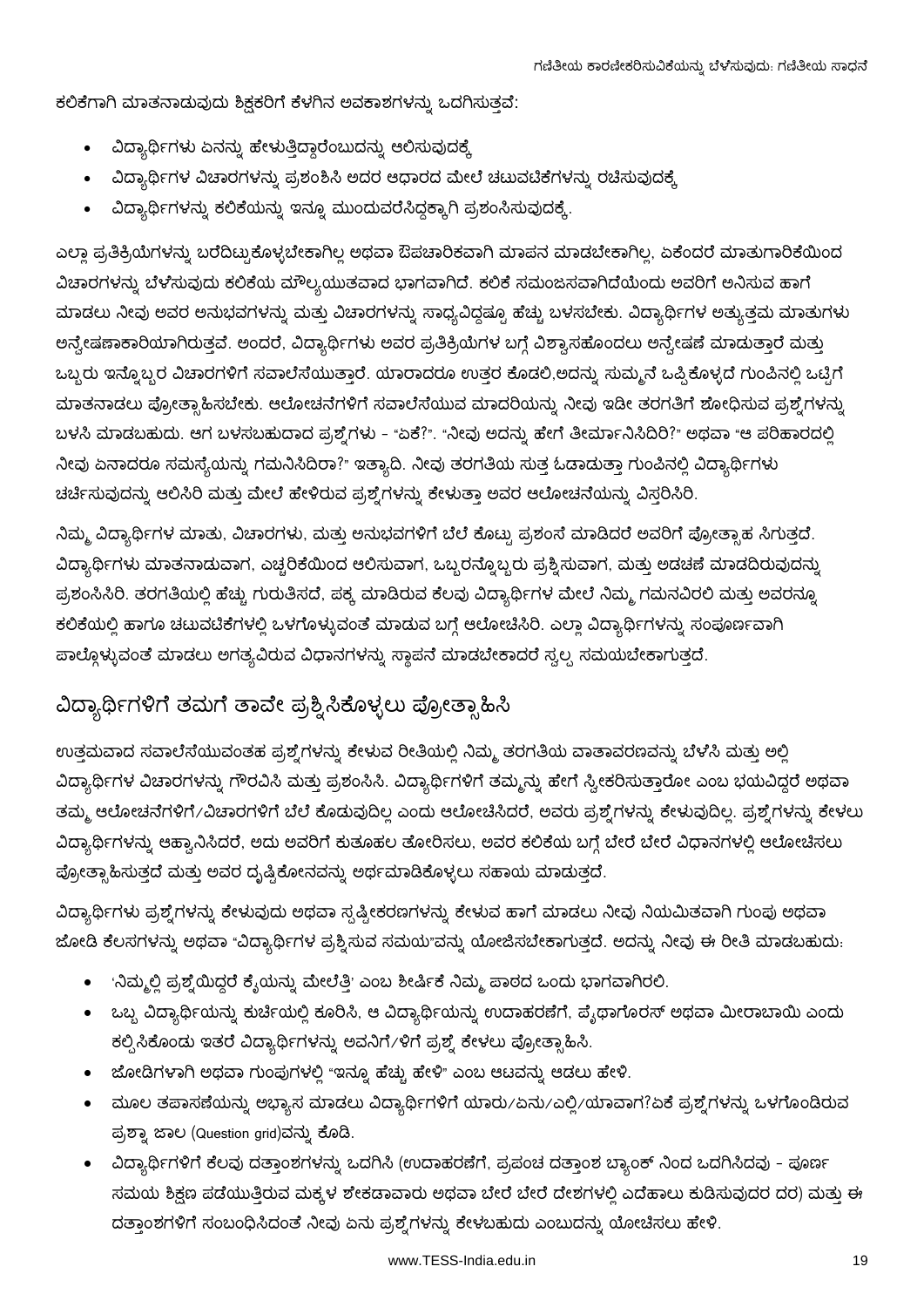್ರಪಶ್ನಾ ಗೋಡೆಯನ್ನು ವಿನ್ಯಾಸಗೊಳಿಸಿ ಮತ್ತು ಅದರ ಮೇಲೆ ಆ ವಾರದ ವಿದ್ಯಾರ್ಥಿಗಳ ಪ್ರಶ್ನೆಗಳನ್ನು ಪಟ್ಟಿ ಮಾಡಿ.

ವಿದ್ಯಾರ್ಥಿಗಳು ಪ್ರಶ್ನೆಗಳನ್ನು ಕೇಳಲು ಮತ್ತು ಬಂದ ಪ್ರಶ್ನೆಗಳಿಗೆ ಉತ್ತರಿಸಲು ಸ್ವಾತಂತ್ರ್ಯ ಪಡೆದಿದ್ದಾಗ, ಅವರ ಆಸಕ್ತಿ ಮತ್ತು ಆಲೋಚನೆಯ ಮಟ್ಟವನ್ನು ನೋಡಿ ನೀವು ಚಕಿತರಾಗಬಹುದು. ವಿದ್ಯಾರ್ಥಿಗಳು ಸ್ಪಷ್ಟವಾಗಿ ಮತ್ತು ಖಚಿತವಾಗಿ ಪ್ರಶ್ನೆಗಳನ್ನು ಕೇಳಲು ಕಲಿತಾಗ, ಅವರ ಬಾಯ್ದೆರೆ ಮತ್ತು ಲಿಖಿತ ಶಬ್ದಭಂಡಾರ ಹೆಚ್ಚಾಗುತ್ತದೆ ಹಾಗೂ ಹೊಸ ಜ್ಞಾನ ಮತ್ತು ಕೌಶಲಗಳು ಬೆಳೆಯುತ್ತವೆ.

#### **(Glossary)**

- mathematical reasoning
- 
- 
- empherical theory
- 
- assumption
- classical geometry
- 
- accepted statements
- 
- notion
- brainstorm
- 
- 
- mathematical proof
- conjectures
	-
- corner stones
	-
	-
- established statements
	-
- transitive property
	-
	-
	- question grid

### **Additional resources**

- 'Proof sum of measures of angles in a triangle are 180' by Khan Academy: https://www.khanacademy.org/math/geometry/angles/v/proof---sum-of-measures-of-anglesin-a-triangle-are-180
- A newly developed maths portal by the Karnataka government: http://karnatakaeducation.org.in/KOER/en/index.php/Portal:Mathem atics
- Class X maths study material: http://www.zietmysore.org/stud\_mats/X/maths.pdf
- National Centre for Excellence in the Teaching of Mathematics: https://www.ncetm.org.uk/
- National STEM Centre: http://www.nationalstemcentre.org.uk/
- OpenLearn: http://www.open.edu/openlearn/
- BBC Bitesize: http://www.bbc.co.uk/bitesize/
- Khan Academy's math section: https://www.khanacademy.org/math
- NRICH: http://nrich.maths.org/frontpage
- Mathcelebration: http://www.mathcelebration.com/
- Art of Problem Solving's resources page: http://www.artofproblemsolving.com/Resources/index. php
- Teachnology: http://www.teach-nology.com/worksheets/math/
- Maths is Fun: http://www.mathsisfun.com/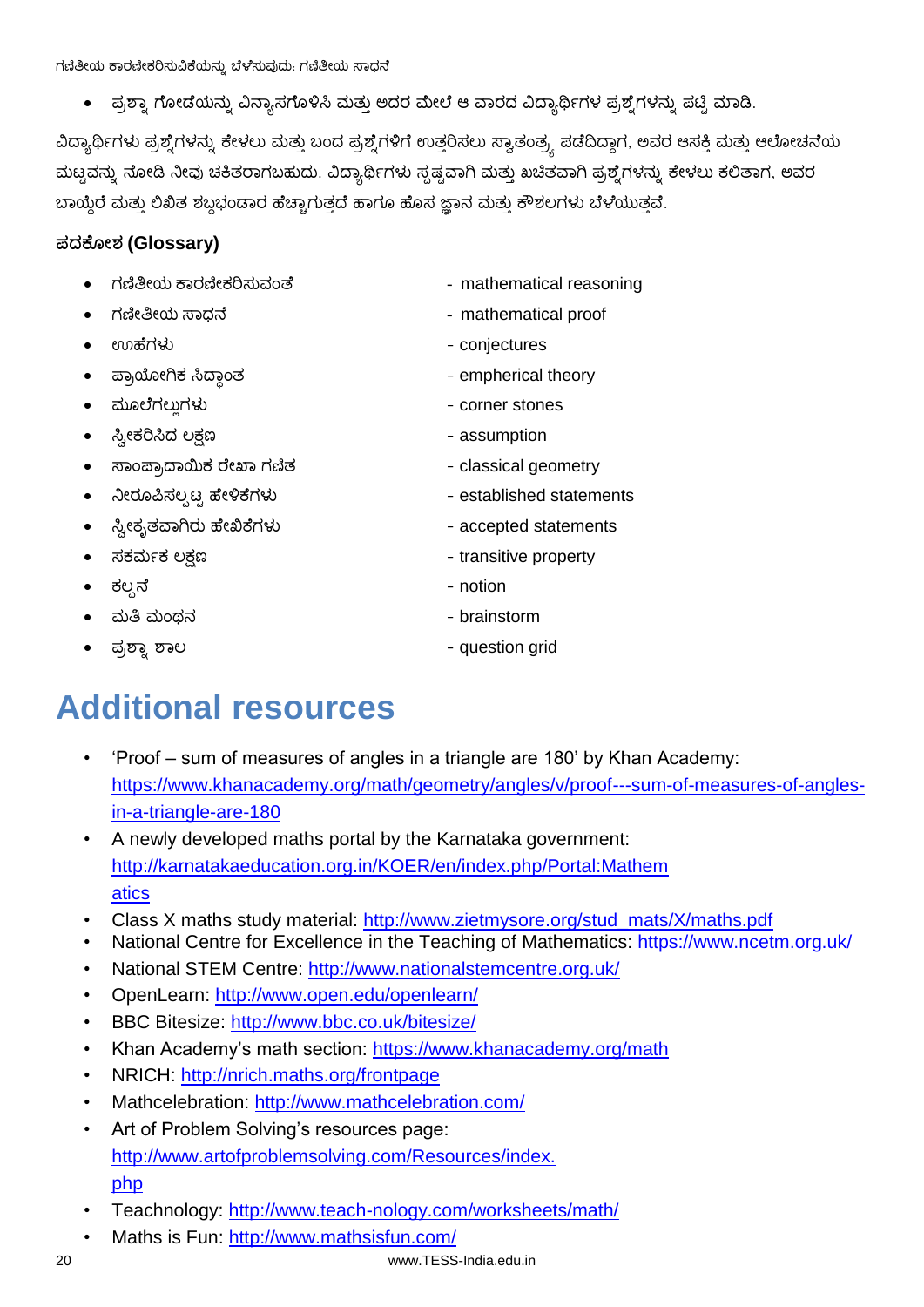- National Council of Educational Research and Training's textbooks for teaching mathematics and for teacher training of mathematics: http://www.ncert.nic.in/ncerts/textbook/textbook.htm
- LMT-01 *Learning Mathematics*, Block 1 ('Approaches to Learning') Block 2 ('Encouraging Learning in the Classroom'), Block 6 ('Thinking Mathematically'): http://www.ignou4ublog.com/2013/06/ignou-lmt-01-study-materialbooks.html
- *Learning Curve* and *At Right Angles*, periodicals about mathematics and its teaching: http://azimpremjifoundation.org/Foundation\_Publications
- Central Board of Secondary Education's books and support material (also including the *Teachers Manual for Formative Assessment – Mathematics (Class IX)*) – select 'CBSE publications', then 'Books and support material': <http://cbse.nic.in/welcome.htm>
- Karnataka State's Mathematics Textbooks VIII, IX and X standard.

### **References/bibliography**

De Geest, E. (2007) *Many Right Answers: Learning in Mathematics Through Speaking and Listening*. London: The Basic Skills Agency. Available from:

http://shop.niace.org.uk/media/catalog/product/m/a/manyrightanswers.pdf (accessed 4 September 2014).

Hanna, G. (2000) 'Proof, explanation and exploration: an overview', *Educational Studies In Mathematics*, vol. 44, no. 1–3, pp. 5–23.

Hastings, S. (2003) 'Questioning', *TES Newspaper*, 4 July. Available from:

http://www.tes.co.uk/article.aspx?storycode=381755 (accessed 22 September

2014).

Hattie, J. (2012) *Visible Learning for Teachers: Maximising the Impact on Learning*. Abingdon: Routledge.

Lakatos, I. (1976) 'Proofs and refutations' in Worral, J. and Zahar, E. (eds) *The Logic of Mathematics Discovery*. Cambridge: Cambridge University Press.

Lee, C. (2006). *Language for Learning: Assessment for Learning in Practice*. Maidenhead: Open University Press.

Mason, J., Burton, L. and Stacey, K. (2010) *Thinking Mathematically*, 2nd edn. Harlow: Pearson Education.

Murray, M. (2004) *Teaching Mathematics Vocabulary in Context*. Portsmouth, NH: Heinemann.

National Council of Educational Research and Training (2005) *National Curriculum Framework* (NCF). New Delhi: NCERT.

National Council of Educational Research and Training (2009) *National Curriculum Framework for Teacher Education* (NCFTE). New Delhi: NCERT.

National Council of Educational Research and Training (2012a) *Mathematics Textbook for Class IX*. New Delhi: NCERT.

National Council of Educational Research and Training (2012b) *Mathematics Textbook for*